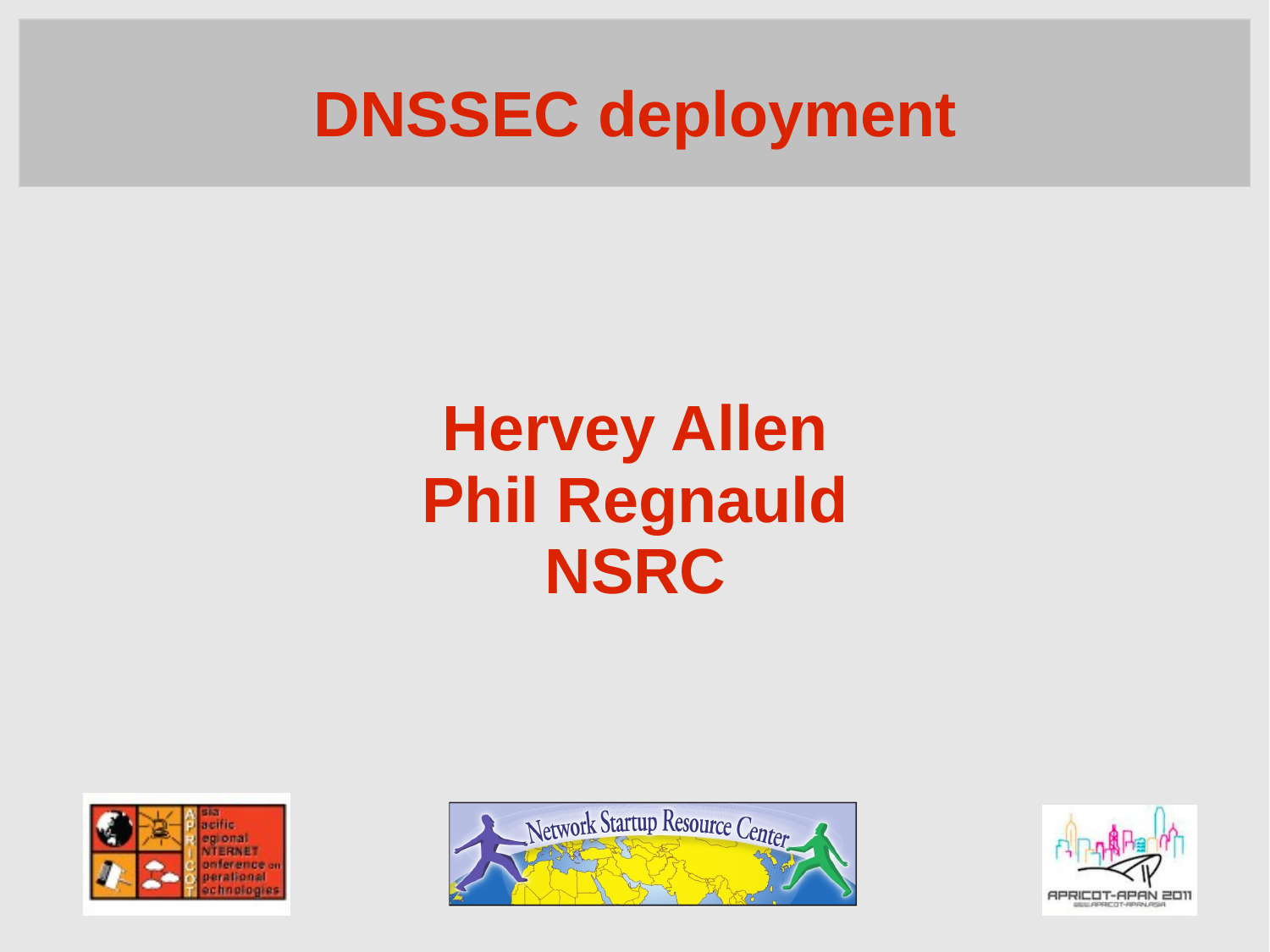### **Overview**

- We will talk about:
	- The problems that DNSSEC addresses
	- The protocol and implementations
	- Things to take into account to deploy DNSSEC
	- The practical problems tied to real-world deployment

We plan to do a live zone signing demonstration and we will have instructions and tools available so that you may follow along if you have your own laptop with SSH (download Putty if using Windows)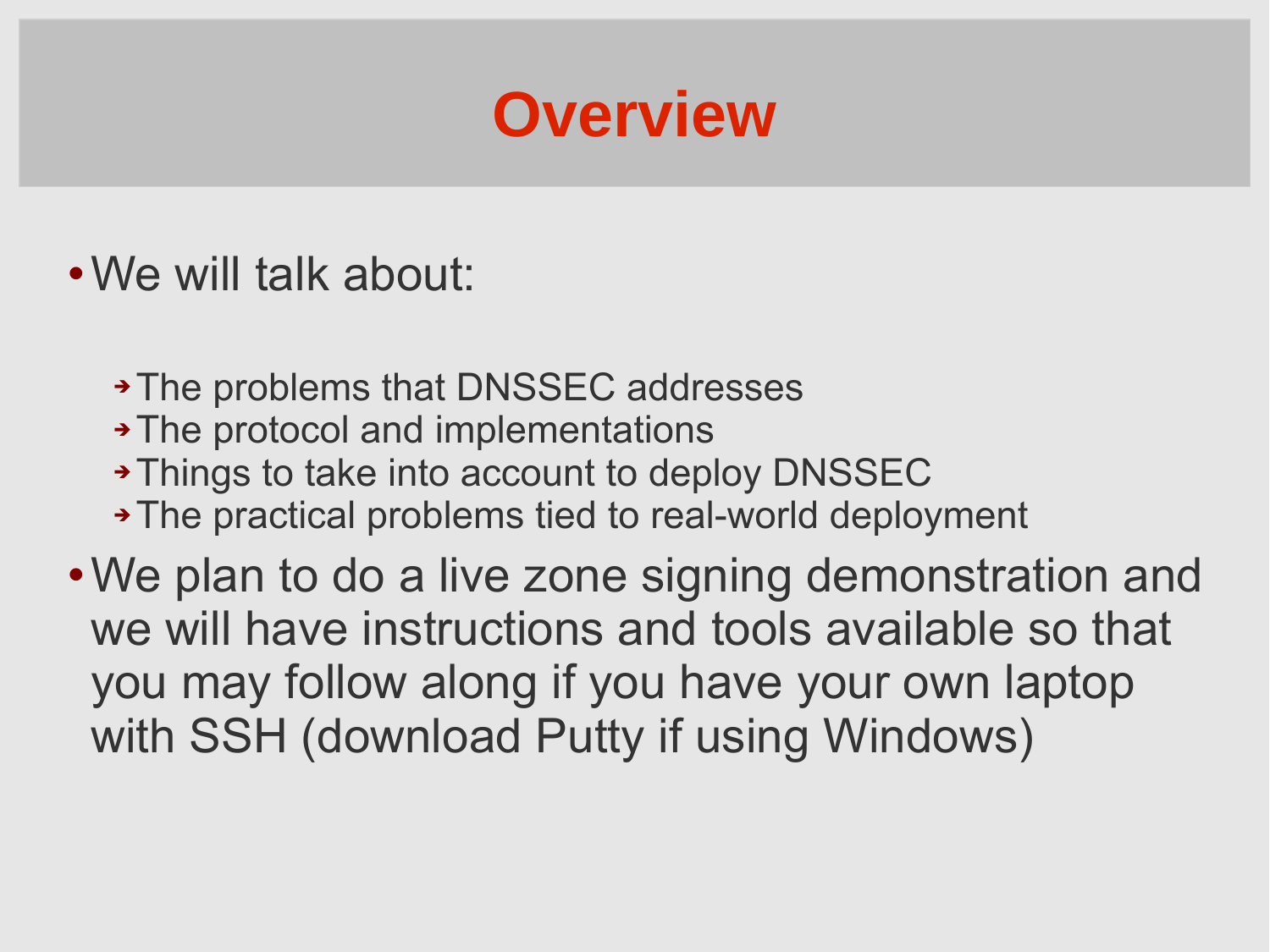### **Contents**

- Scope of the problem
- DNS reminders
- Basics of DNSSEC
- Deployment & operations
- Issues (what isn't solved) & other aspects
- Status of DNSSEC today
- Live demonstration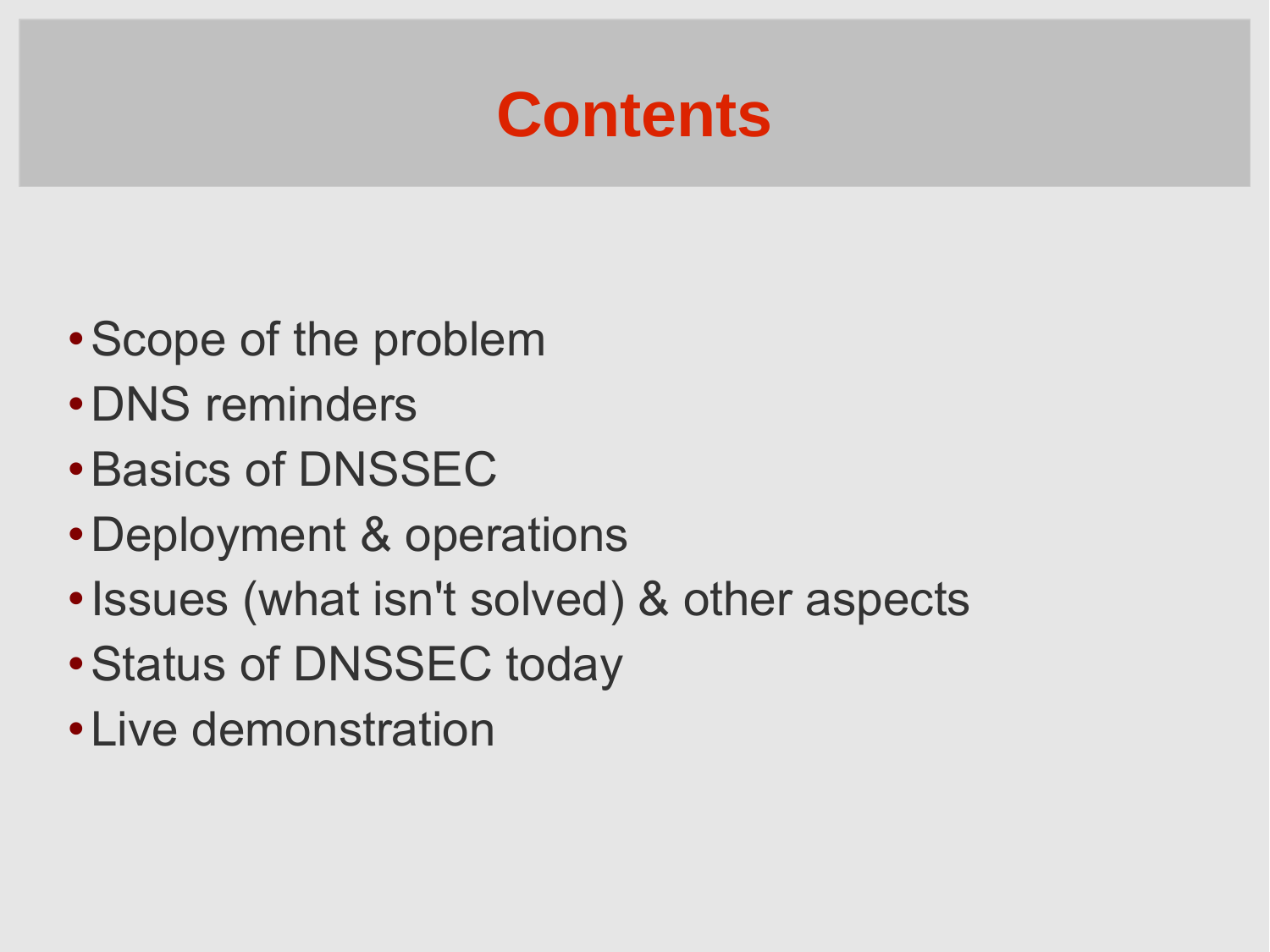## **What's the problem?**

### **So what are the issues?**

#### **DNS Cache Poisoning**

- −Forgery: respond before the intended nameserver
- −Redirection of a domain's nameserver
- −Redirection of NS records to another target domain

### **DNS Hijacking**

- −Response to non-existent domains
- −Rogue DNS servers

These have been spotted in the wild – code IS available...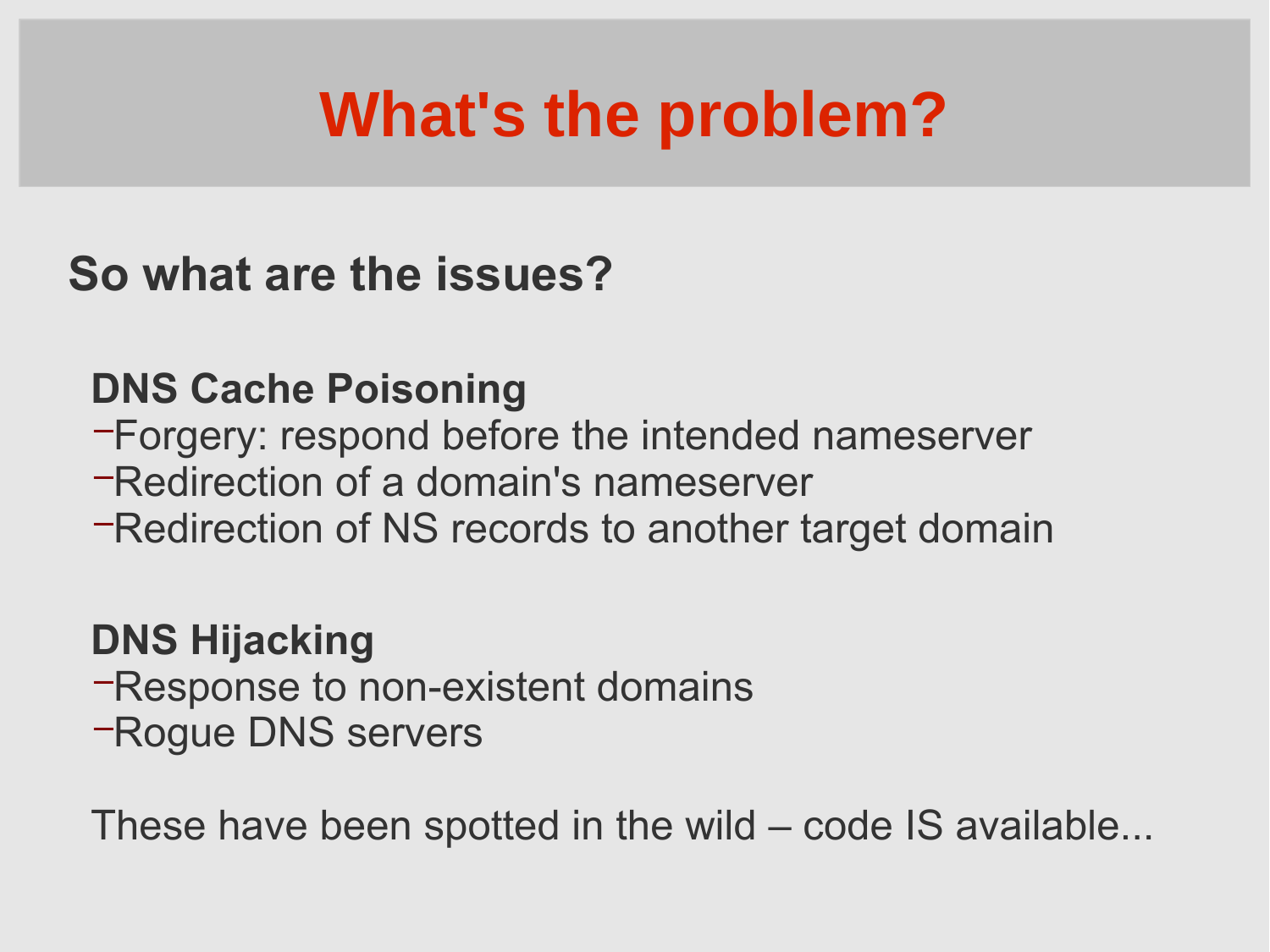## **What's the problem?**

### **What risks ?**

See Dan Kaminsky's slides for the extent of the risks

- MANY case scenarios
- → MX hijacking
- Entire domain redirection
- Take a large .COM offline
- Complete spoofing of a bank's DNS info
- More fun stuff

### A great illustrated guide <http://unixwiz.net/techtips/iguide-kaminsky-dns-vuln.html>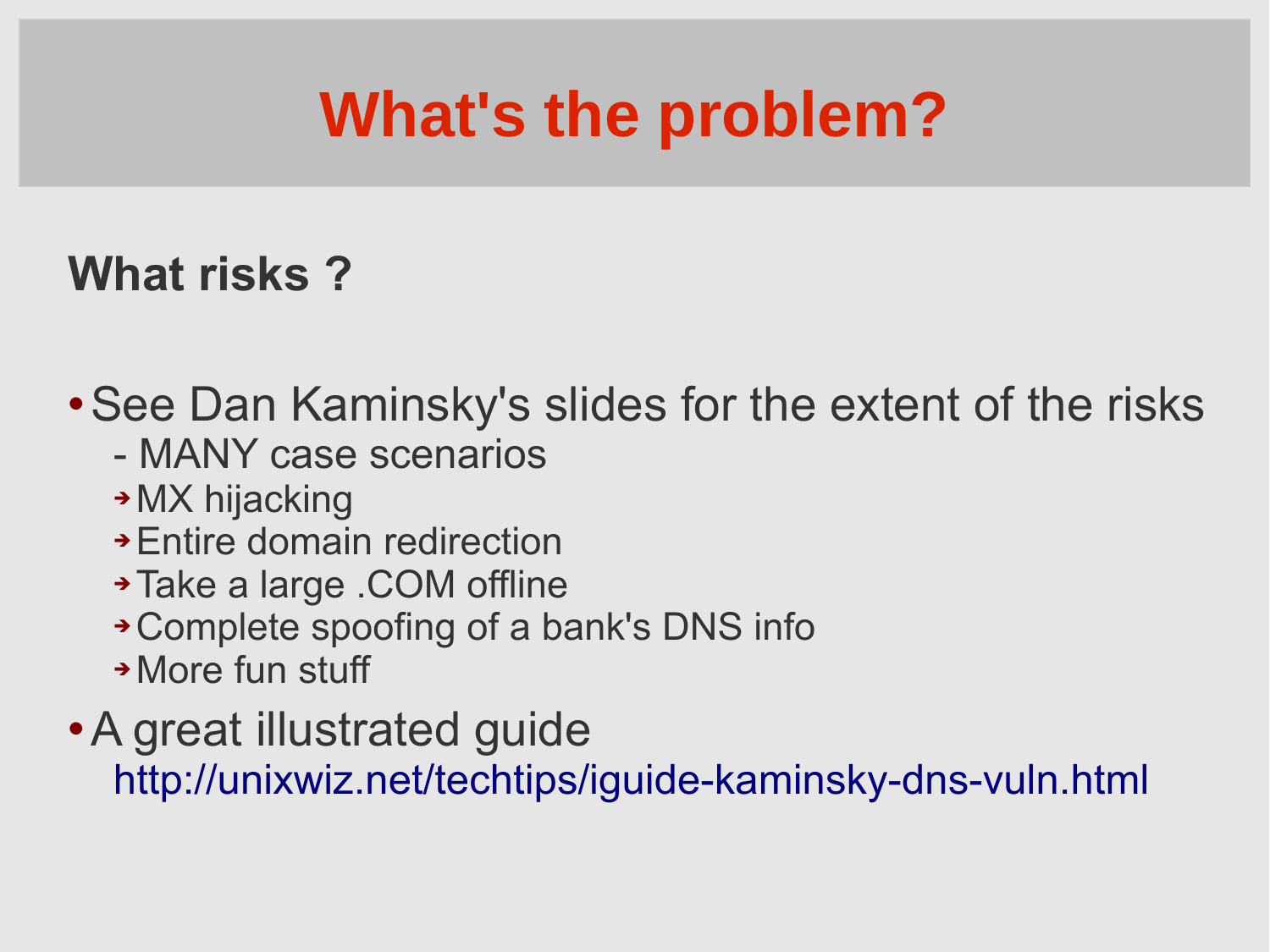# **Refresher**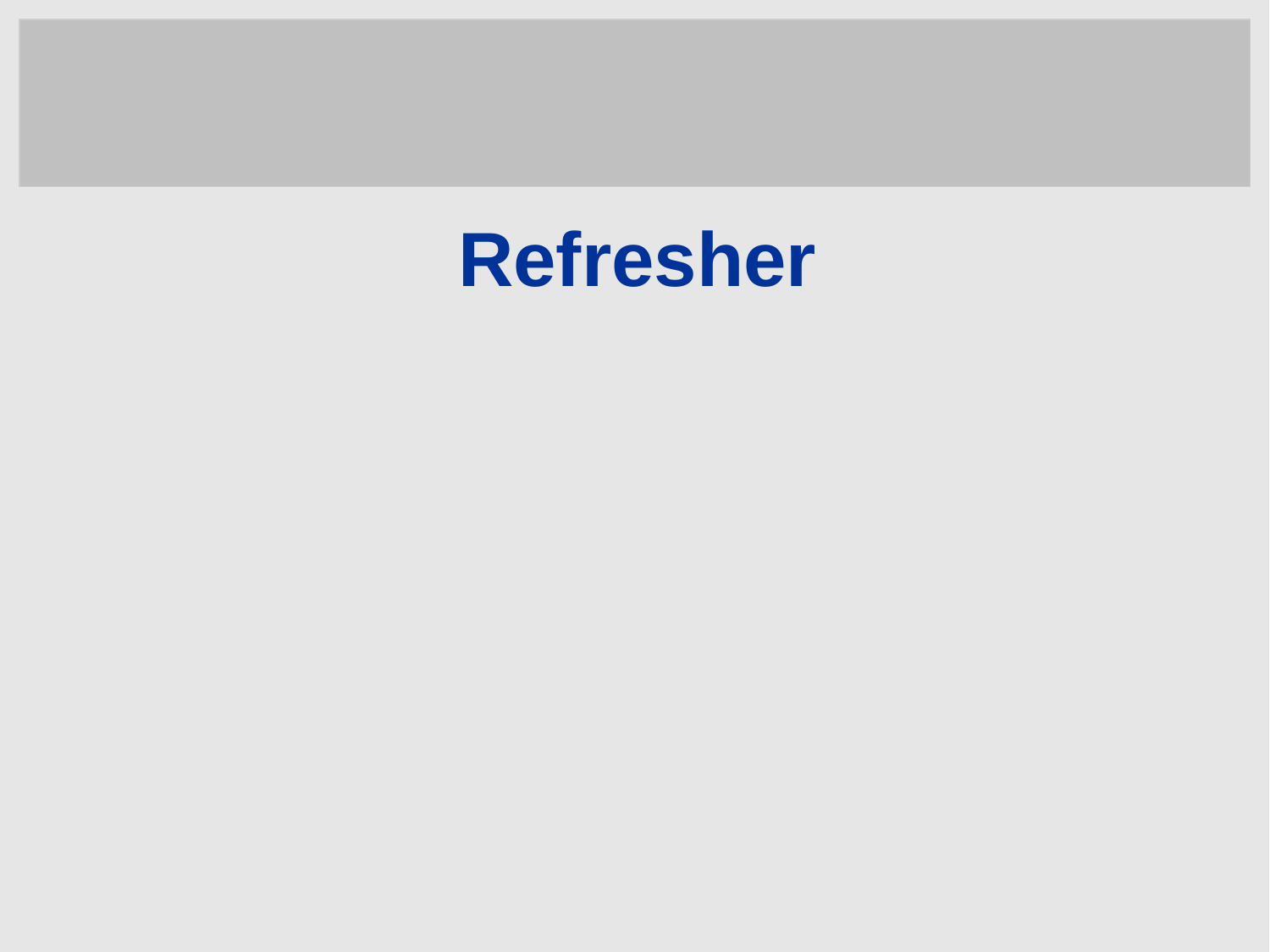### **DNS reminders**

• ISC BIND zone file format is commonly used, and we will use this notation here.

zone. SOA nsX.zone. hostmaster.zone. ( 2009022401 ; serial 1d i refresh 12h ; retry 1w ; expire 1h ) ; neg. TTL zone. NS ns.zone. NS ns.otherzone. zone. MX 5 server.otherzone. www.zone. A 1.2.3.4

 $\bullet\qquad\bullet\qquad\bullet$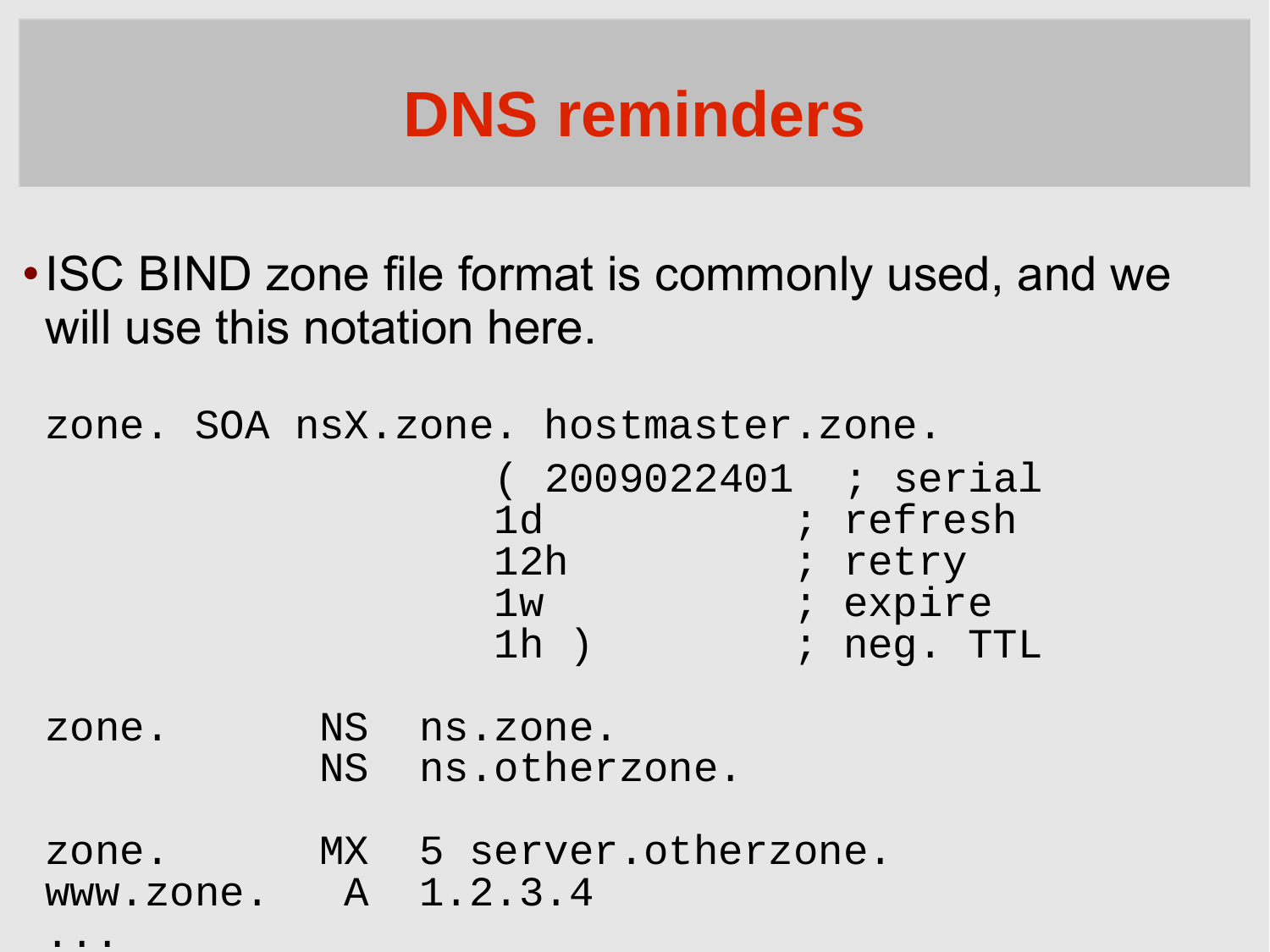### **DNS reminders**

### Record structure:

NAME [TTL] TYPE DATA (type specific) ------------------------------------------- host.zone. 3600 A 10.20.30.40 sub.zone. 86400 MX 5 server.otherzone.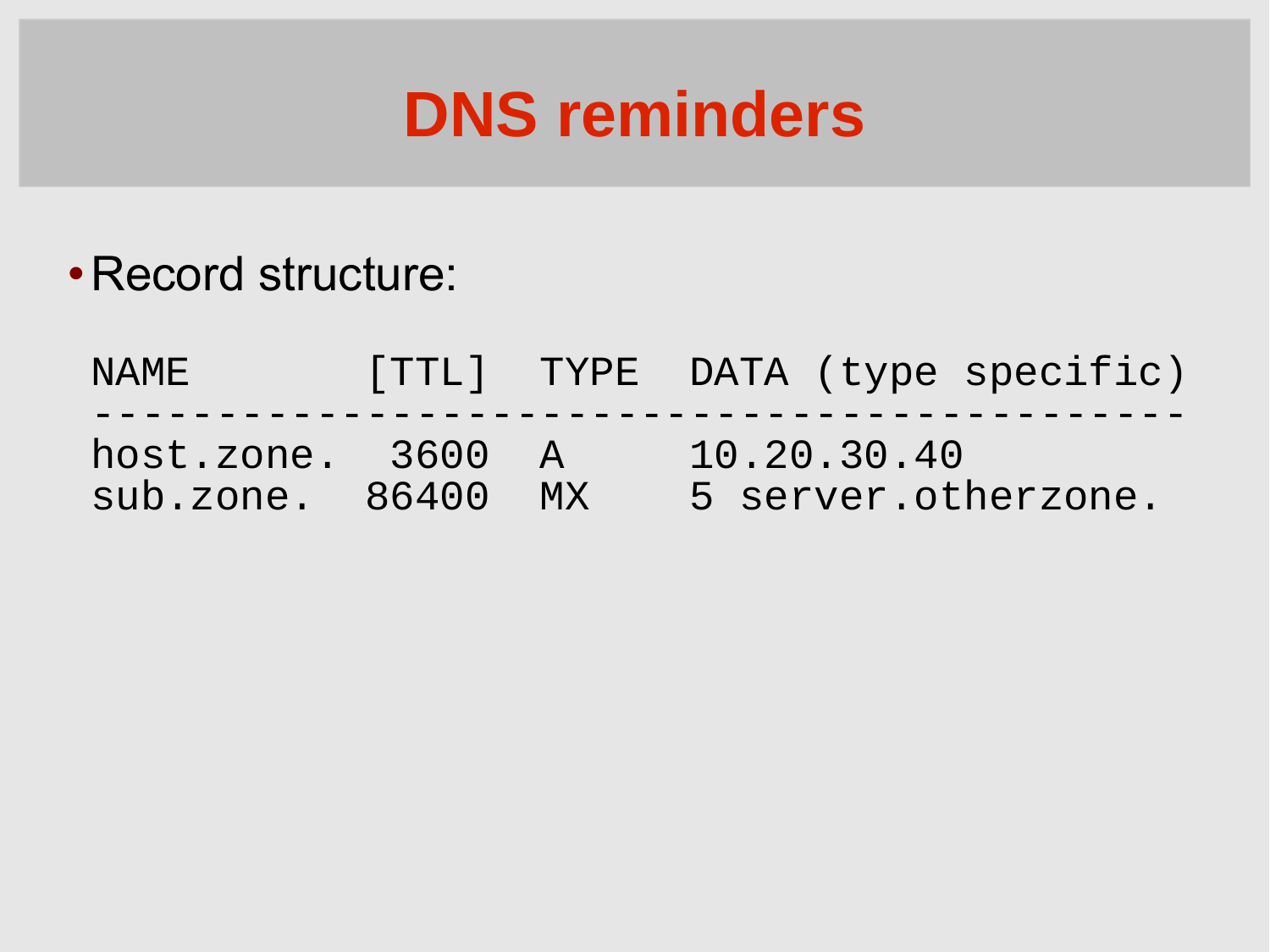### **DNS reminders**

Multiple resource records with *same name and type* are grouped into Resource Record Sets (RRsets):

| mail.zone.                     | <b>MX</b>     | 5 server1.zone.                              | <b>RRset</b>             |
|--------------------------------|---------------|----------------------------------------------|--------------------------|
| mail.zone.                     | <b>MX</b>     | 10 server2.zone.                             |                          |
| server1.zone.                  | $\mathsf{A}$  | 10.20.30.40                                  | <b>RRset</b>             |
| server1.zone.                  | $\mathcal{A}$ | 10.20.30.41                                  |                          |
| server1.zone.                  | $\mathsf{A}$  | 10.20.30.42                                  |                          |
| server1.zone.<br>server1.zone. |               | AAAA 2001:123:456::1<br>AAAA 2001:123:456::2 | $\overline{\big\}$ RRset |
| server2.zone.                  | $\mathsf{A}$  | 11.22.33.44                                  | <b>RRset</b>             |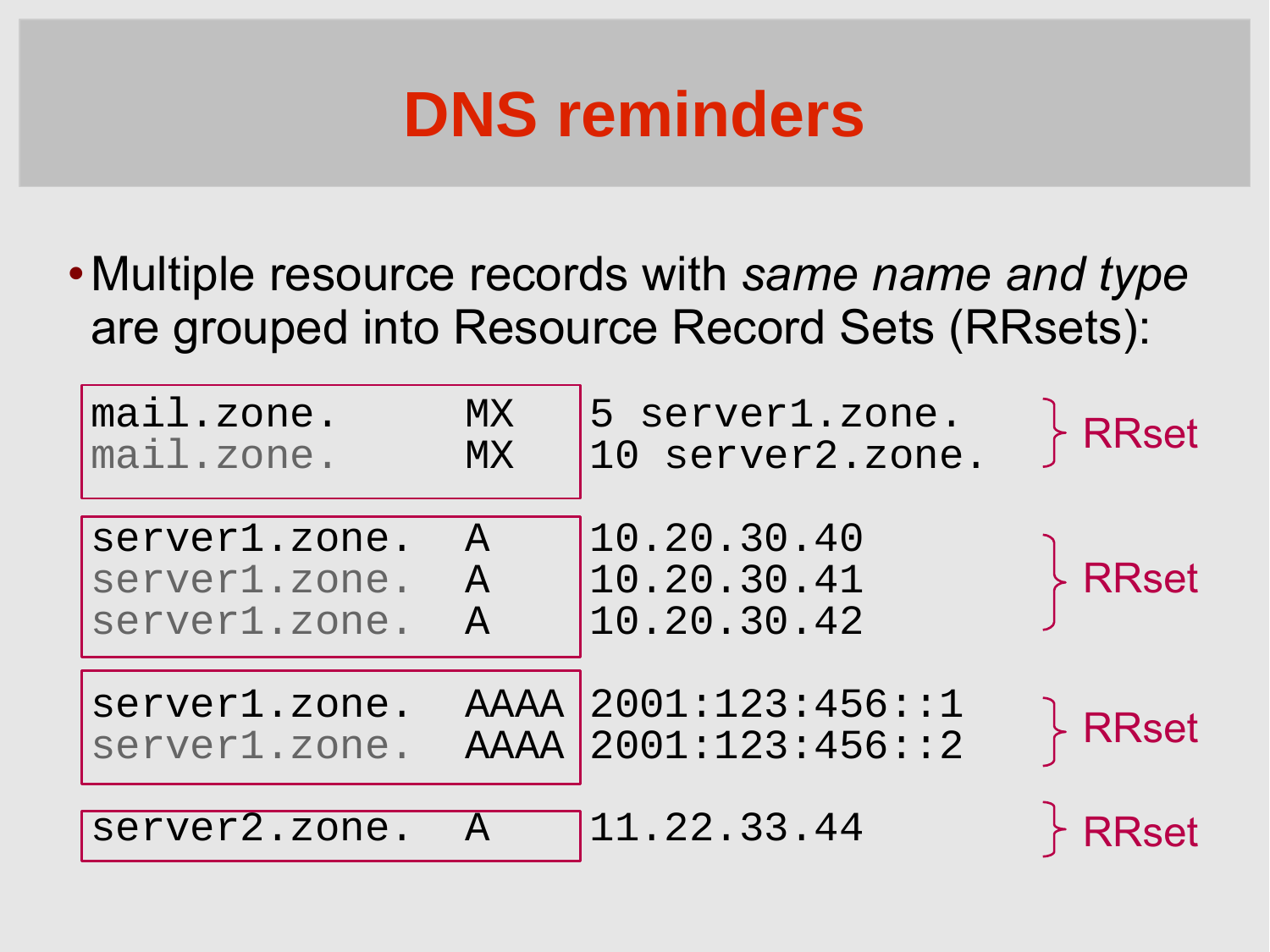# **DNS points of attack**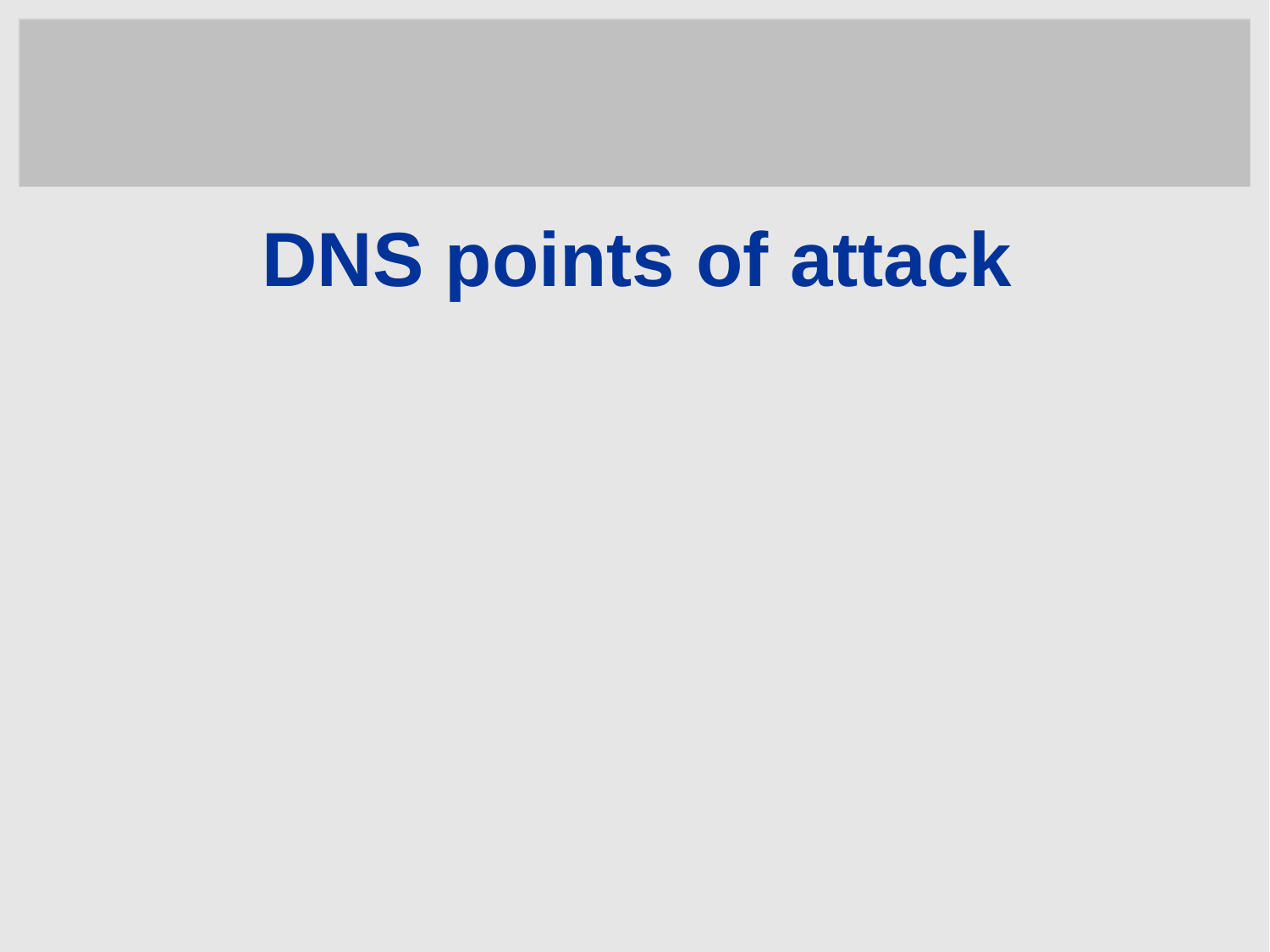### **DNS Data Flow Points of attack**

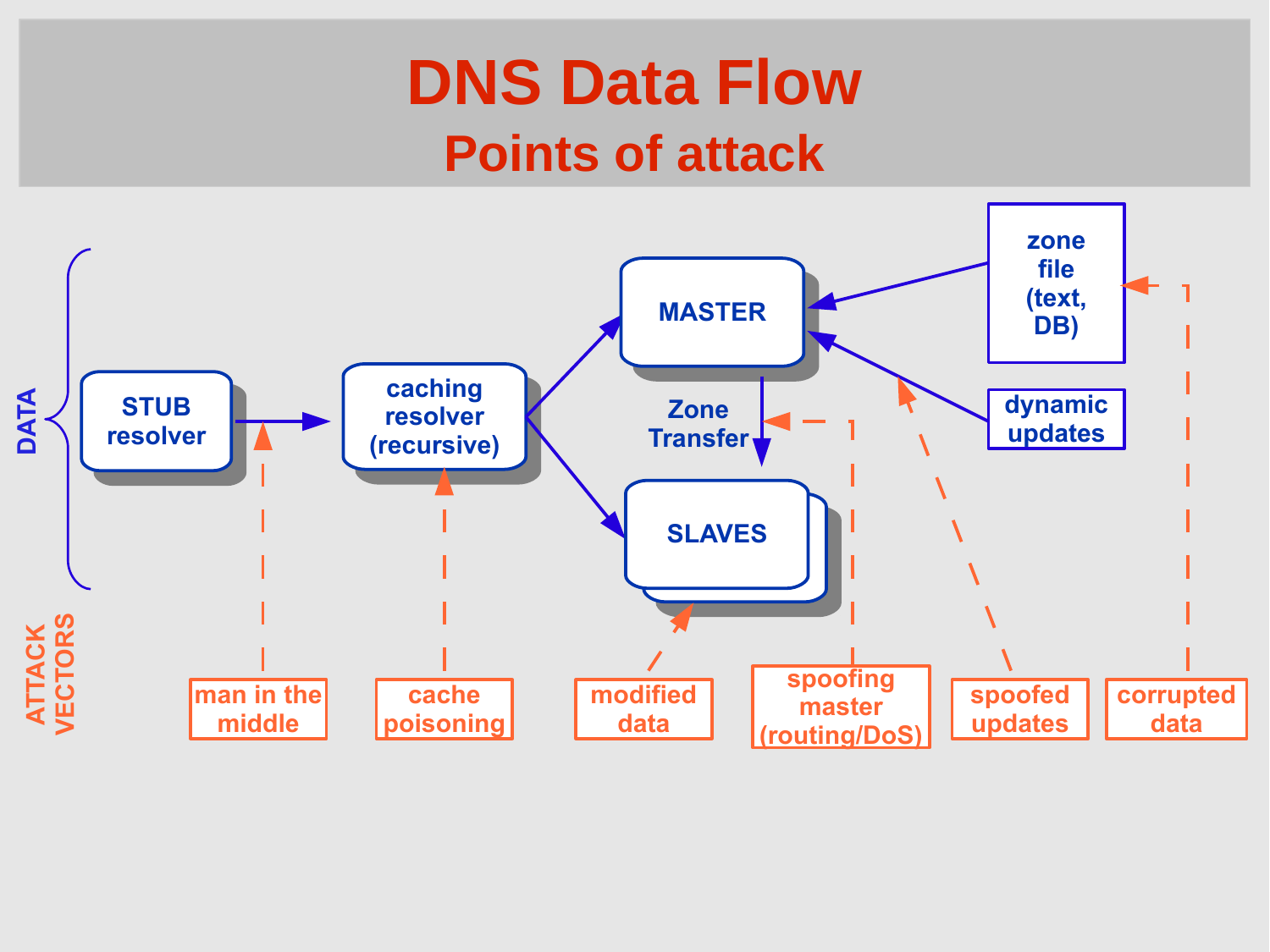# **DNSSEC concepts**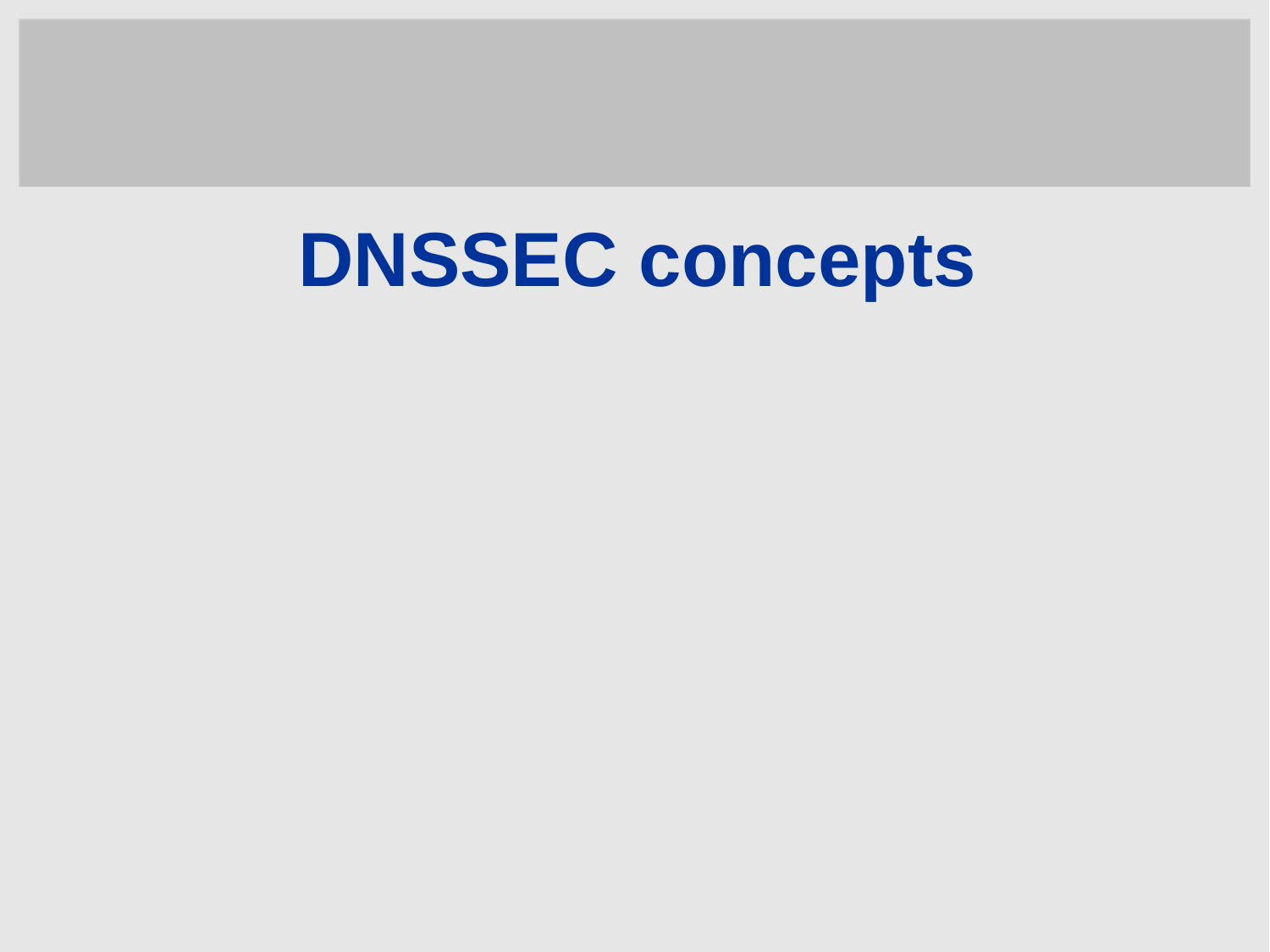## **Public key cryptography refresher**

- 
- 
- -
- 
- 
- 
- -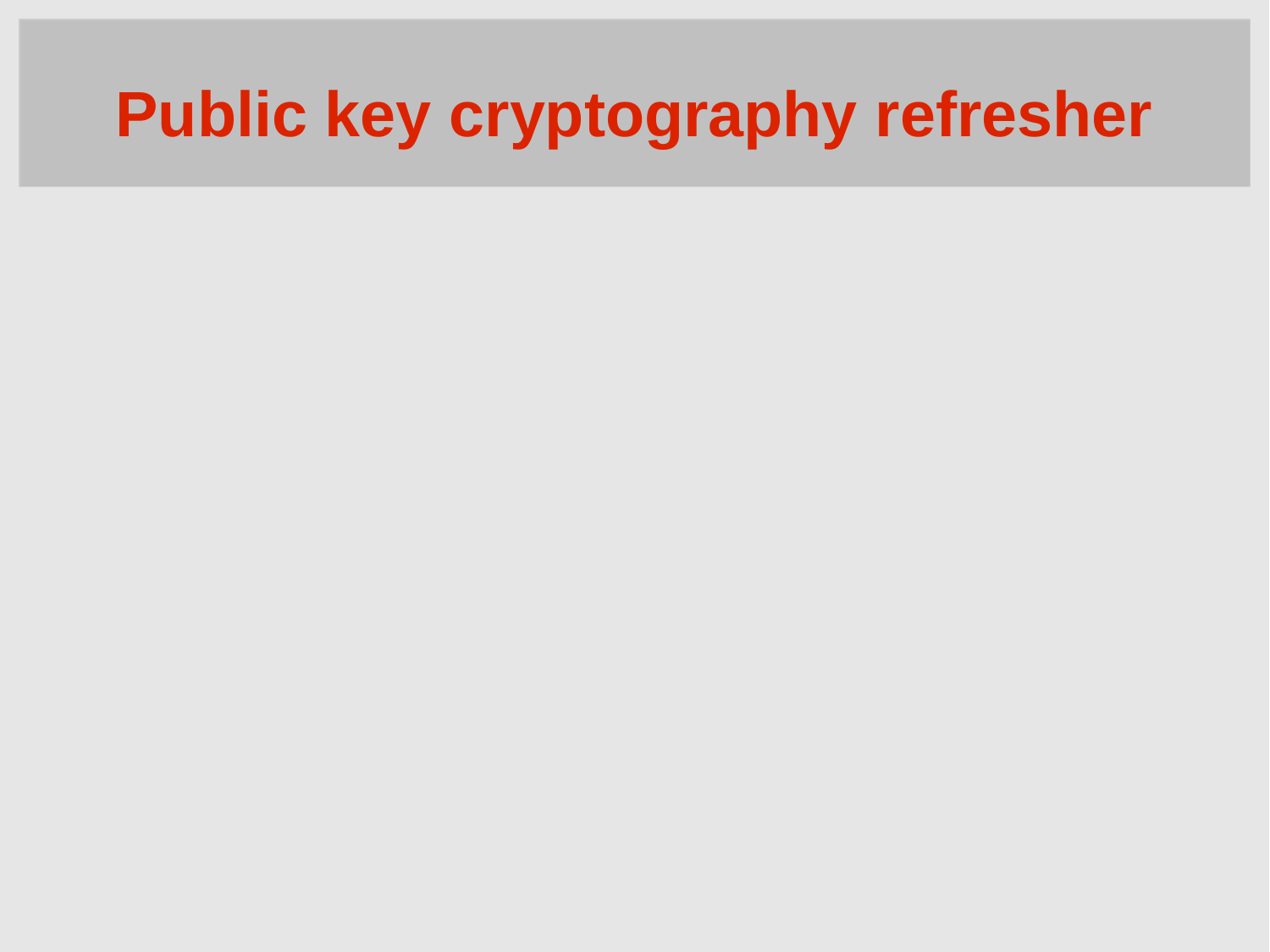# **DNSSEC quick summary**

- Data authenticity and integrity by signing the Resource Records Sets with a private key
- Public DNSKEYs published, used to verify the RRSIGs
- Children sign their zones with their private key
	- −Authenticity of that key established by signature/checksum by the parent of the (DS) delegation signer record
- Repeat for parent...
- Not that difficult on paper
	- −Operationally, it is a bit more complicated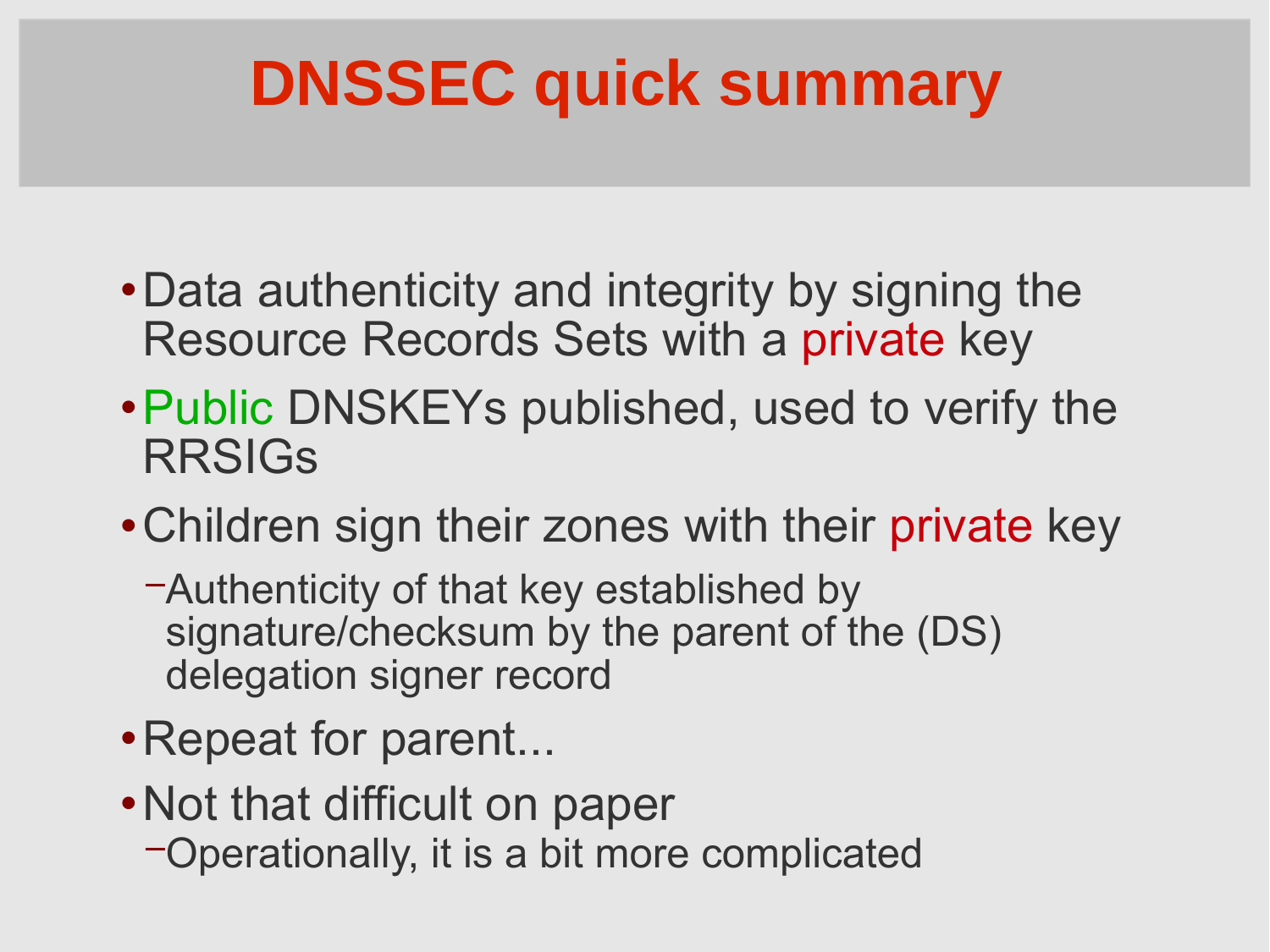### **DNSSEC overview**

- DNS SECurity extensions
- Concepts
- New Resource Records (DNSKEY, RRSIG, NSEC/NSEC3 and DS)
- New packet options (CD, AD, DO)
- Setting up a Secure Zone
- Delegating Signing Authority
- **. Key Rollovers**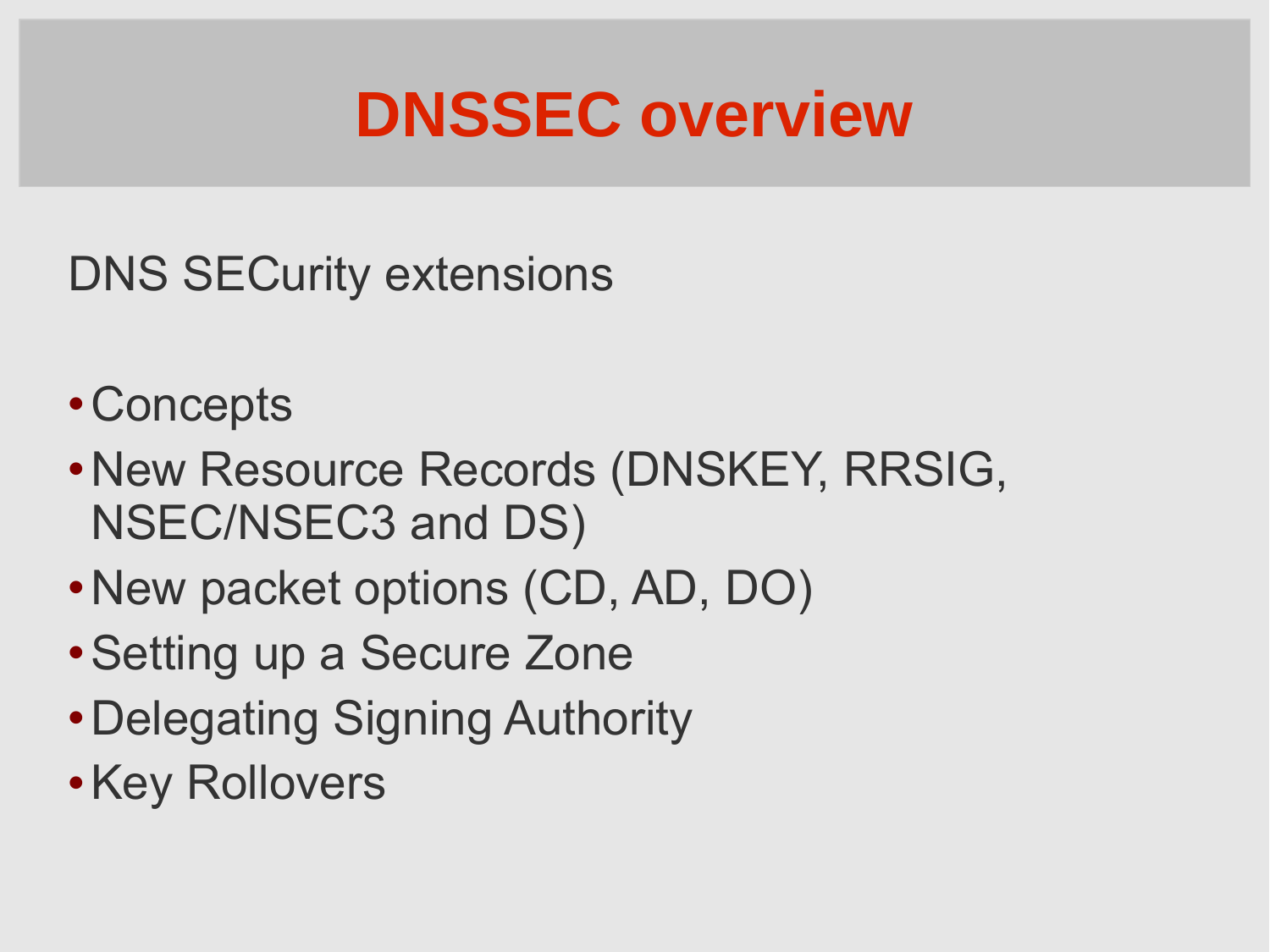### **DNSSEC concepts**

- Changes DNS trust model from one of "open" and "trusting" to one of "verifiable"
- Extensive use of public key cryptography to provide:
	- −Authentication of origin
	- −Data integrity
	- −Authenticated denial of existence
- No attempt to provide confidentiality
- DNSSEC does not place computational load on the authoritative servers ( != those *signing* the zone)
- No modifications to the core protocol
	- −Can coexist with today's infrastructure
		- ... kind of (EDNS0)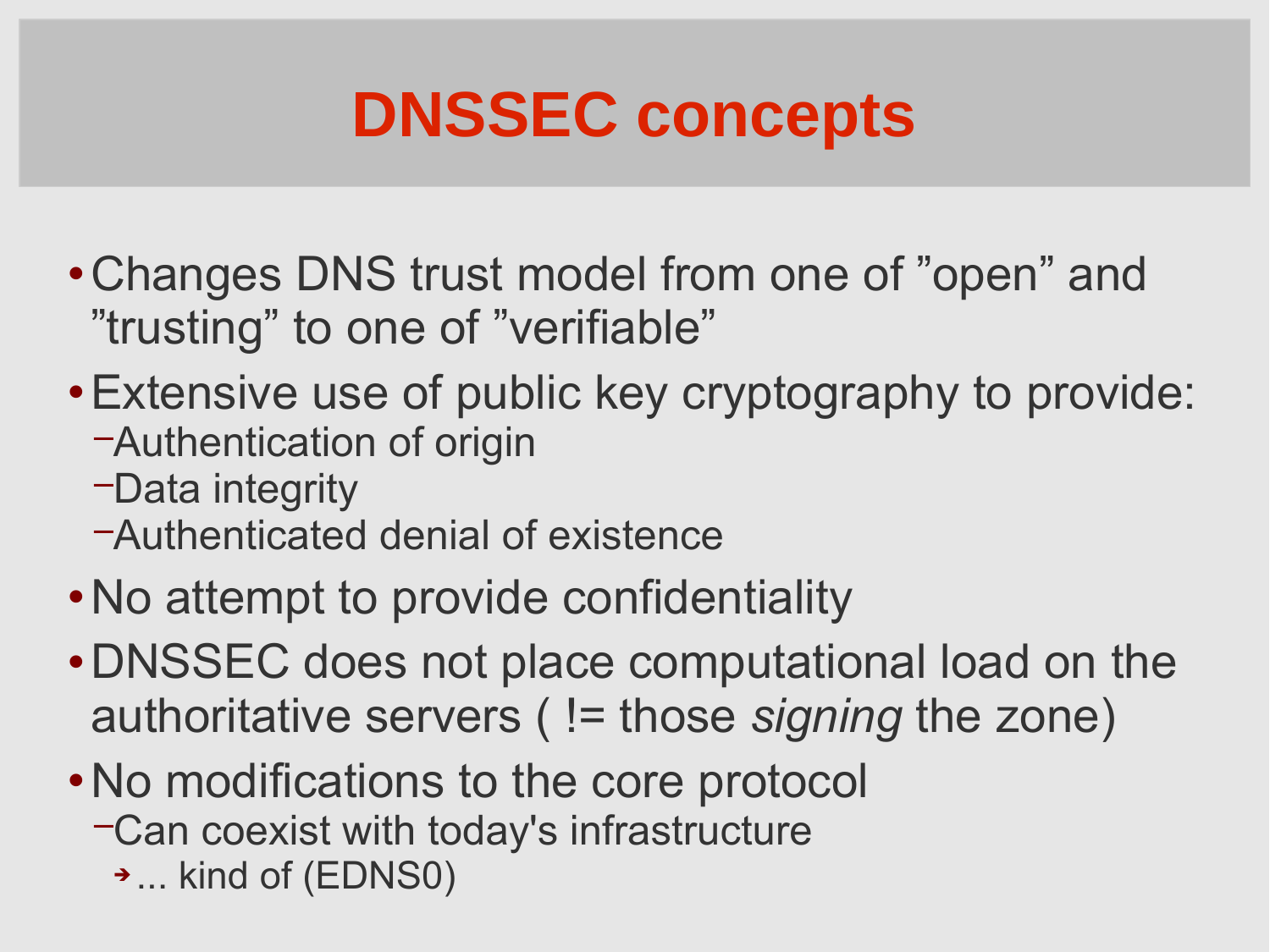### **DNSSEC concepts**

- Build a chain of trust using the existing delegationbased model of distribution that is the DNS
- Don't sign the entire zone, sign a RRset



• Note: the parent DOES NOT sign the child zone. The parent signs a *pointer* (hash) to the *key* used to sign the data of child zone (important!)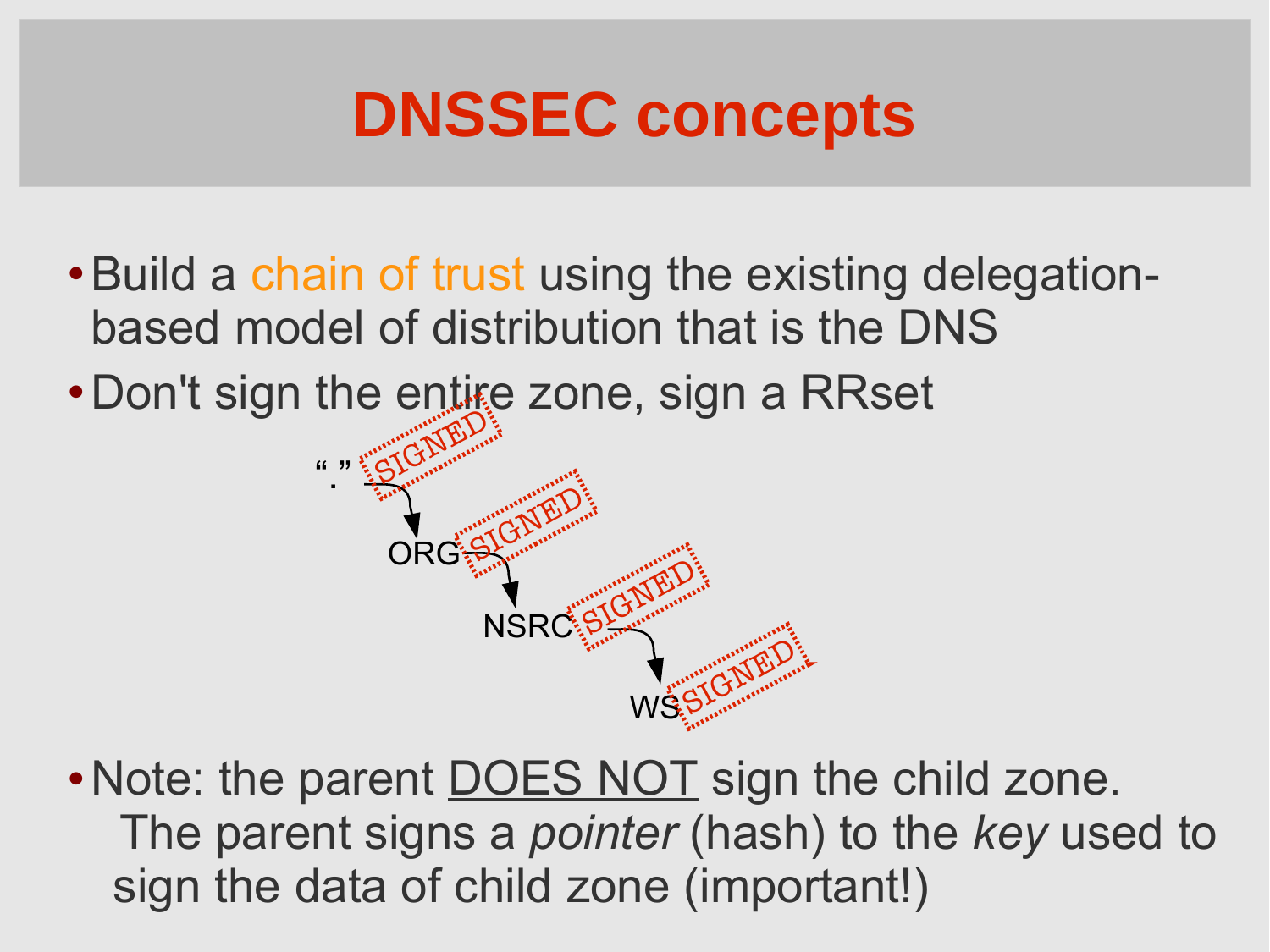# **New Resource Records**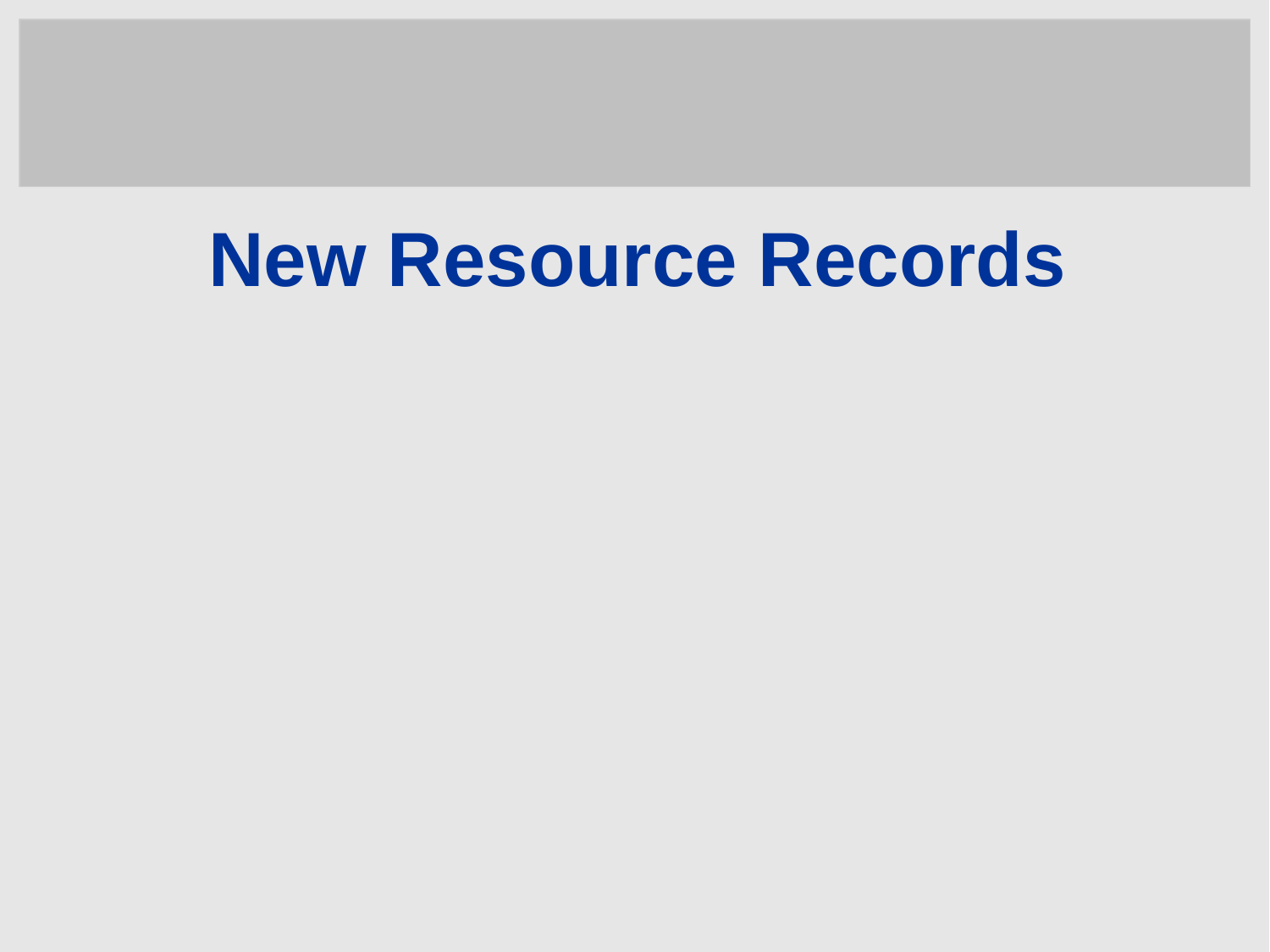### **DNSSEC: new RRs**

Adds four new DNS Resource Records**\***:

- **1 DNSKEY**: Public key used in zone signing operations.
- **2 RRSIG**: RRset signature
- **3 NSEC/NSEC3**: Returned as verifiable evidence that the name and/or RR type does not exist
- **4 DS**: Delegation Signer. Contains the *hash* of the public key used to sign the key which itself will be used to sign the zone data. Follow DS RR's until a "trusted" zone is reached (ideally the root).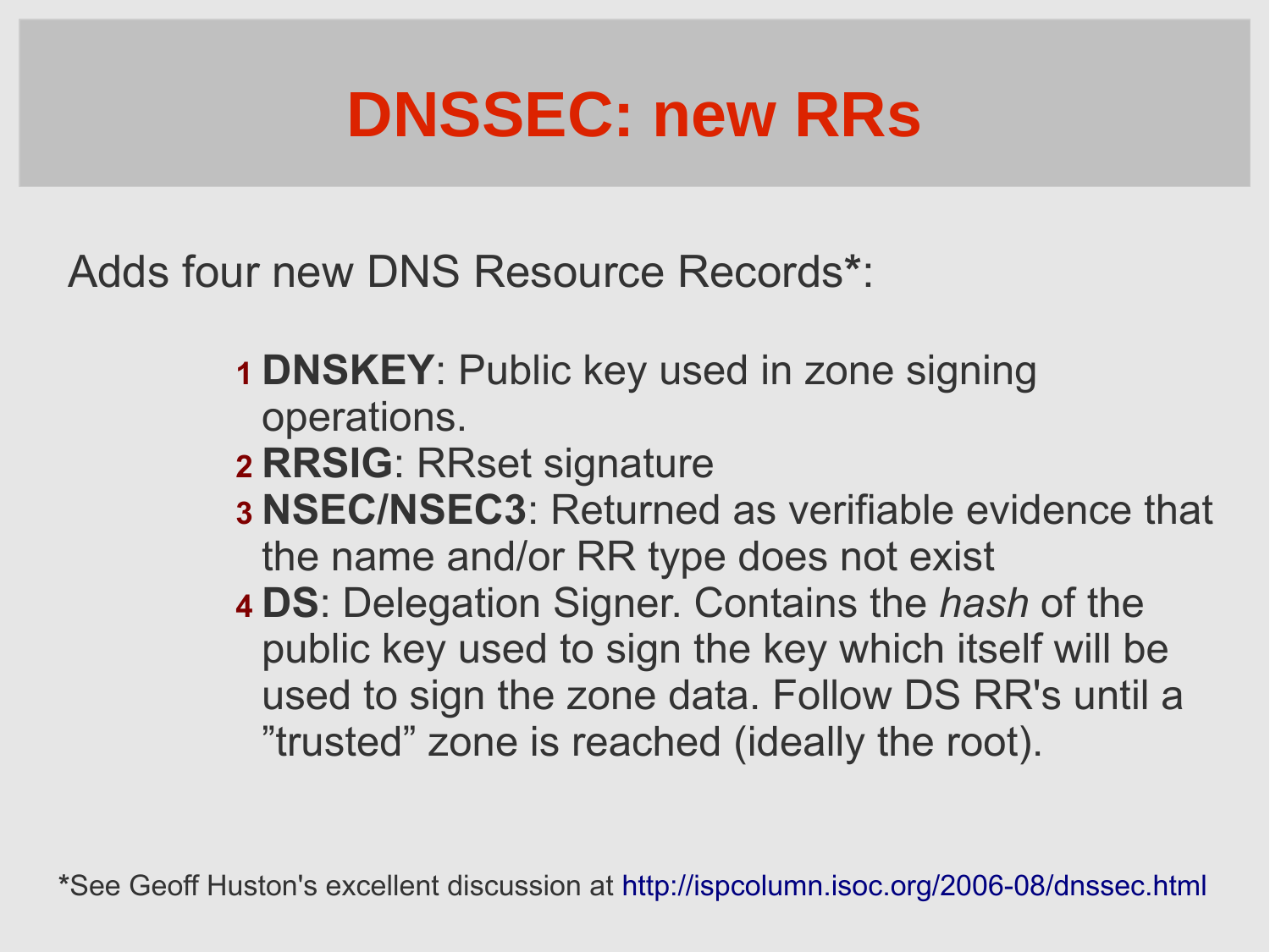### **DNSSEC: DNSKEY RR**



- PROTOCOL is always 3 in the current version of DNSSEC
- ALGORITHM can be:
	-
	- 0 reserved 5 RSA/SHA-1 (mandatory)

(BASE64)

- 1 RSA/MD5 (deprecated) 8 RSA/SHA-256
- 2 Diffie/Hellman
- 3 DSA/SHA-1 (optional)
- 4 reserved

http://www.iana.org/assignments/dns-sec-alg-numbers/dns-sec-alg-numbers.xml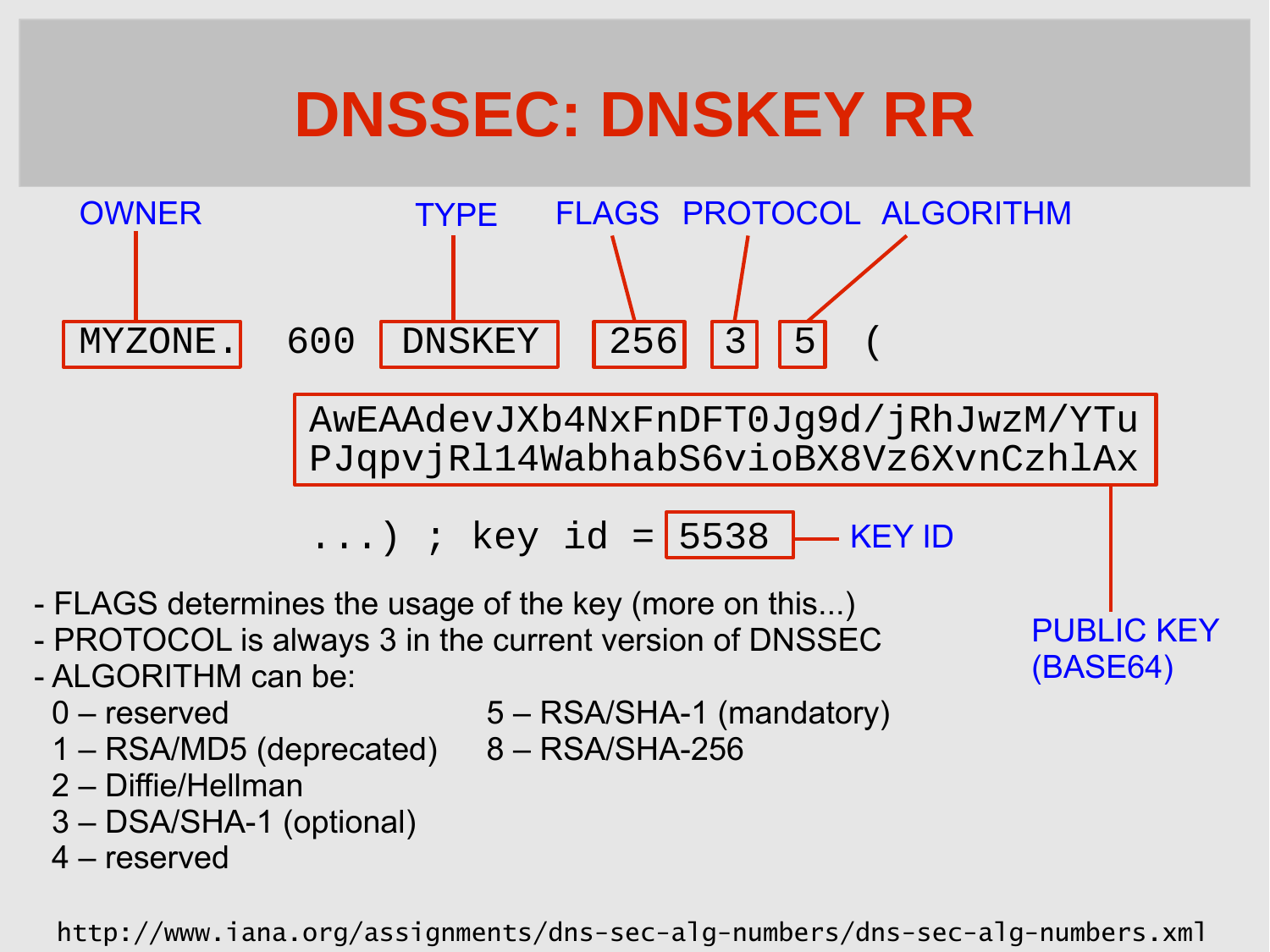### **DNSSEC: DNSKEY RR**

- There are in practice at least two DNSKEY pairs for every zone:
	- −Originally, one key-pair (public, private) defined for the zone:
		- private key used to sign the zone data (RRsets) public key published (DNSKEY) in zone DS record (DNSKEY hash) published in parent zone, and signed in turn with rest of data
- Problem with using a single key:
	- −to update this key, DS record in parent zone needs to be updated (since DS is fingerprint of public key) →Introduction of Key Signing Key (flags = 257)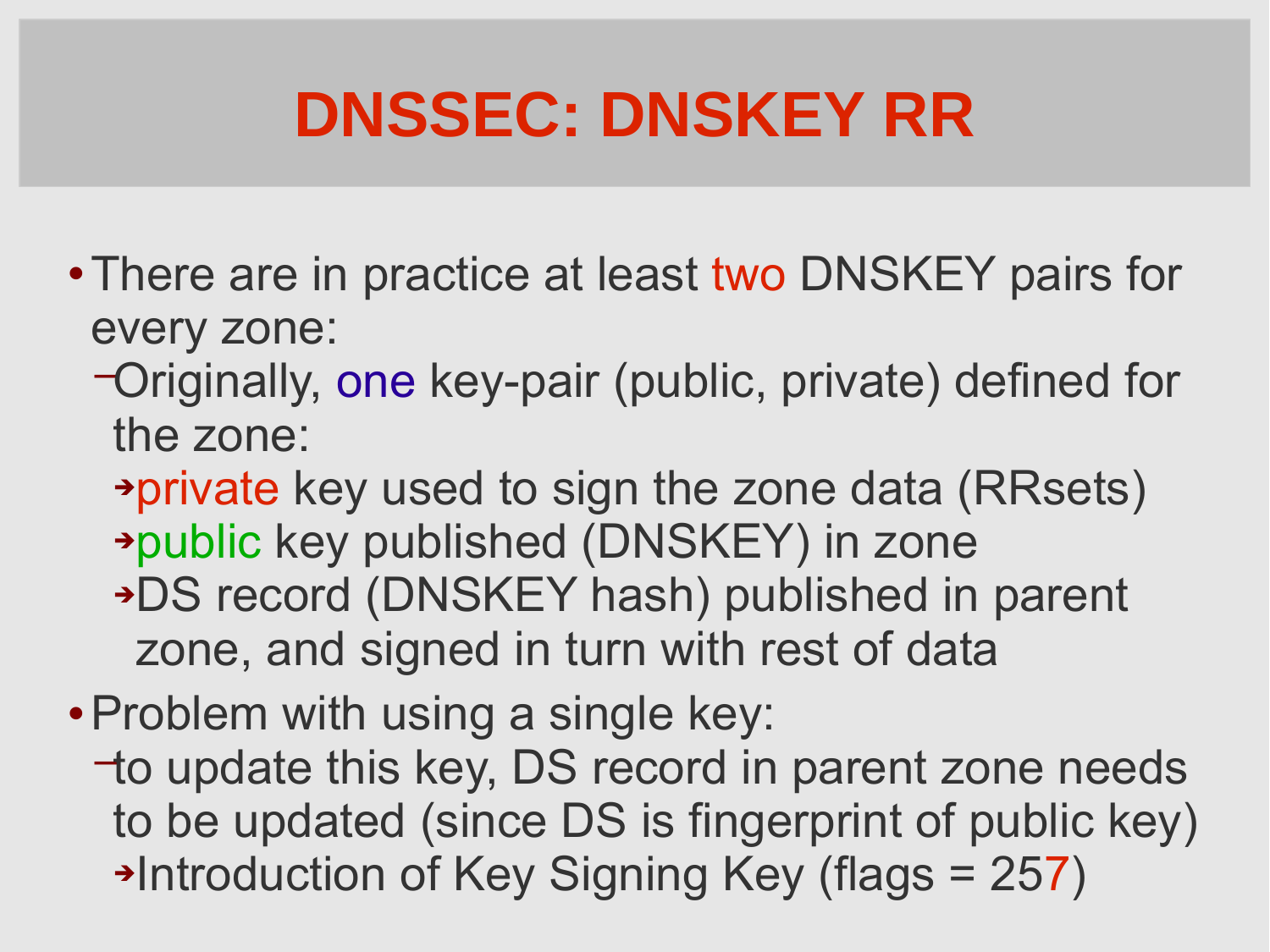## **DNSSEC: KSK and ZSK**

- To allow for key updates ("rollovers"), generate two keys:
	- −Key Signing Key (KSK)
		- pointed to by parent zone (Secure Entry Point), in the form of DS (Delegation Signer)
	- used to sign the Zone Signing Key (ZSK)
	- −Zone Signing Key (ZSK) signed by the Key Signing Key \*used to sign the zone data RRsets
- This decoupling allows for independent updating of the ZSK without having to update the KSK, and involve the parent – less administrative interaction.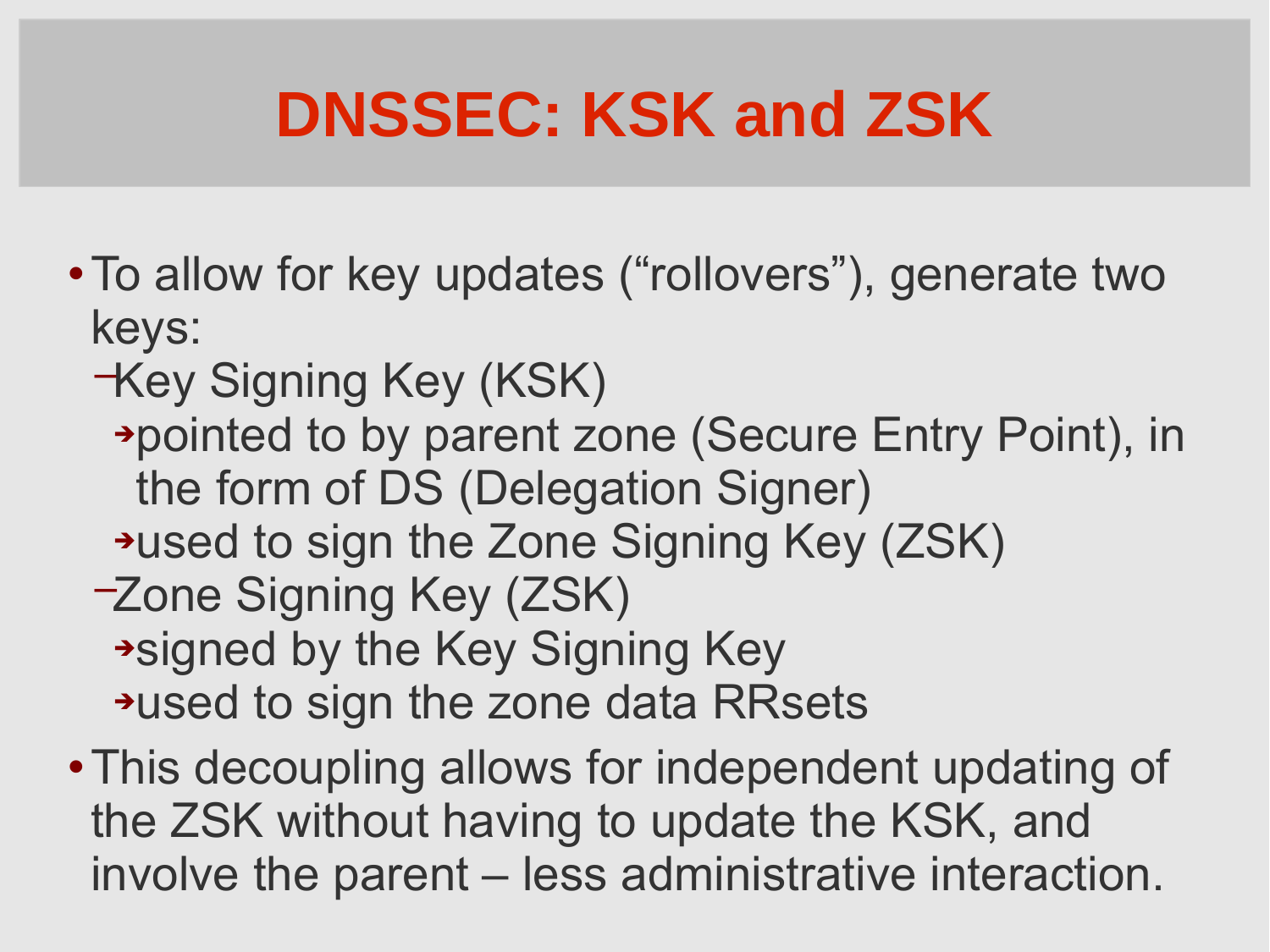### **DNSSEC: RRSIG**

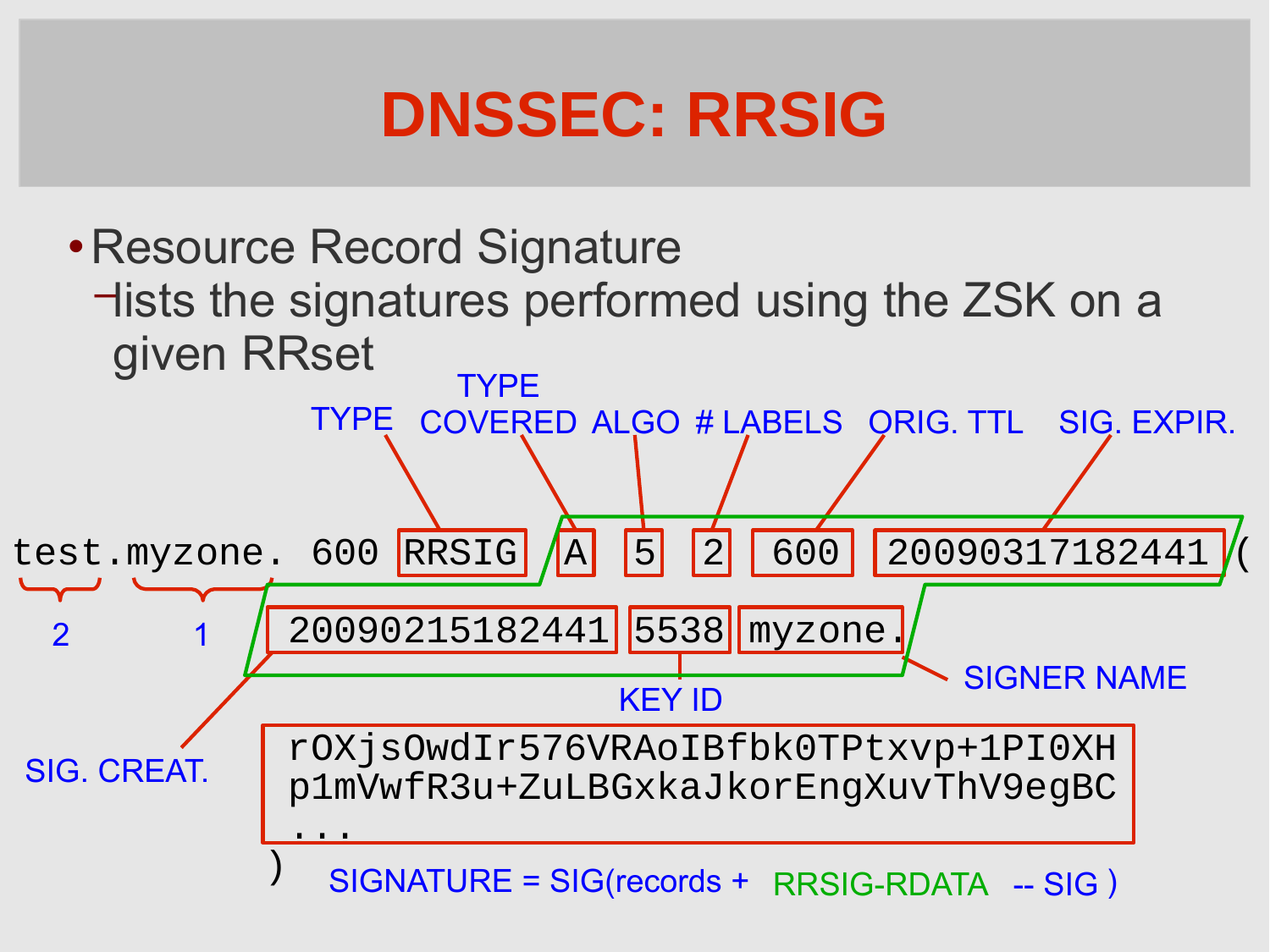### **DNSSEC: RRSIG**

- Typical defaults:
	- −Signature creation time is *1 hour before*
	- −Signature expiration is *30 days from now*
	- −Needless to say, proper timekeeping (NTP) is strongly recommended
- What happens when the signatures run out ? −SERVFAIL...
	- −Your domain effectively disappears from the Internet for validating resolvers
- Note that the *keys* do *not* expire.
- Therefore, *regular* re-signing is part of the operations process (not only when changes occur)
	- − the entire zone doesn't have to be resigned...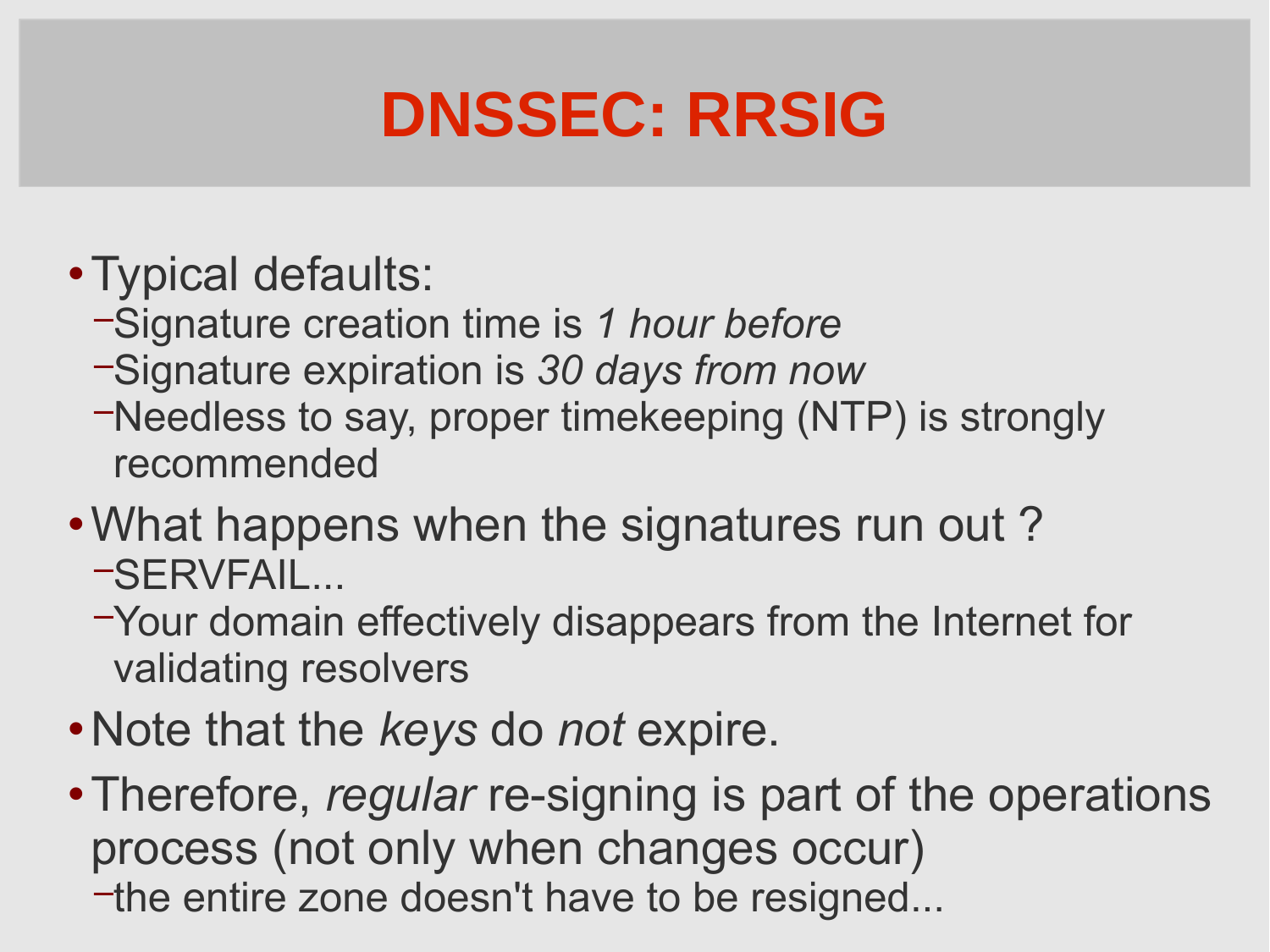- NSEC proof of non-existence
- Remember, the authoritative servers are serving precalculated records. No on-the-fly generation is done.
	- −NSEC provides a pointer to the **N**ext **SEC**ure record in the chain of records.
		- "there are no other records between this one and the next", signed.
	- −The entire zone is sorted lexicographically:

myzone. sub.myzone. test.myzone.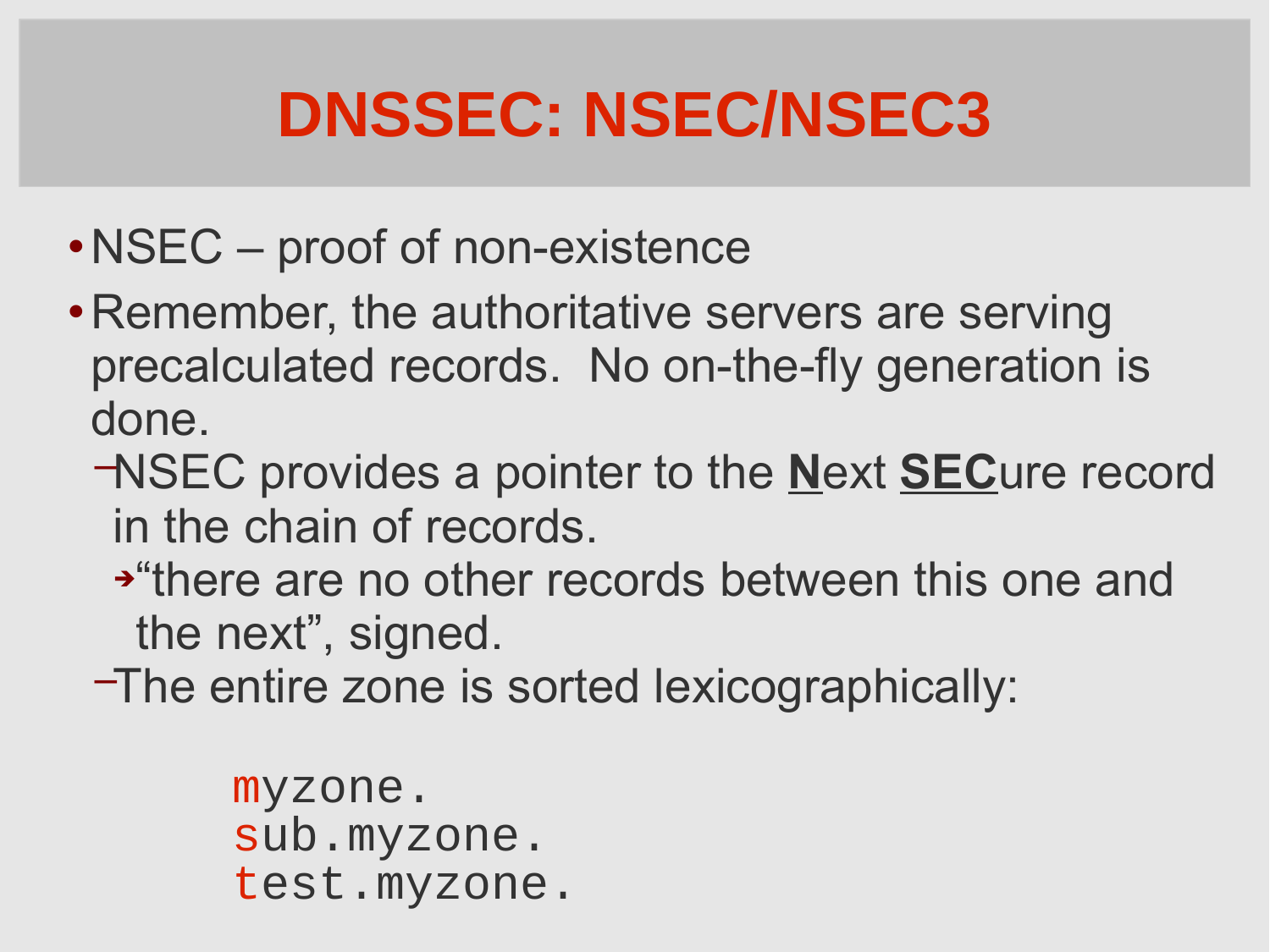myzone. 10800 NSEC test.myzone. NS SOA RRSIG NSEC DNSKEY

myzone. 10800 RRSIG NSEC 5 1 10800 20090317182441 ( 20090215182441 5538 myzone.

> ZTYDLeUDMlpsp+IWV8gcUVRkIr7KmkVS5TPH KPsxgXCnjnd8qk+ddXlrQerUeho4RTq8CpKV

- ) and the contract of  $\mathcal{L}$  and  $\mathcal{L}$  Last NSEC record points back to the first.
	- Problem:

...

- −Zone enumeration (walk list of NSEC records)
- −Yes, DNS shouldn't be used to store sensitive information, but policy requirements vary.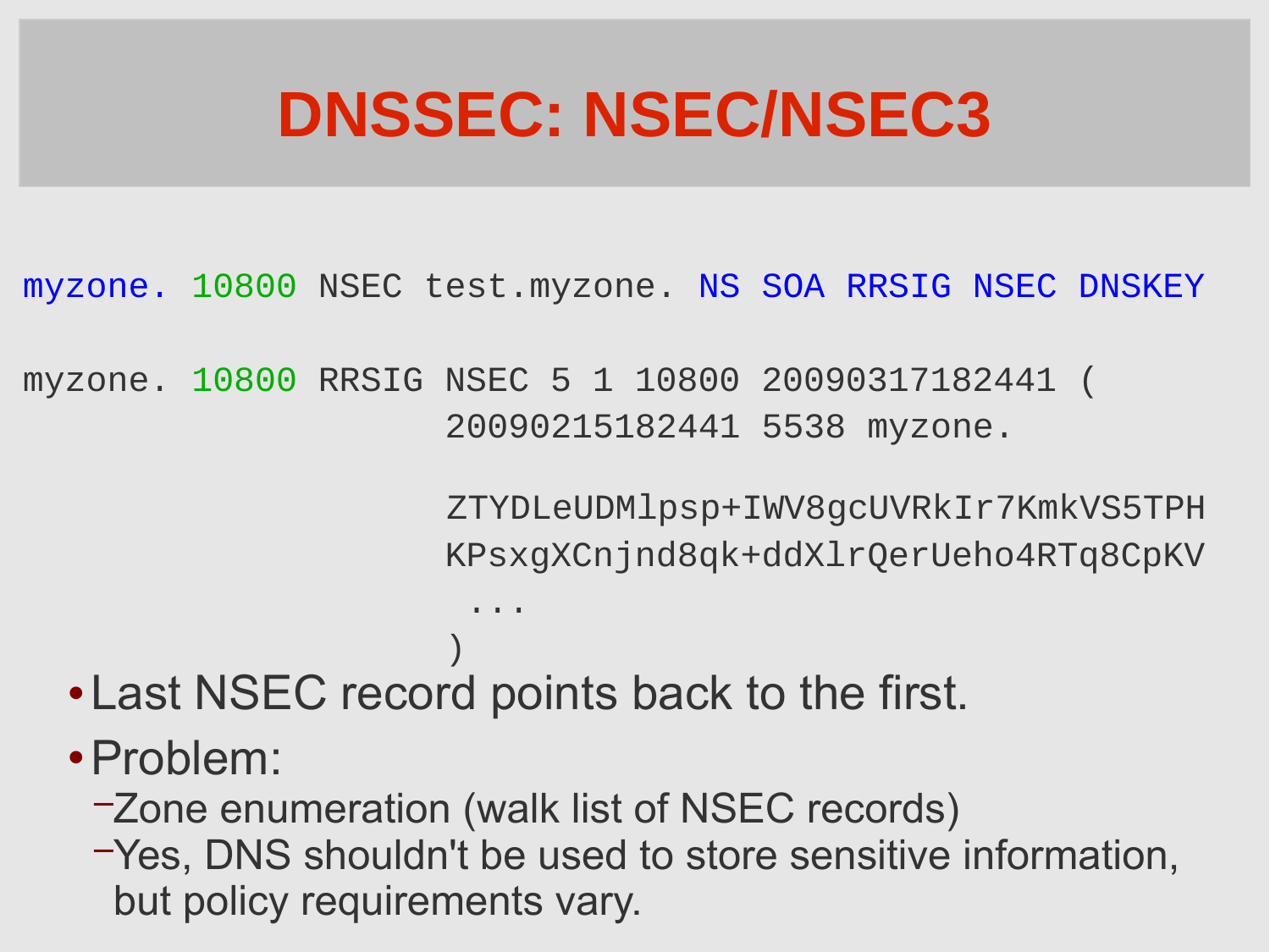- If the server responds NXDOMAIN:
	- −One or more NSEC RRs indicate that the name (or a wildcard expansion) does not exist
- If the server's response is NOERROR:
	- −...and the answer section is empty • The NSEC proves that the TYPE did not exist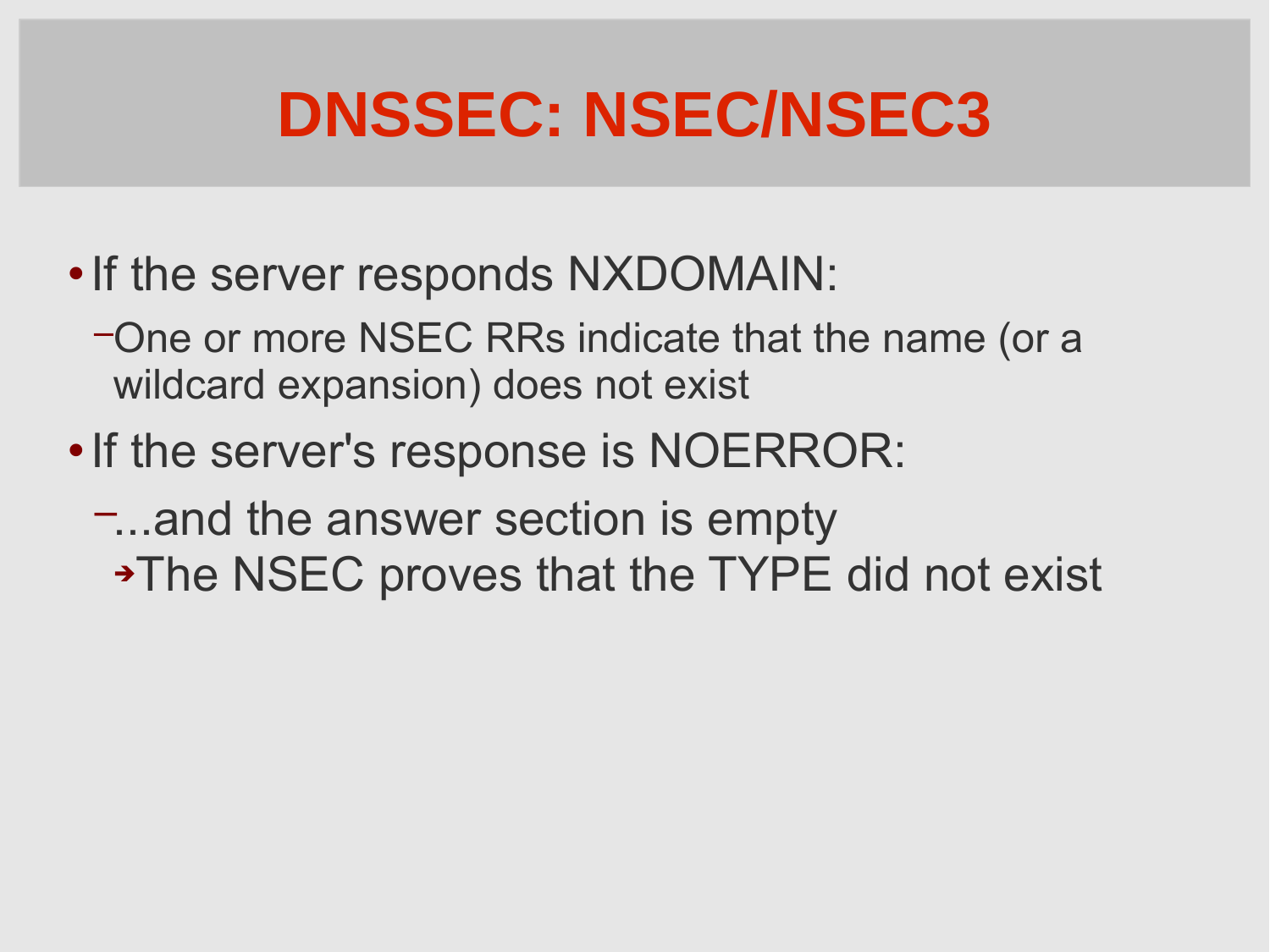### What about NSEC3 ?

−We won't get into details here, but the short story is:

- Don't sign the name of the Next SECure record, but a *hash* of it
	- − Still possible to prove non-existence, *without* revealing name.
- This is a simplified explanation. RFC 5155 covering NSEC3 is *53* pages long.
- −Also introduces the concept of "opt-out" (see section 6 of the RFC) which has uses for so-called delegation-centric zones with unsigned delegations – in short: don't bother signing RRsets for delegations which you know don't implement DNSSEC.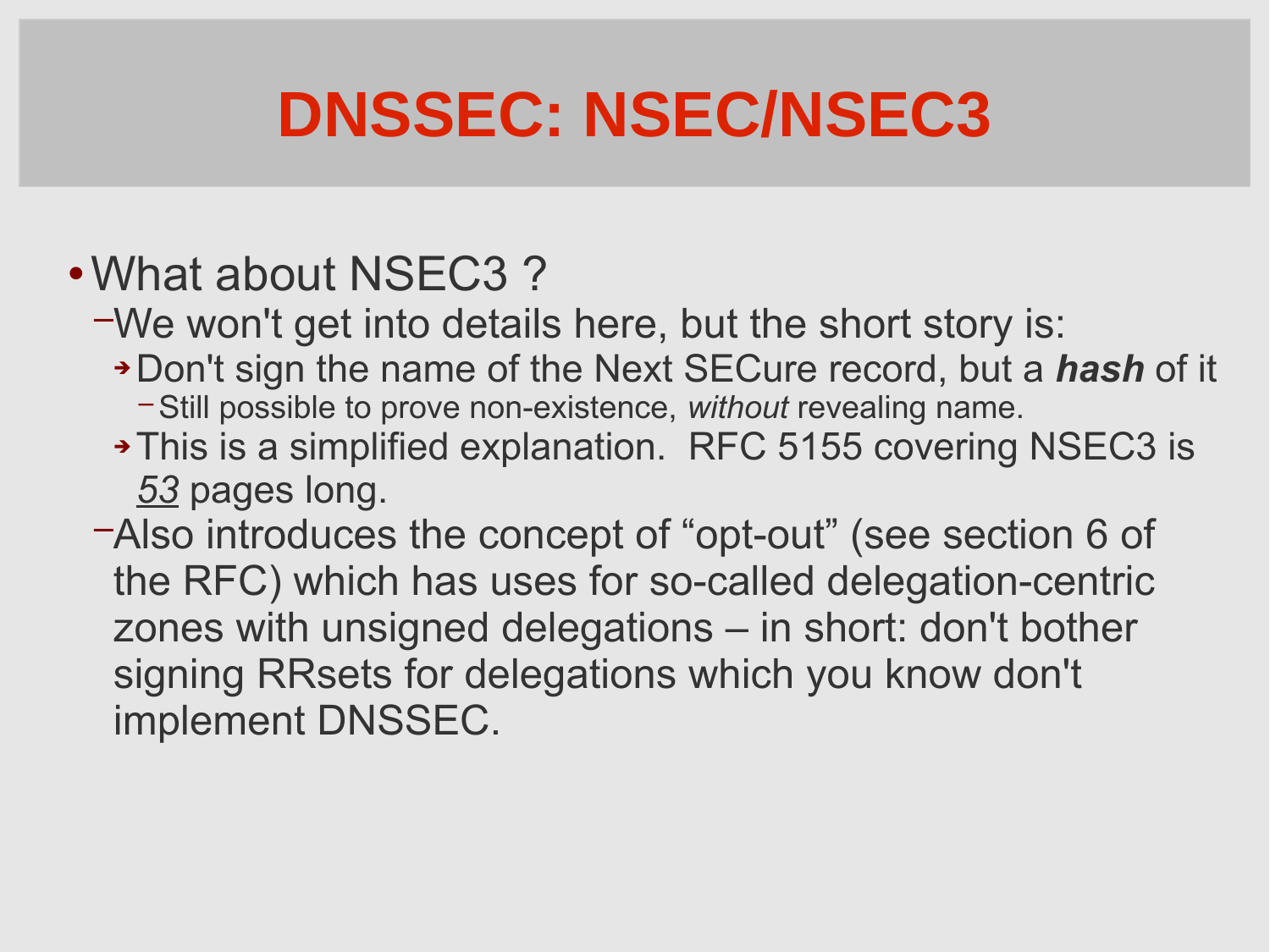### **DNSSEC: DS**

- Delegation Signer
- Hash of the KSK of the child zone
- Stored in the parent zone, together with the NS RRs indicating a delegation of the child zone
- The DS record for the child zone is signed *together* with the rest of the parent zone data NS records are *NOT* signed (they are a hint/pointer)

myzone. DS 61138 5 1 F6CD025B3F5D0304089505354A0115584B56D683 myzone. DS 61138 5 2 CCBC0B557510E4256E88C01B0B1336AC4ED6FE08C826 8CC1AA5FBF00 5DCE3210 Digest type  $1 = SHA-1$ ,  $2 = SHA-256$ 

digest = hash( canonical FQDN on KEY RR | KEY RR rdata)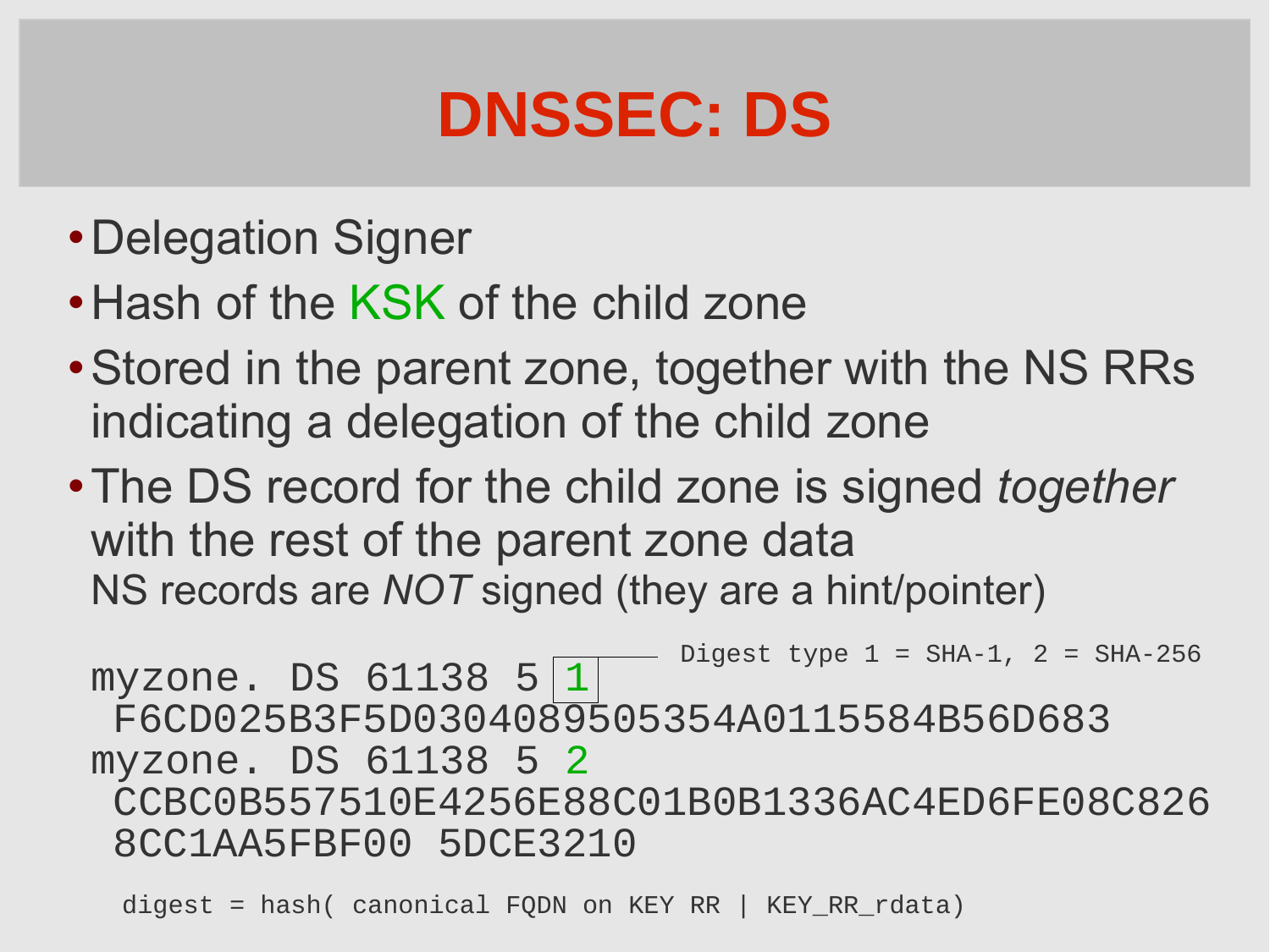### **DNSSEC: DS**

- Two hashes generated by default:
	- − 1 SHA-1 MANDATORY
	- − 2 SHA-256 MANDATORY
- New algorithms are being standardised upon
- This will happen continually as algorithms are broken/proven to be unsafe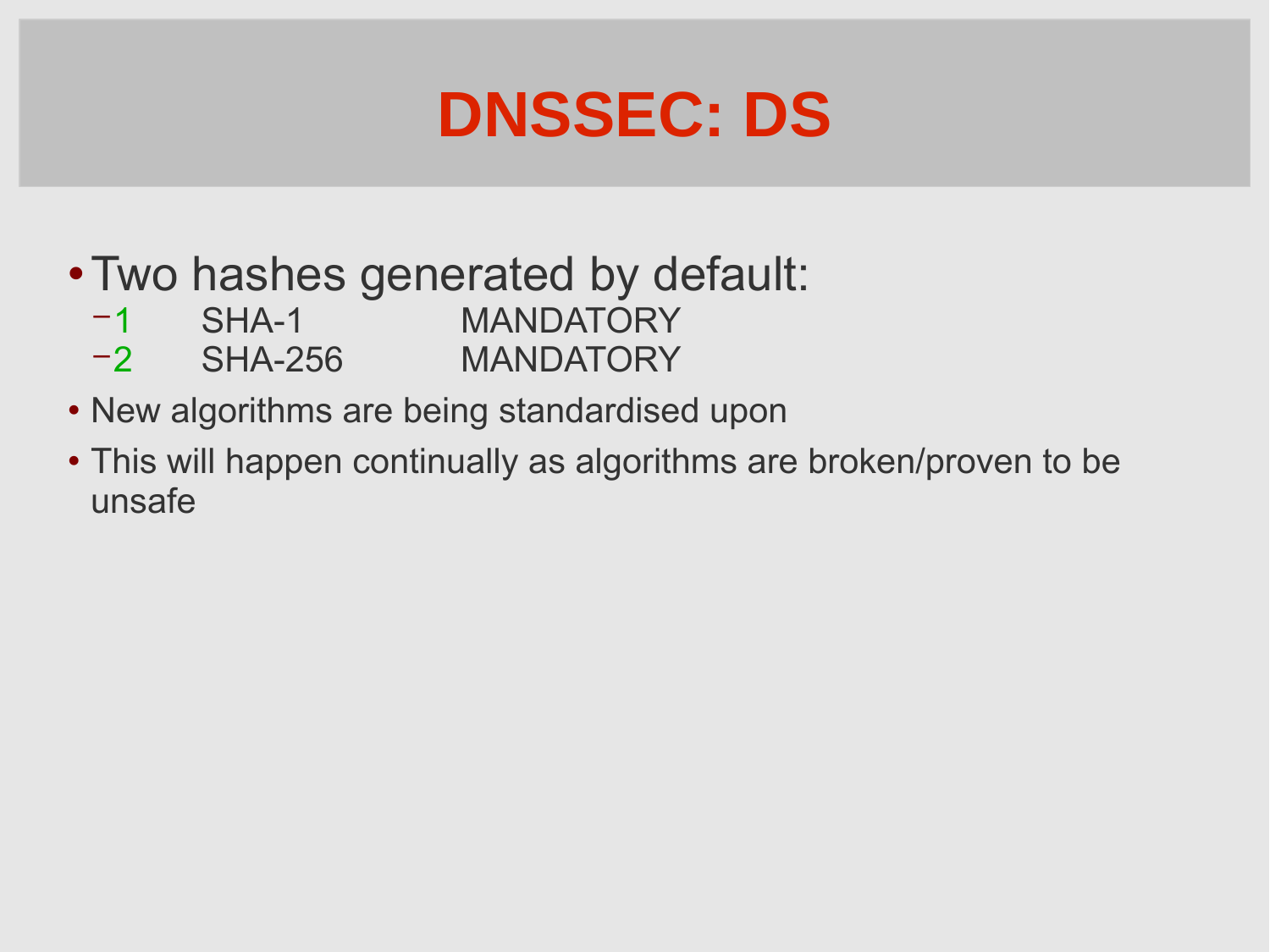### **DNSSEC: new fields**

- Updates DNS protocol at the packet level
- Non-compliant DNS recursive servers *should* ignore these:
	- − **CD**: Checking Disabled (ask recursing server to not perform validation, even if DNSSEC signatures are available and verifiable, i.e.: a Secure Entry Point can be found)
	- − **AD**: Authenticated Data, set on the answer by the validating server if the answer could be validated, and the client requested validation
- A new EDNS0 option
	- − **DO**: DNSSEC OK (EDNS0 OPT header) to indicate client support for DNSSEC options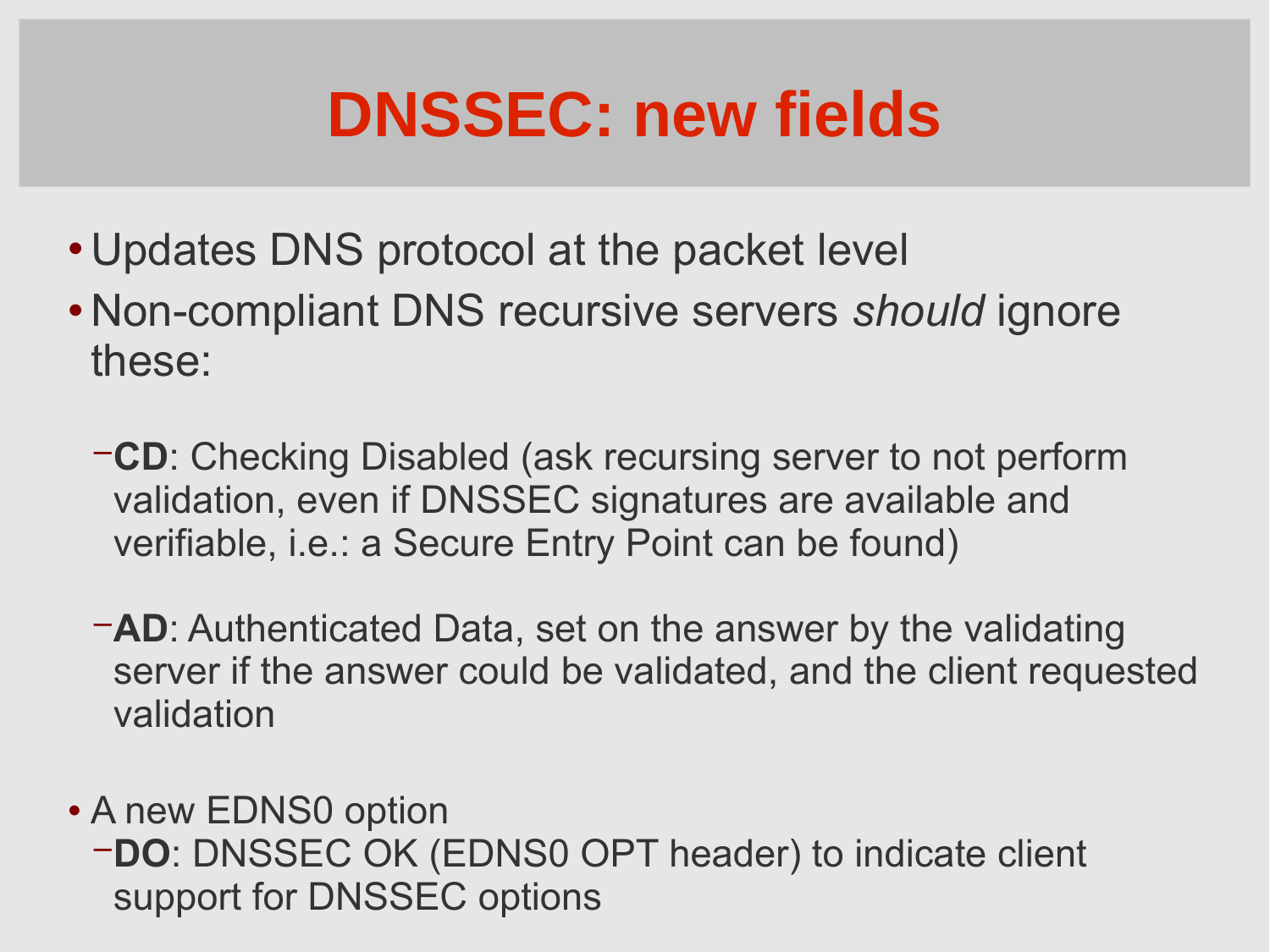## **Demo: the new records**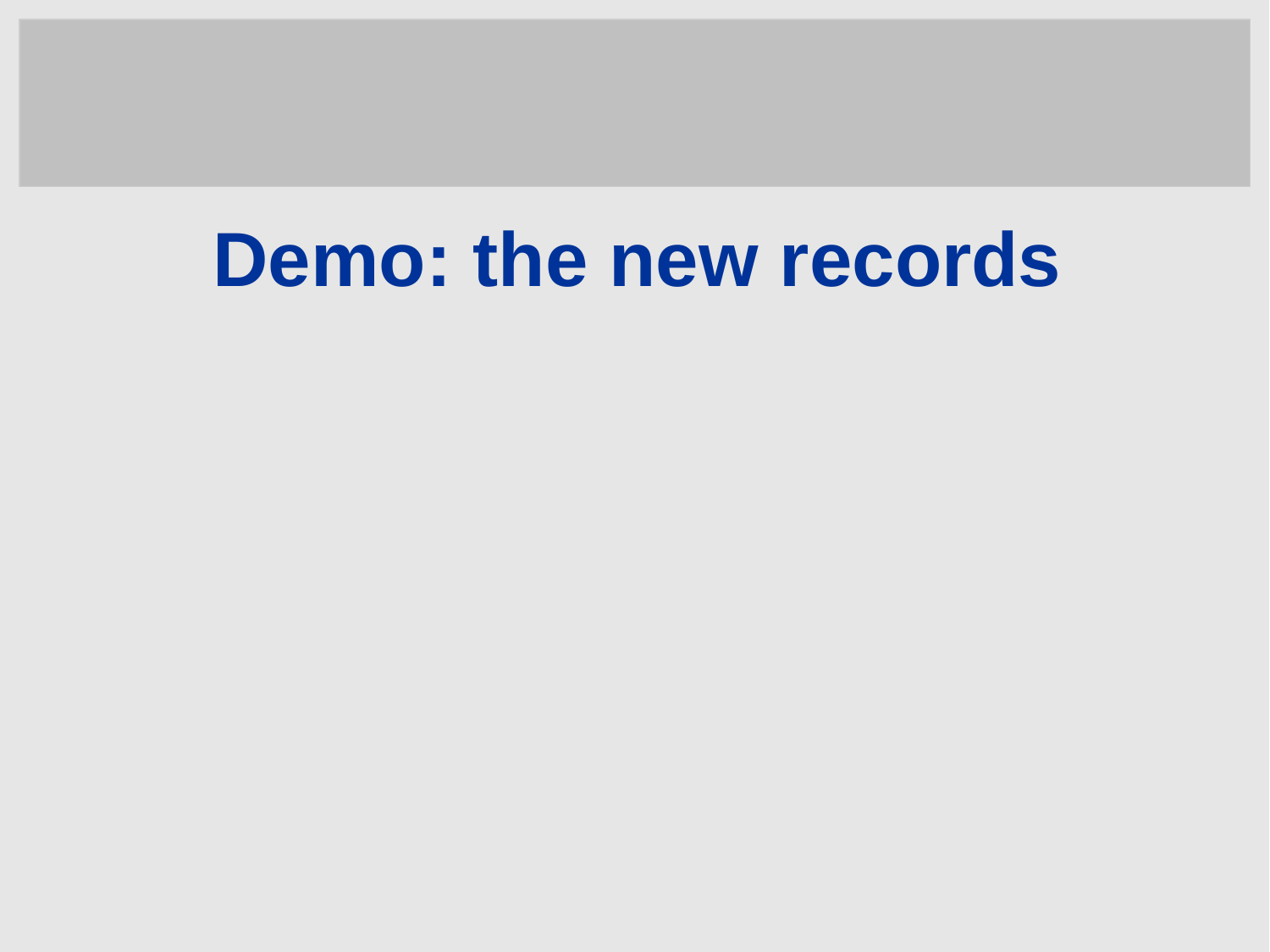### **Security Status of Data (RFC4035 § 4.3)**

#### • Secure

- − Resolver is able to build a chain of signed DNSKEY and DS RRs from a trusted security anchor to the RRset
- Insecure
	- − Resolver knows that it has no chain of signed DNSKEY and DS RRs from any trusted starting point to the RRset

#### • Bogus

- − Resolver believes that it ought to be able to establish a chain of trust but for which it is unable to do so
- − May indicate an attack but may also indicate a configuration error or some form of data corruption

#### • Indeterminate

− Resolver is not able to determine whether the RRset should be signed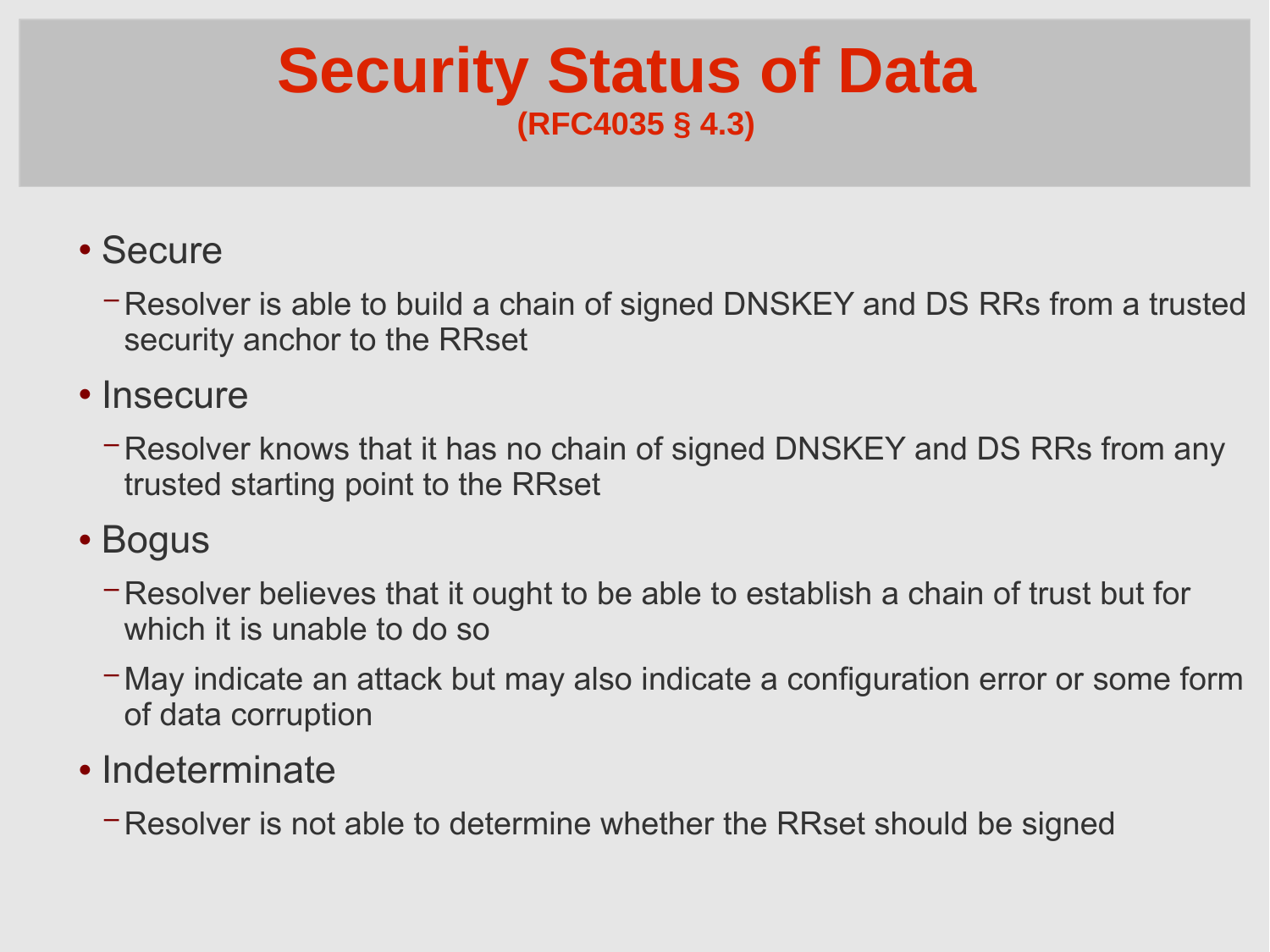# **Signing a zone...**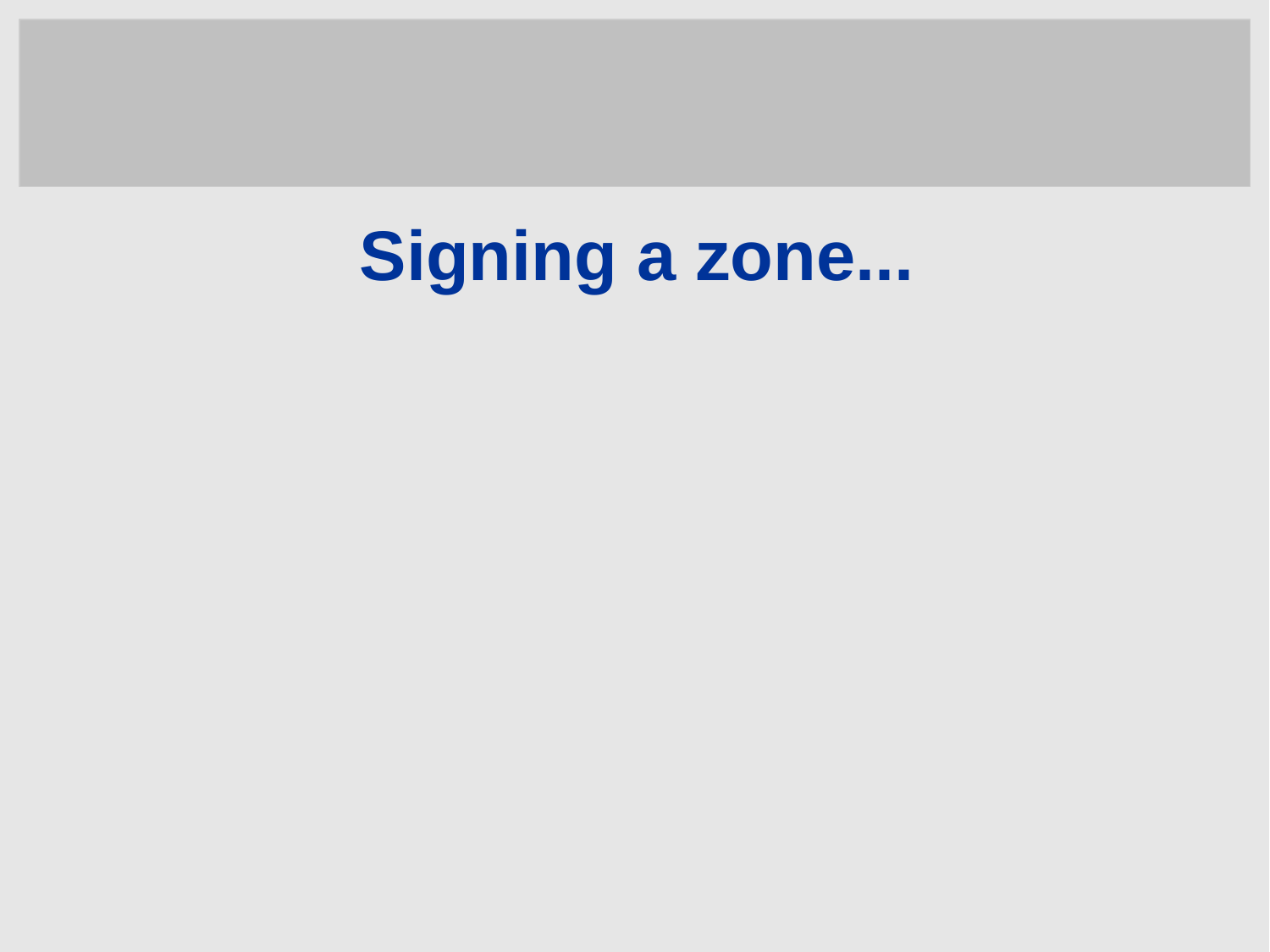# **Enabling DNSSEC**

### **Multiple systems involved**

- −Stub resolvers
	- Nothing to be done... but more on that later

#### −Caching resolvers (recursive)

- Enable DNSSEC validation
- Configure trust anchors manually, or use DLV

#### −Authoritative servers

- Enable DNSSEC logic (if required)
	- −Signing & serving need not be performed on same machine
	- −Signing system can be offline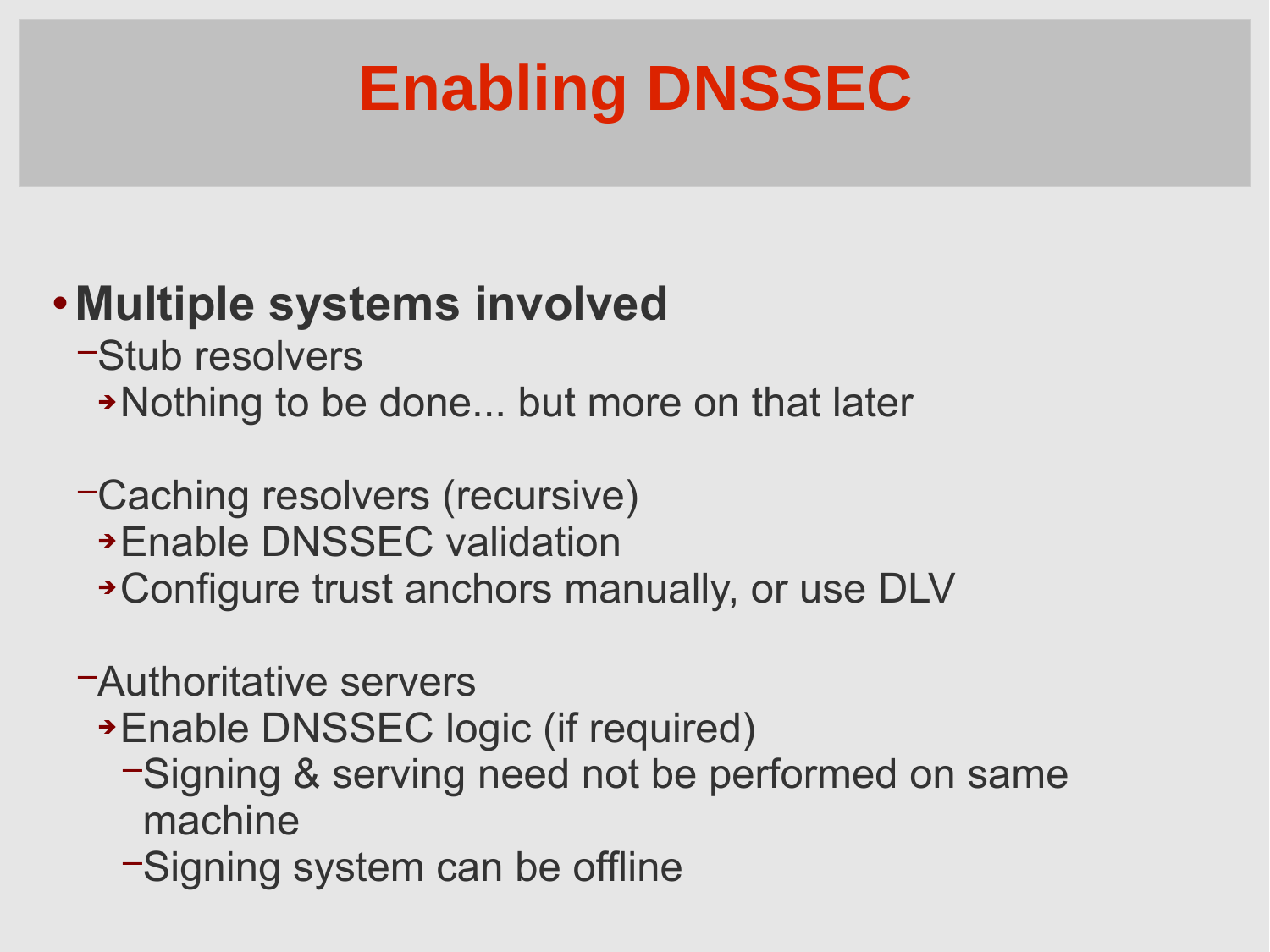# **Signing the zone**

- 1.Generate keypairs
- 2.Include public DNSKEYs in zone file
- 3.Sign the zone using the secret key ZSK
- 4.Publishing the zone
- 5.Push DS record up to your parent
- 6.Wait...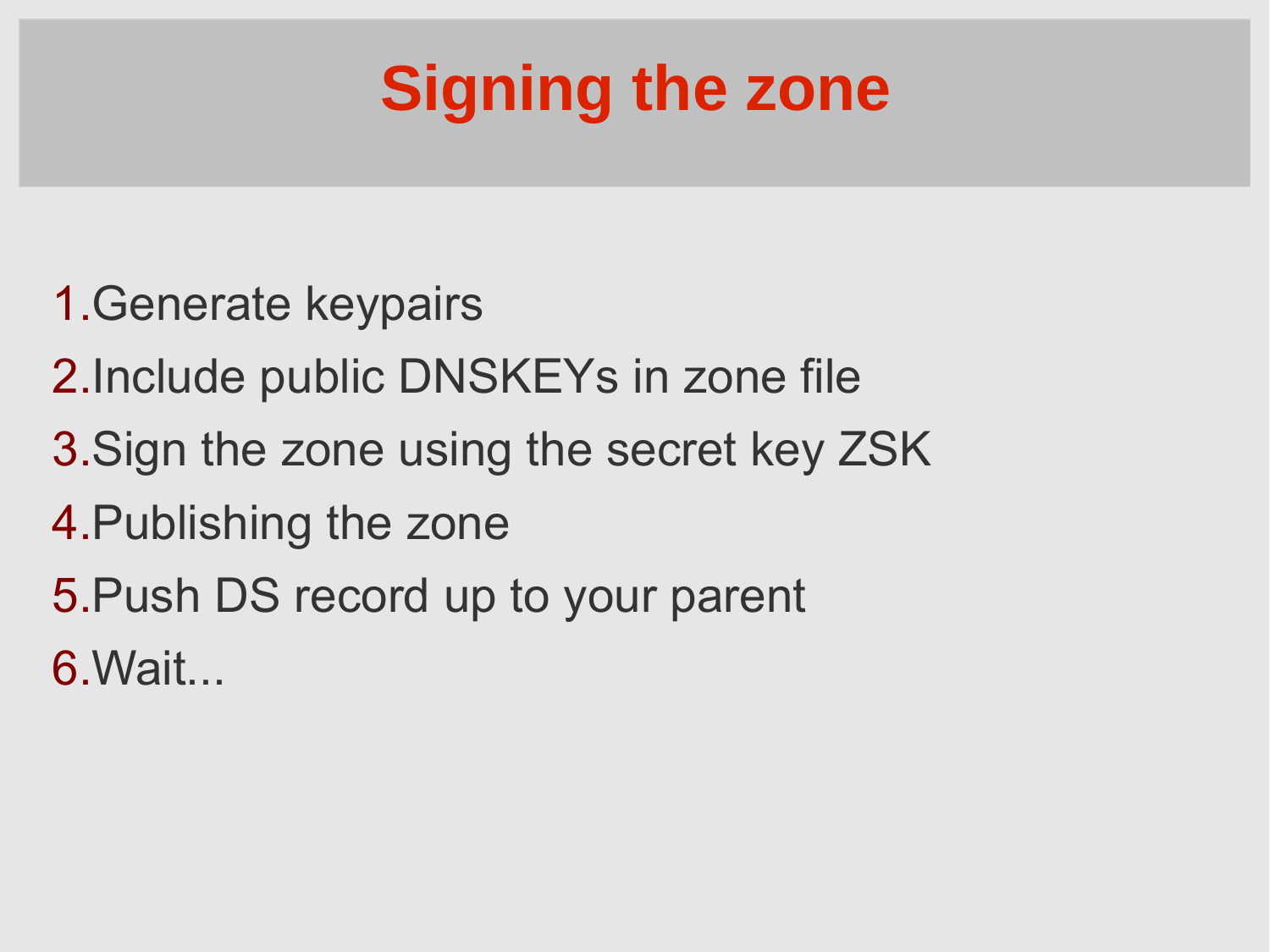### **1. Generating the keys**

- # Generate ZSK
- dnssec-keygen -a rsasha1 -b 1024 -n ZONE myzone
- # Generate KSK
- dnssec-keygen -a rsasha1 -b 2048 -n ZONE -f KSK myzone
- This generates 4 files:
	- Kmyzone.+005+id\_of\_zsk.key
	- Kmyzone.+005+id\_of\_zsk.private
	- Kmyzone.+005+*id\_of\_ksk*.key
	- Kmyzone.+005+id\_of\_ksk.private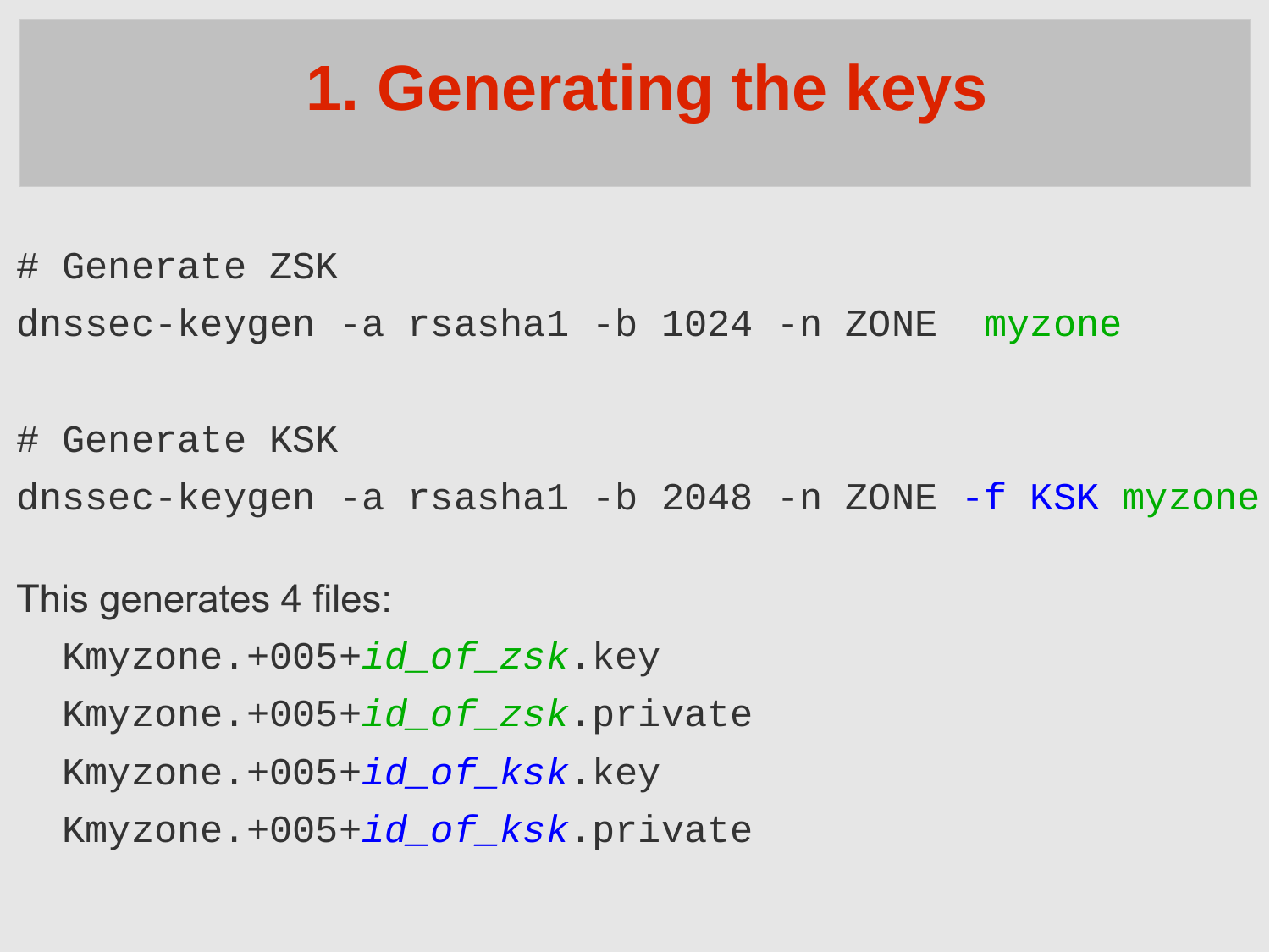## **2. Including the keys into the zone**

Include the DNSKEY records for the ZSK and KSK into the zone, to be signed with the rest of the data:

cat Kmyzone\*key >>myzone

or add to the end of the zone file:

 \$INCLUDE "Kmyzone.+005+id\_of\_zsk.key" \$INCLUDE "Kmyzone.+005+id\_of\_ksk.key"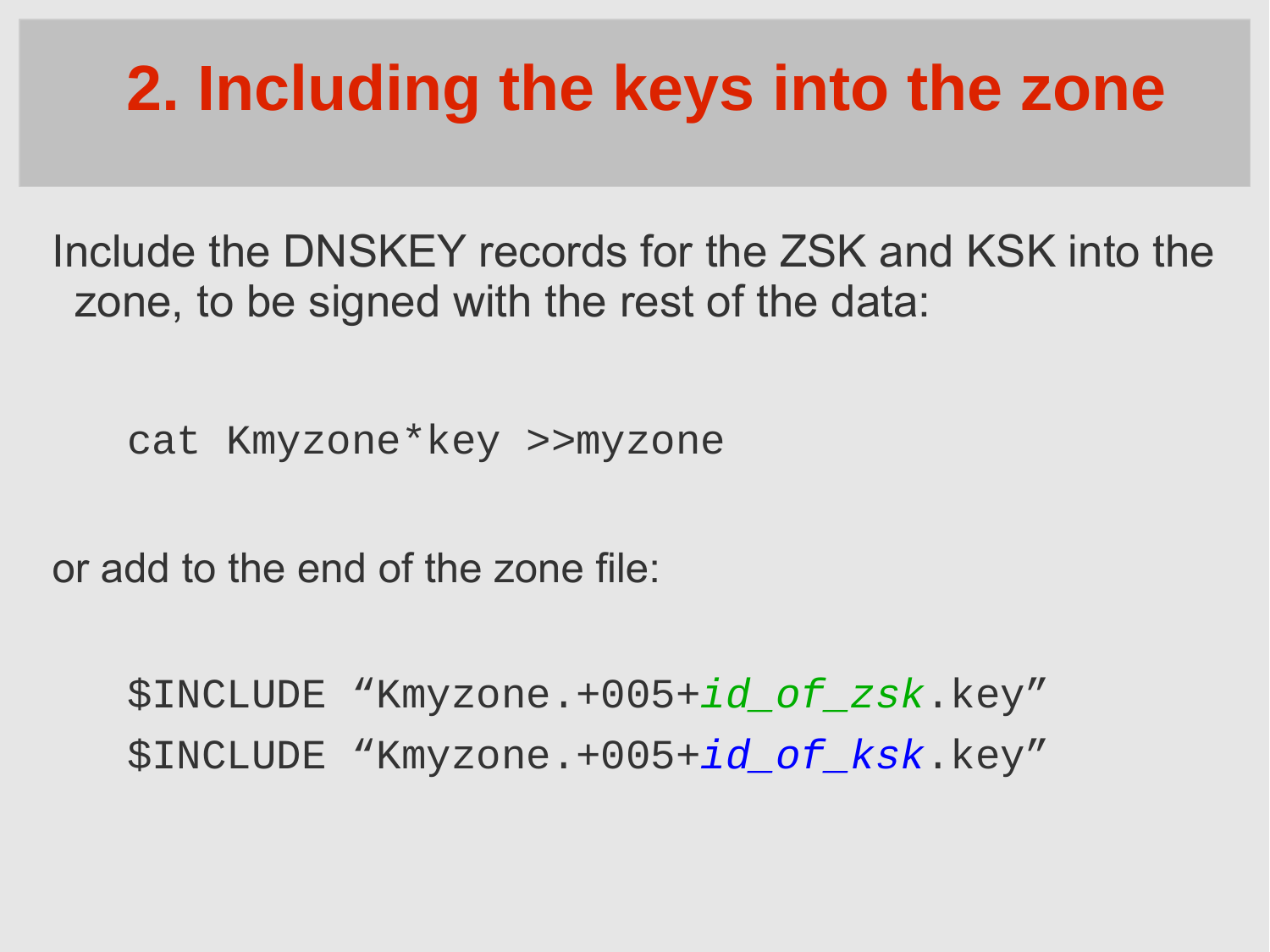# **3. Signing the zone**

### Sign your zone

- # dnssec-signzone myzone
- dnssec-signzone will be run with all defaults for signature duration, the serial will not be incremented by default, and the private keys to use for signing will be automatically determined.
- Signing will:
	- − Sort the zone (lexicographically)
	- − Insert:
		- − NSEC records
		- − RRSIG records (signature of each RRset)
		- − DS records from child keyset files (for parent)
	- − Generate key-set and DS-set files, to be communicated to the parent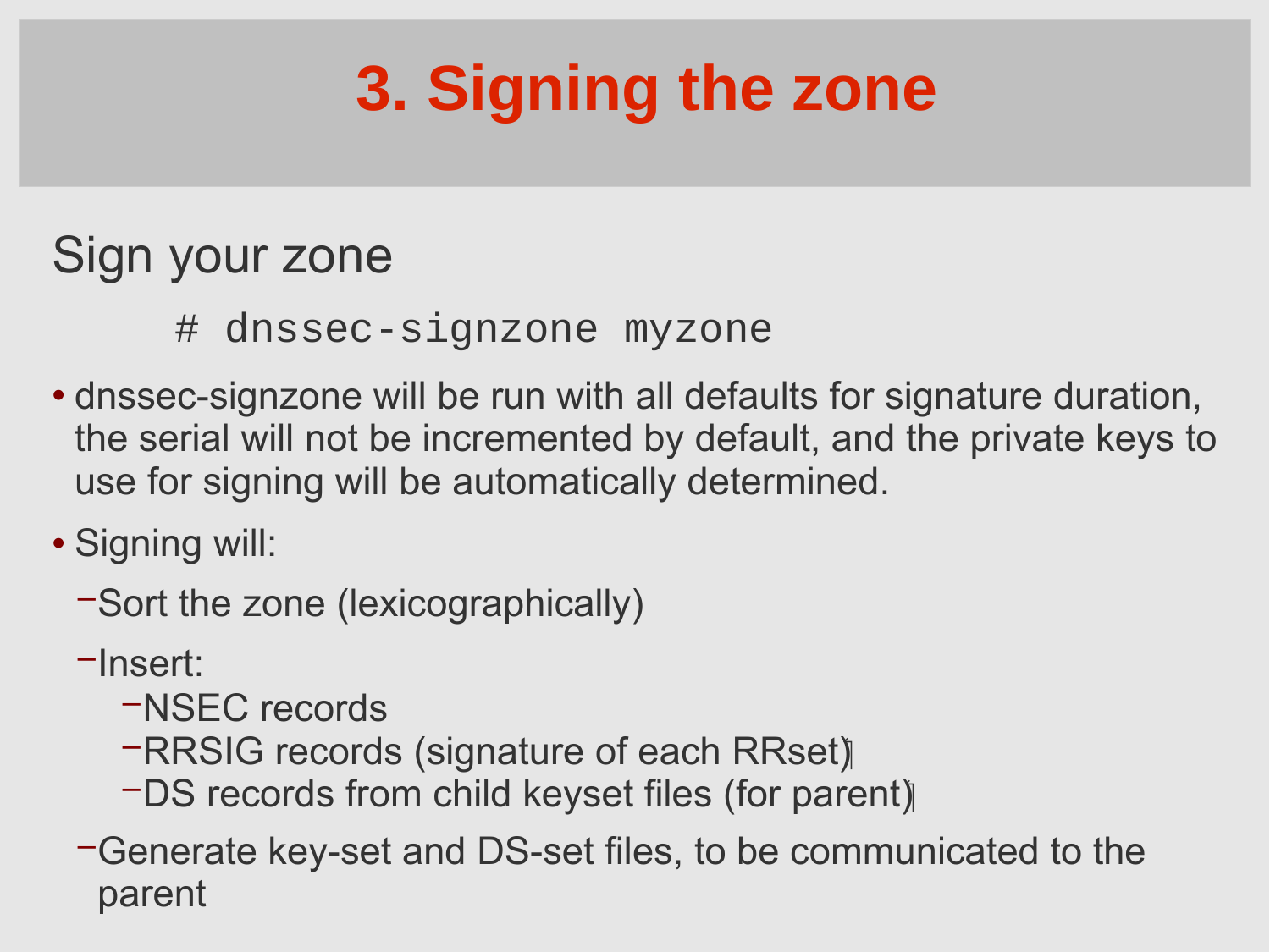# **3. Signing the zone (2)**

- Since version 9.7.0, BIND can automatically sign/re-sign your zone
- − Makes life much easier
- − Key generation, management & rollover still needs to be done separately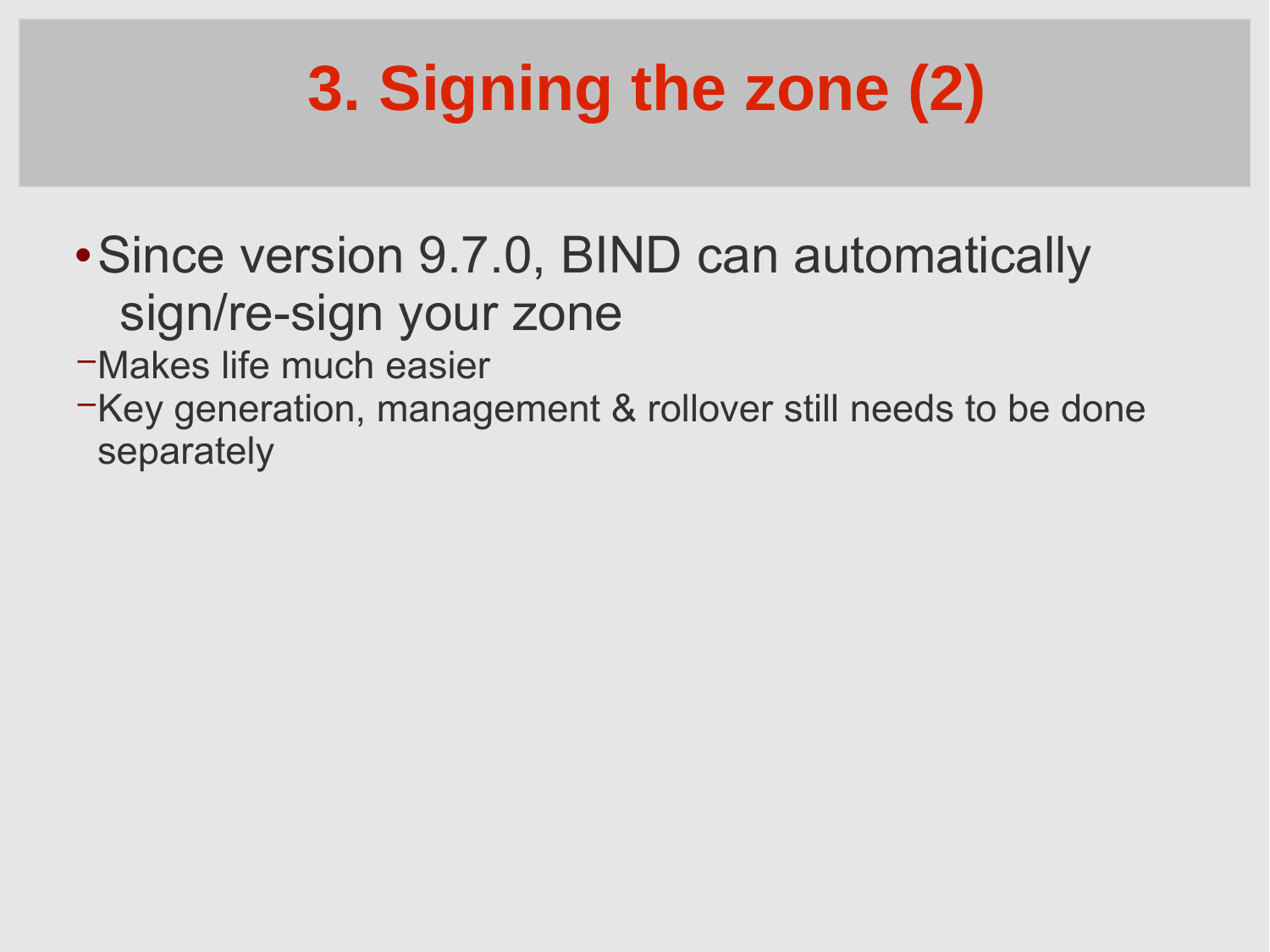# **4. Publishing the signed zone**

- Publish signed zone by reconfiguring the nameserver to load the signed zonefile.
- ... but you still need to communicate the DS RRset in a secure fashion to your parent, otherwise no one will know you use DNSSEC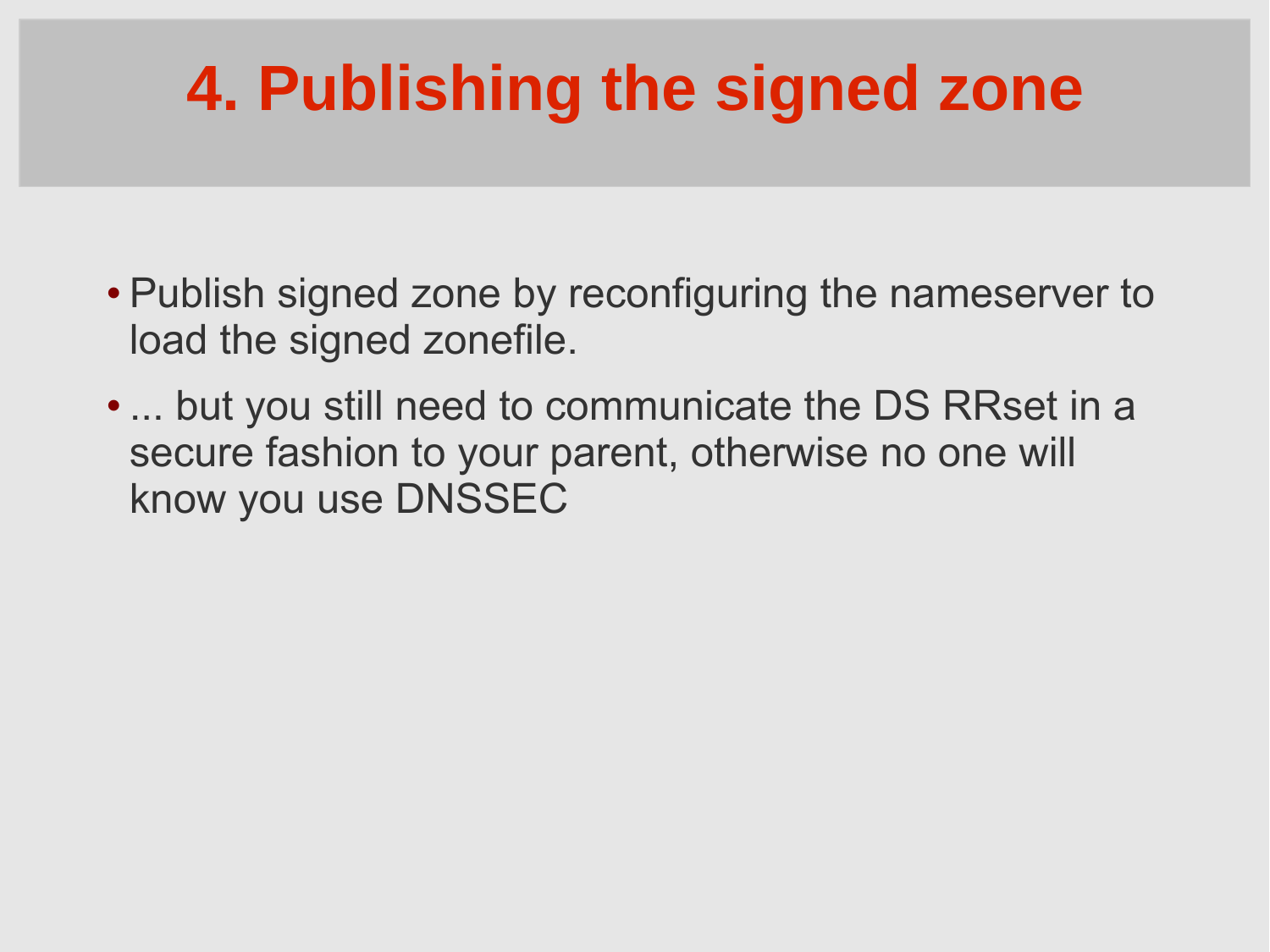## **5. Pushing DS record to parent**

- Need to securely communicate the KSK derived DS record set to the parent −RFCs 4310, 5011
- ... but what if your parent *isn't* DNSSEC-enabled ?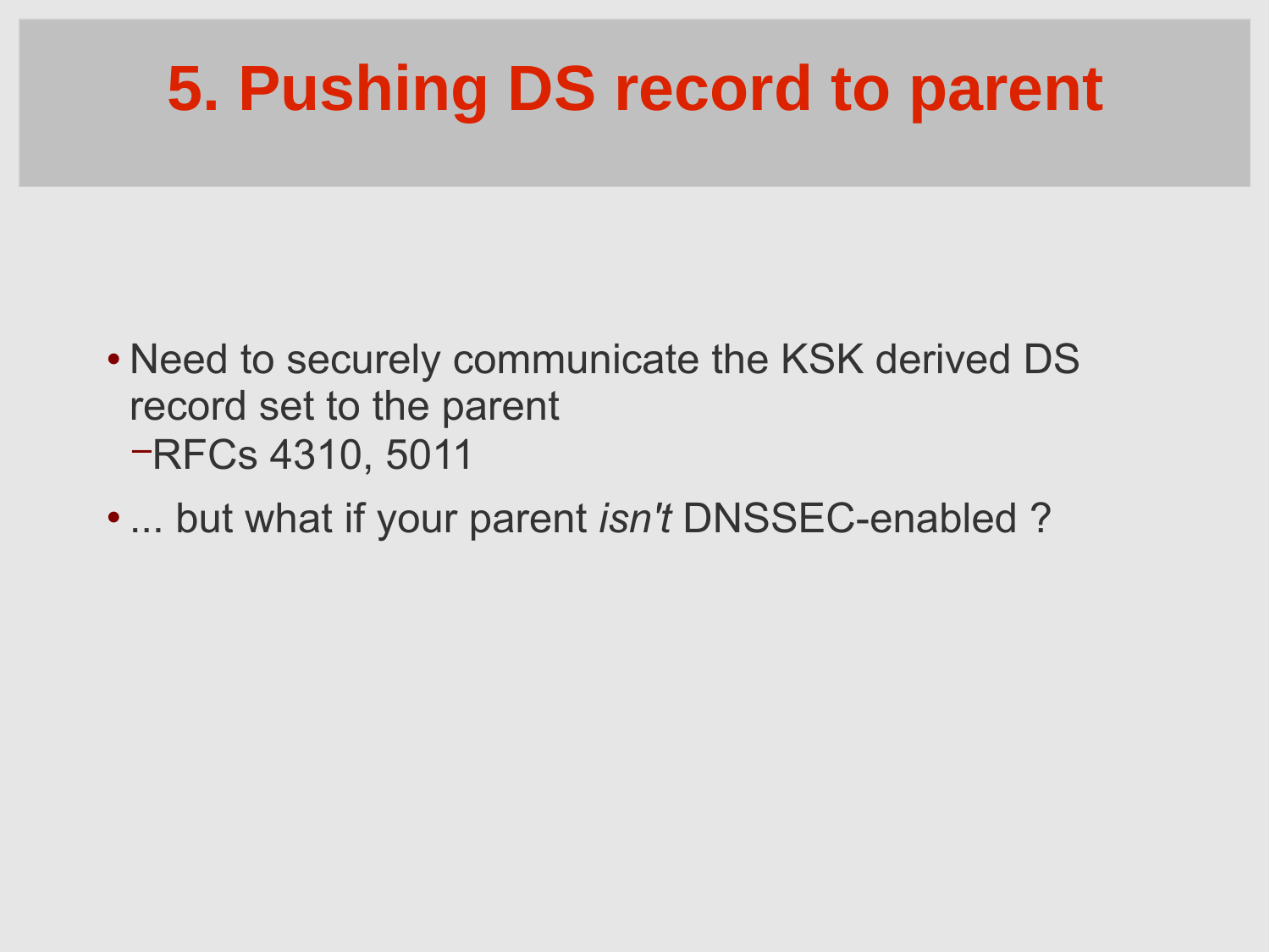## **Enabling DNSSEC in the resolver**

- Configure forwarding resolver to validate DNSSEC −not strictly necessary, but useful if only to verify that your zone works
- Test...
- Remember, validation is only done in the resolver.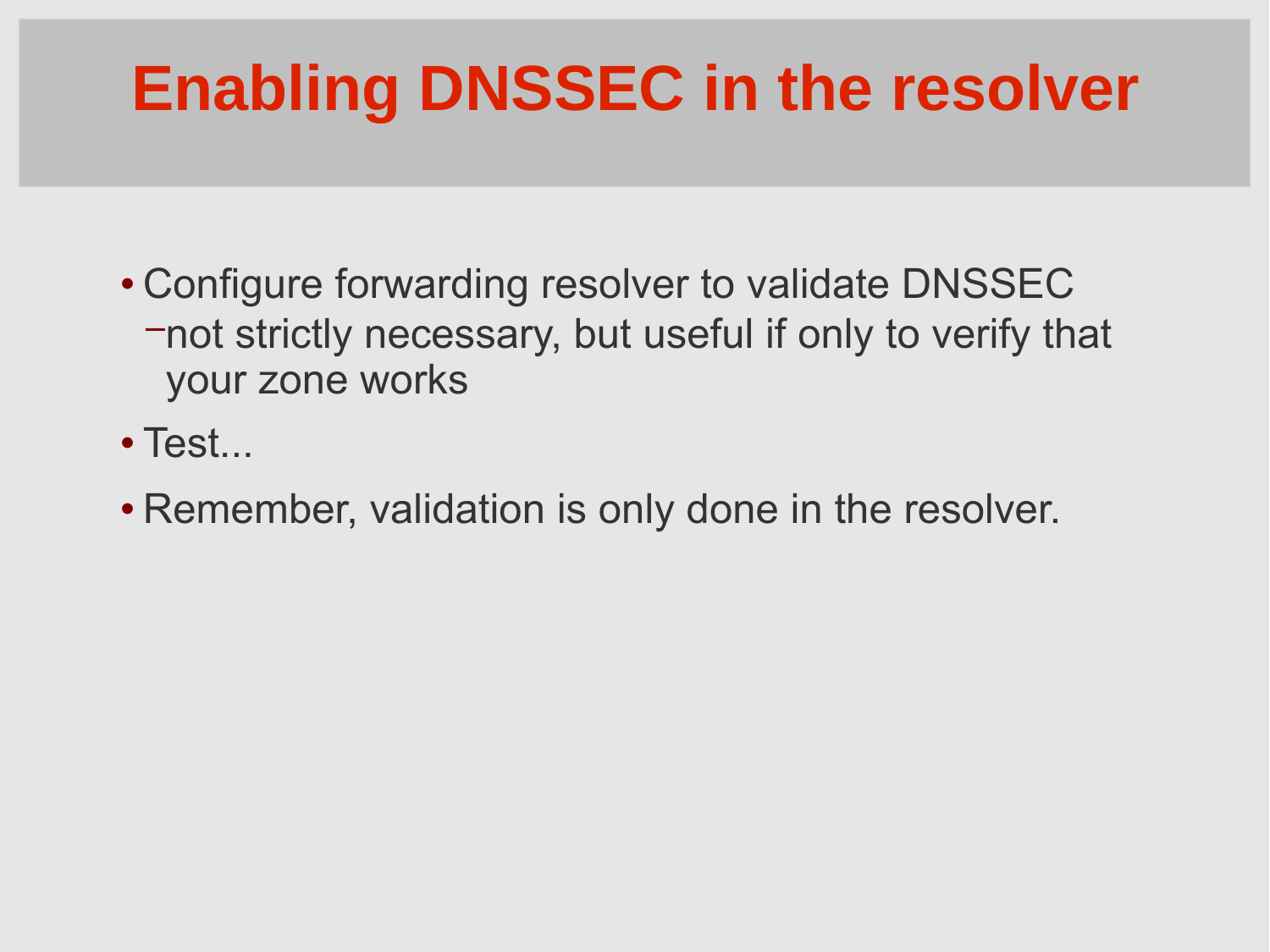

- Generating keys
- Signing and publishing the zone
- Resolver configuration
- Testing the secure zone

# Questions so far?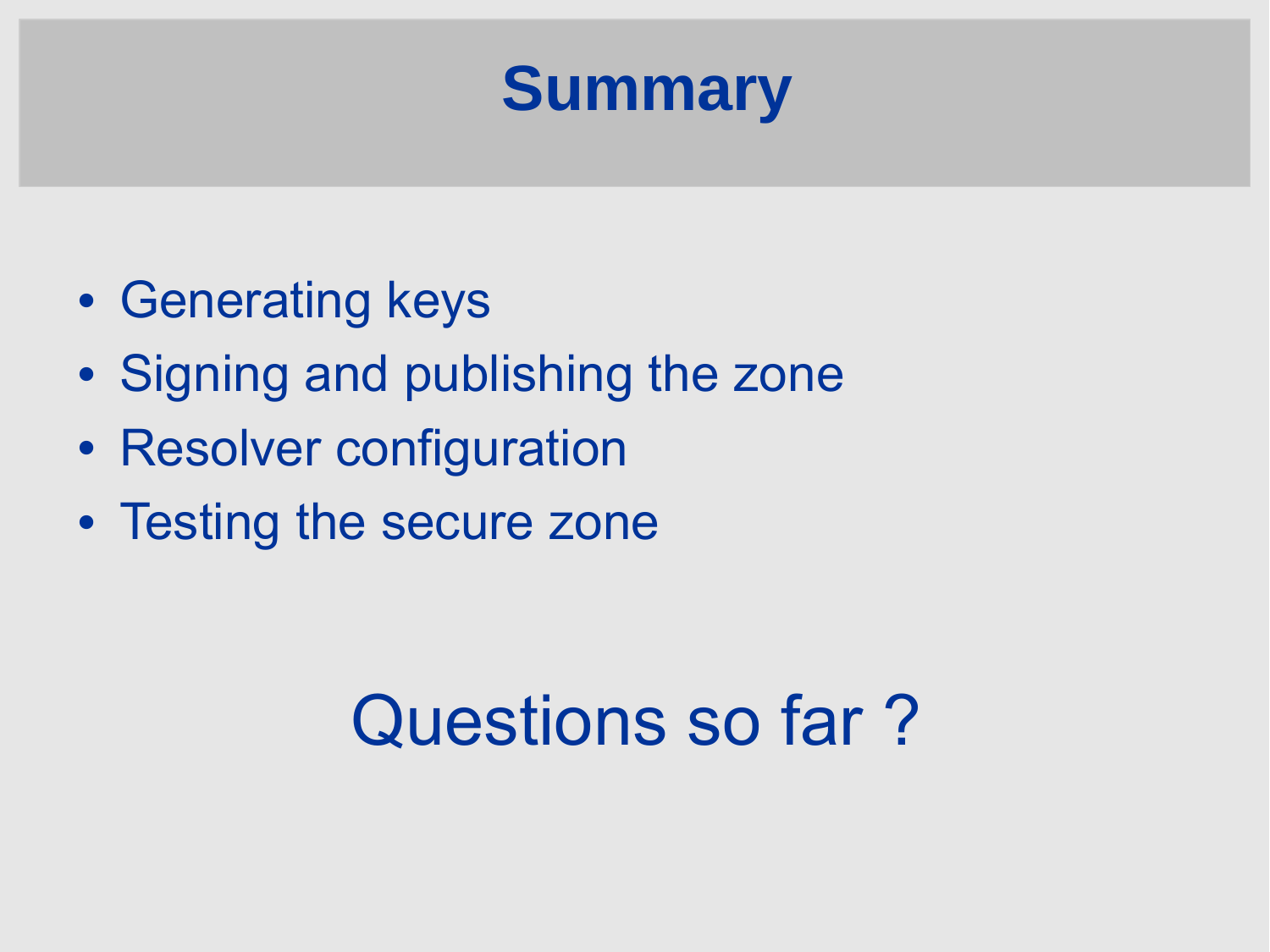### **So, what does DNSSEC protect ?**



**PROTECTION BY DNSSEC**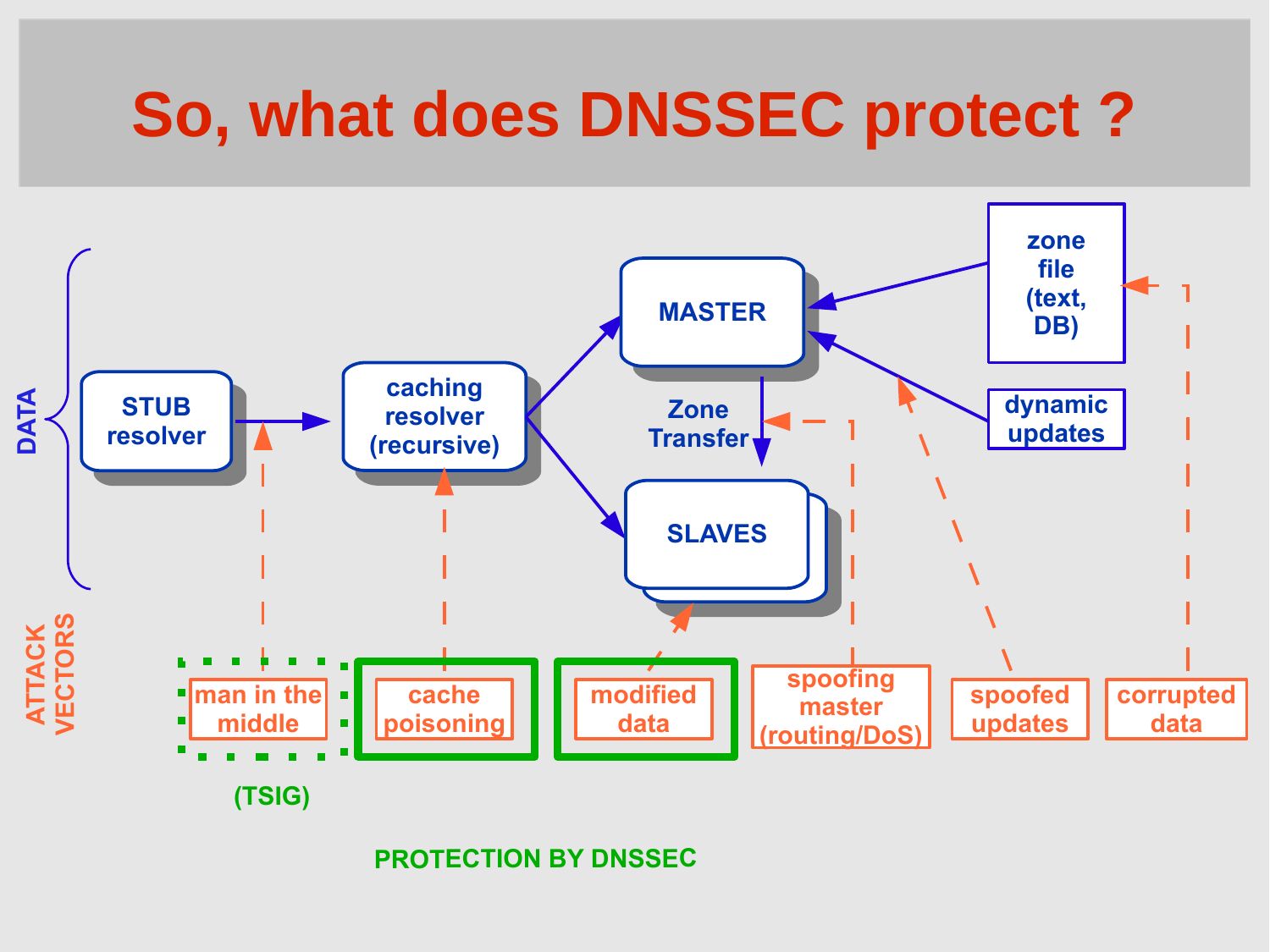## **What doesn't it protect ?**

- Confidentiality
	- −The data is not encrypted
- Communication between the stub resolver (i.e: your OS/desktop) and the caching resolver. −For this, you would have to use TSIG, SIG(0), or you will have to trust your resolver
	- −It performs all validation on your behalf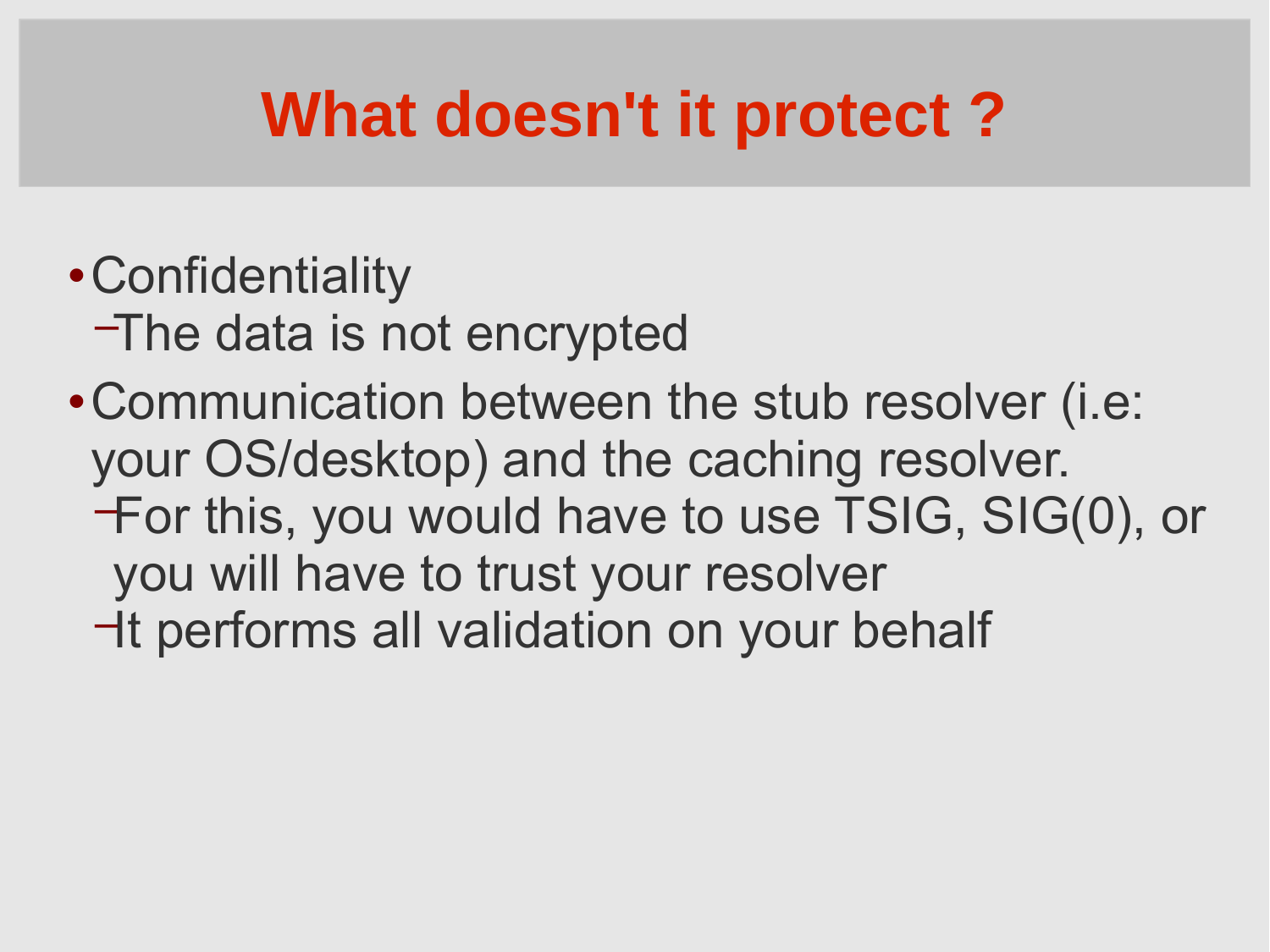# **Why the long timeframe ?**

### **Many different reasons...**

- −It's "complicated". Not much best practice. More and more tools are appearing. Operational experience is the keyword.
- −Risks of failure (failure to sign, failure to update) which will result in your zone disappearing
- −Specification has changed several times since the 90s
- −NSEC Allows for zone enumeration.
- −Until Kaminsky, DNSSEC looked like a solution looking for a problem
- −Delay in getting the root signed (politics)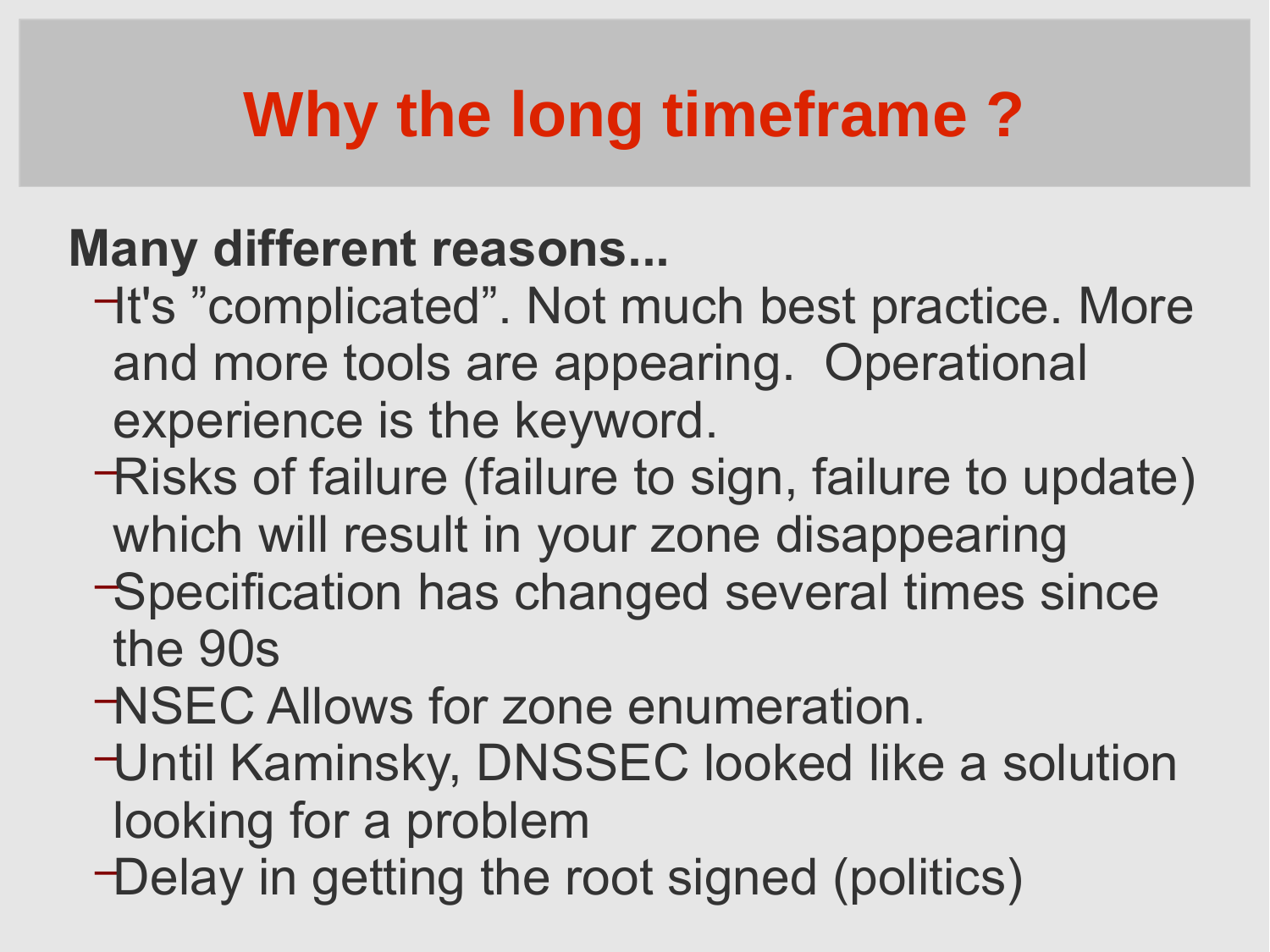# **Delegating Signing Authority**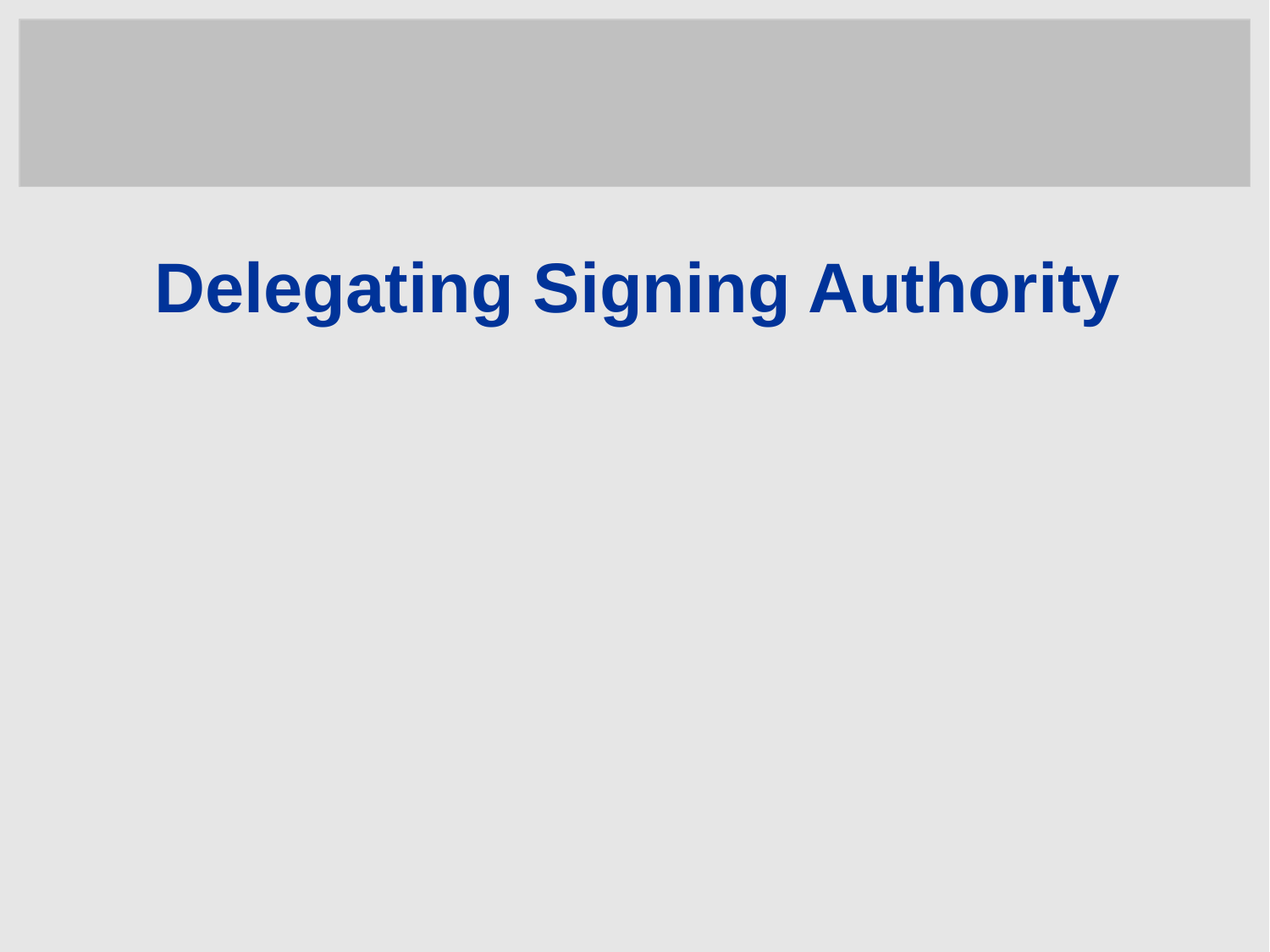### **Walking the Chain of Trust (slide courtesy RIPE)**

**Locally Configured**

**(root) . Trusted Key . 8907 . DNSKEY (…) 5TQ3s… (8907) ; KSK DNSKEY (…) lasE5… (2983) ; ZSK RRSIG DNSKEY (…) 8907 . 69Hw9… net. DS 7834 3 1ab15… RRSIG DS (…) . 2983**

**net.**

| net.         | DNSKEY $()$ q3dEw (7834) ; KSK<br>DNSKEY () 5TQ3s (5612) ; ZSK |
|--------------|----------------------------------------------------------------|
|              | RRSIG DNSKEY () 7834 net. cMas                                 |
| apricot.net. | DS 4252 3 1ab15                                                |
|              | RRSIG DS () net. 5612                                          |

**apricot.net.**

| apricot.net.                   | DNSKEY () rwx002 (4252) ; KSK<br>DNSKEY () sovP42 (1111) ; ZSK |
|--------------------------------|----------------------------------------------------------------|
|                                | RRSIG DNSKEY () 4252 apricot.net. 5t                           |
| www.apricot.net. A 202.12.29.5 | RRSIG $A$ () 1111 apricot.net. a3                              |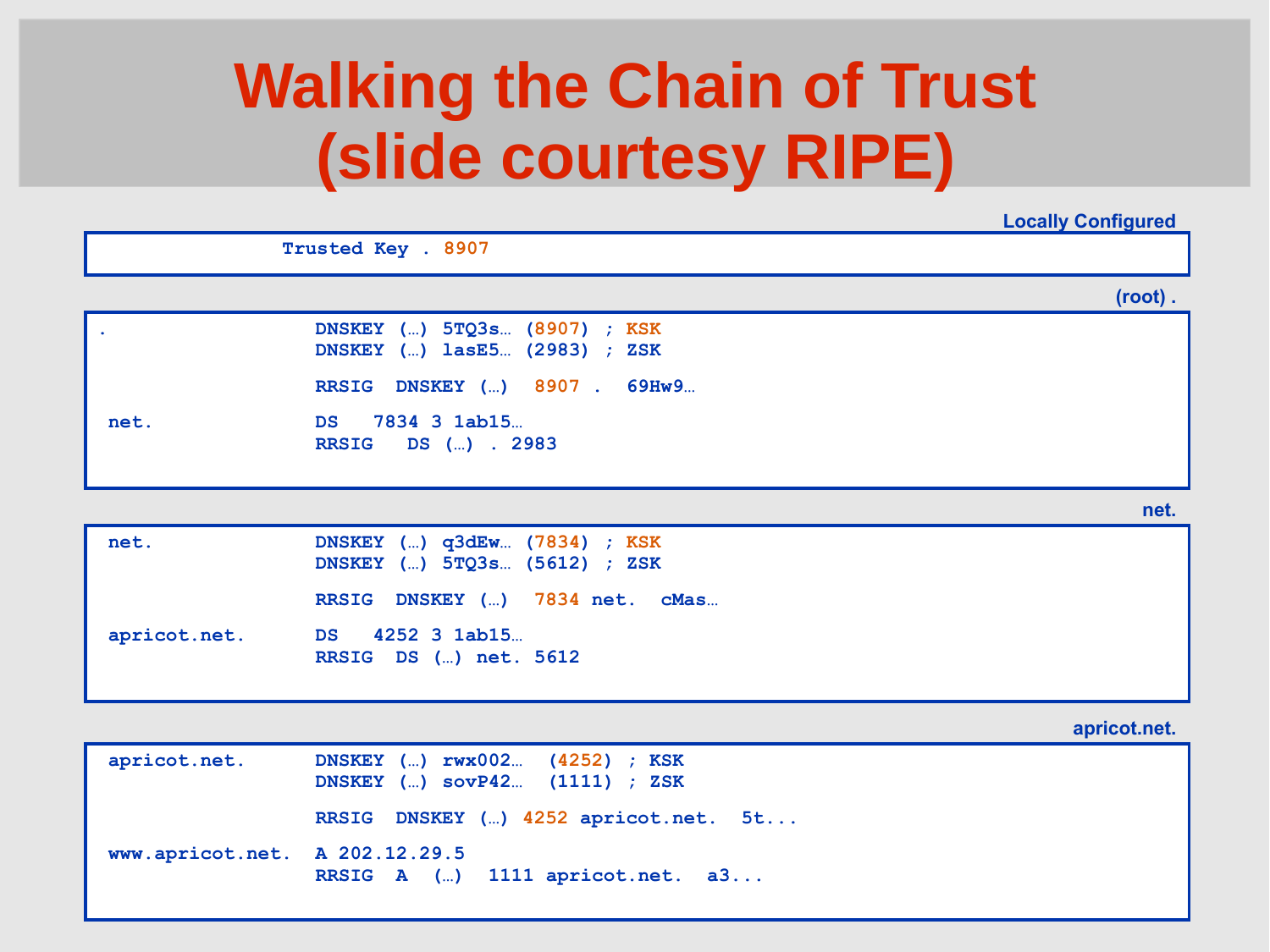# **DNSSEC Deployment & Operations**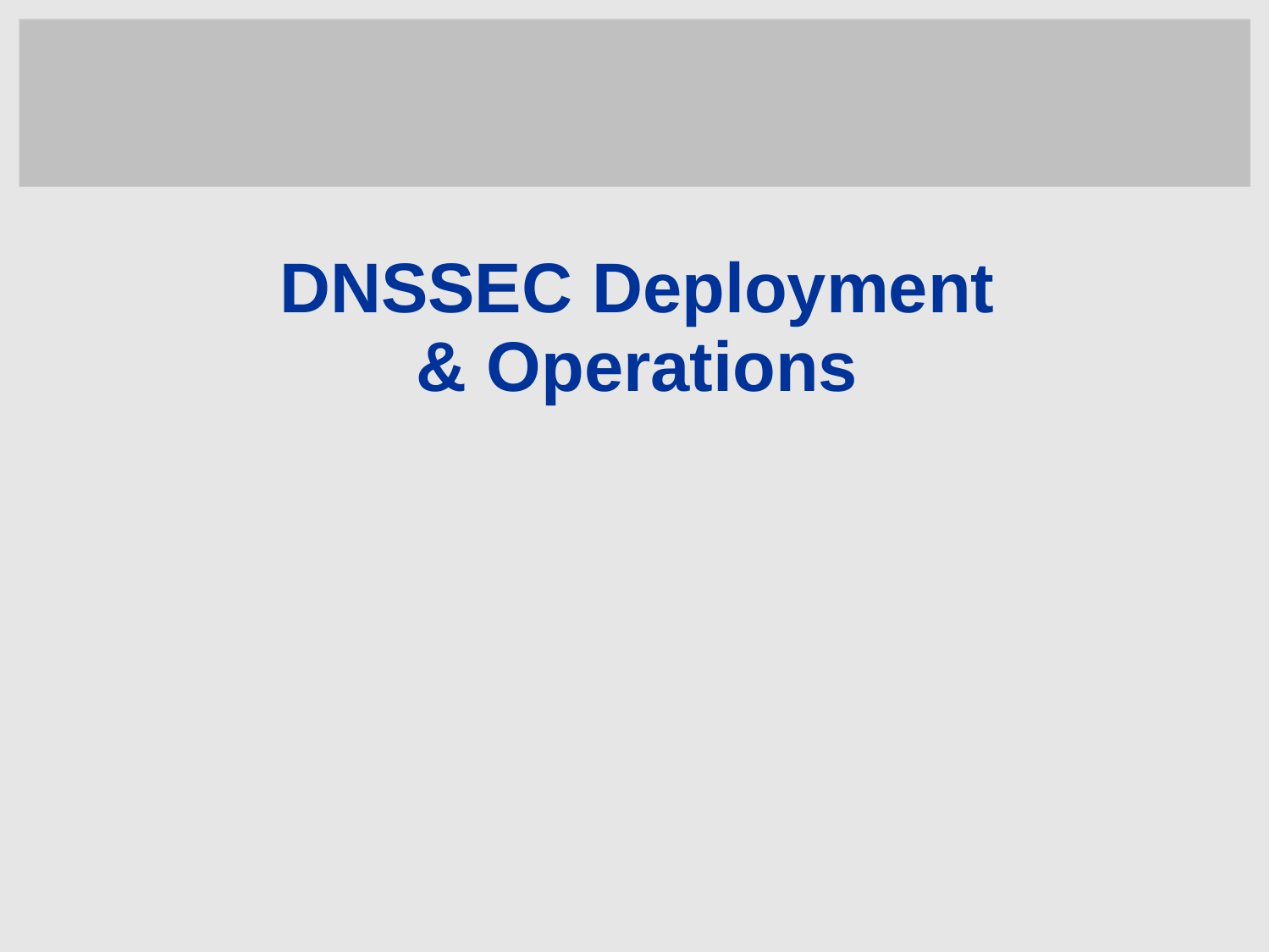## **Signature expiration**

- Signatures are per default 30 days (BIND)
- Need for regular resigning:
	- −To maintain a constant window of validity for the signatures of the *existing* RRset
	- −To sign *new* and *updated* RRsets
- Who does this ?
- The keys themselves do NOT expire... −But they do need to be rolled over...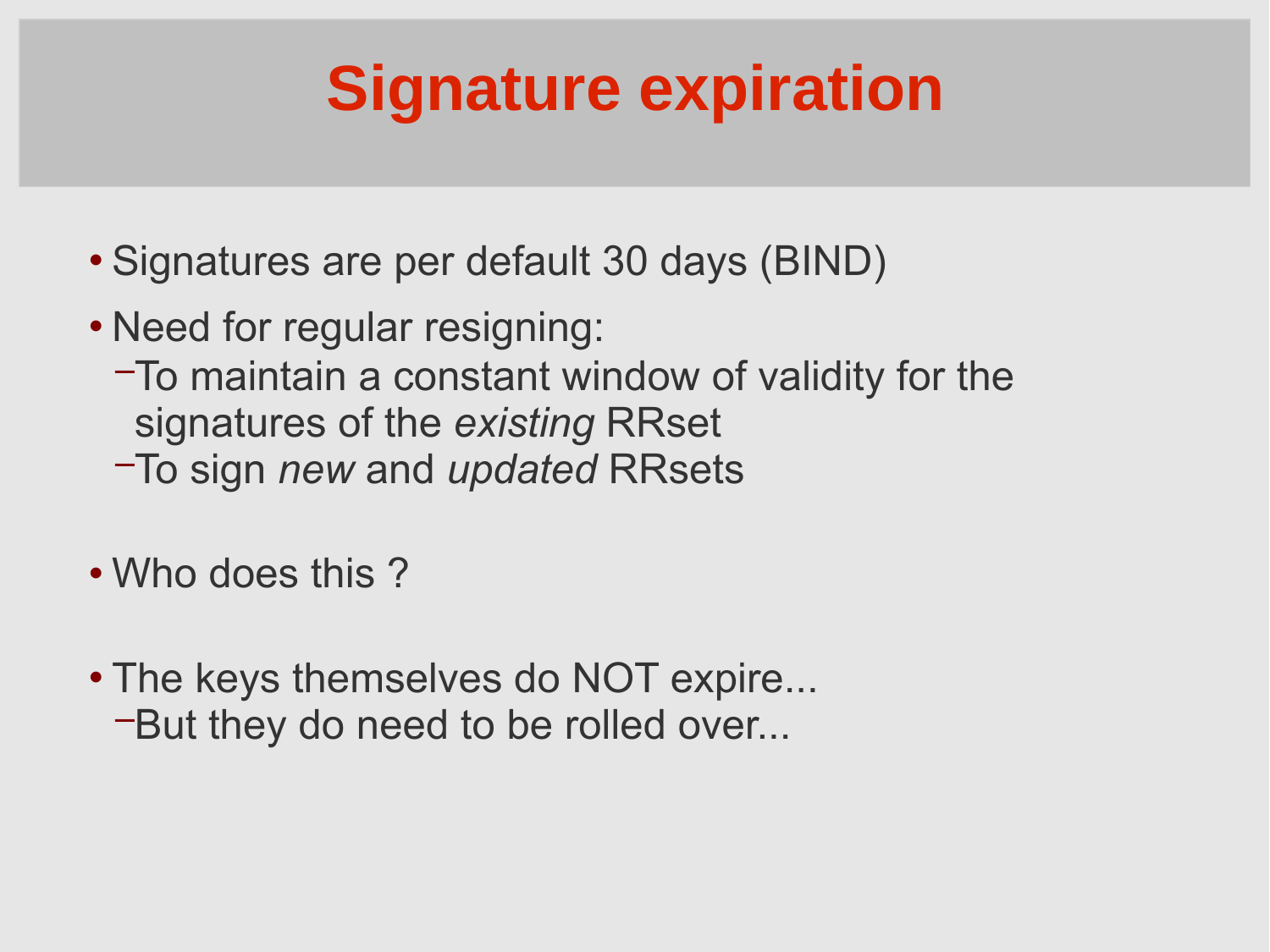### **Key Rollovers**

- Try to minimise impact
	- −Short validity of signatures
	- −Regular key rollover
- Remember: DNSKEYs do not have timestamps − the RRSIG over the DNSKEY has the timestamp
- Key rollover involves second party or parties:
	- −State to be maintained during rollover
	- −Operationally expensive
- There is a standard for this: RFC5011 BIND 9.7 supports
- See <http://www.potaroo.net/ispcol/2010-02/rollover.html>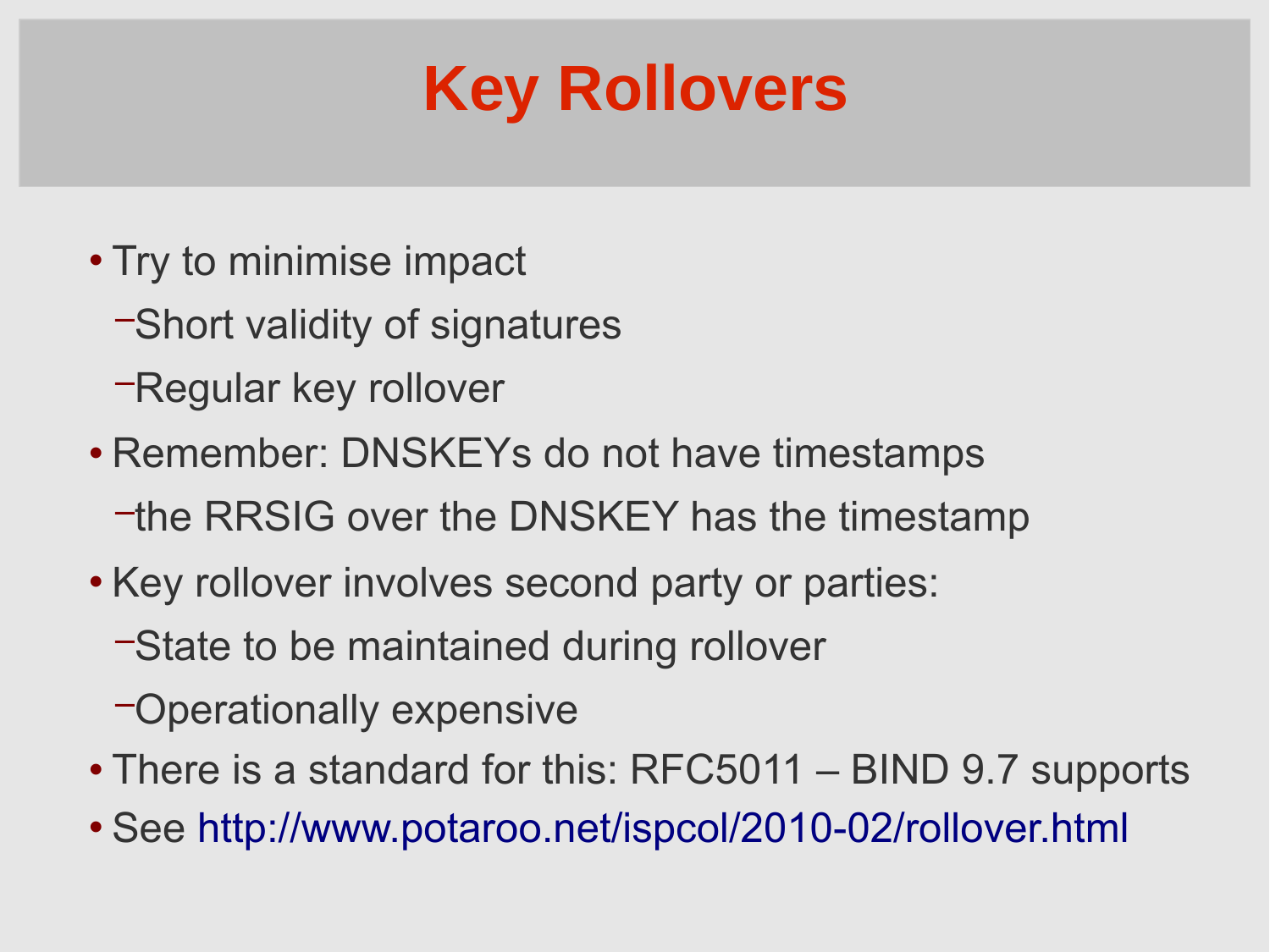

- Two methods for doing key rollover
	- −pre-publish
	- −double signature
- KSK and ZSK rollover use different methods (courtesy DNSSEC-Tools.org)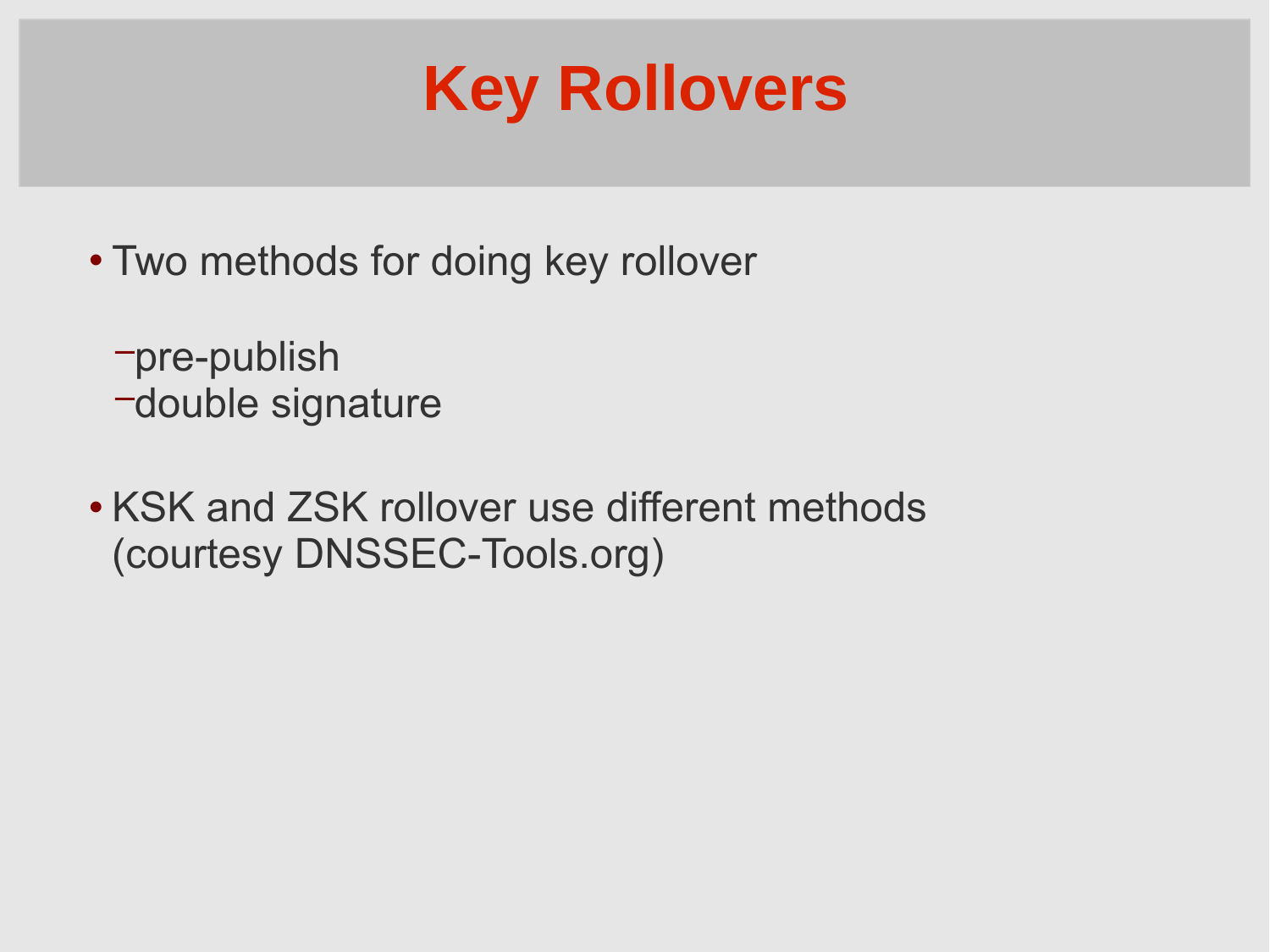

#### **ZSK Rollover Using the Pre-Publish Method**

- 1. wait for old zone data to expire from caches (TTL)
- 2. sign the zone with the KSK and published ZSK
- 3. wait for old zone data to expire from caches
- 4. adjust keys in key list and sign the zone with new ZSK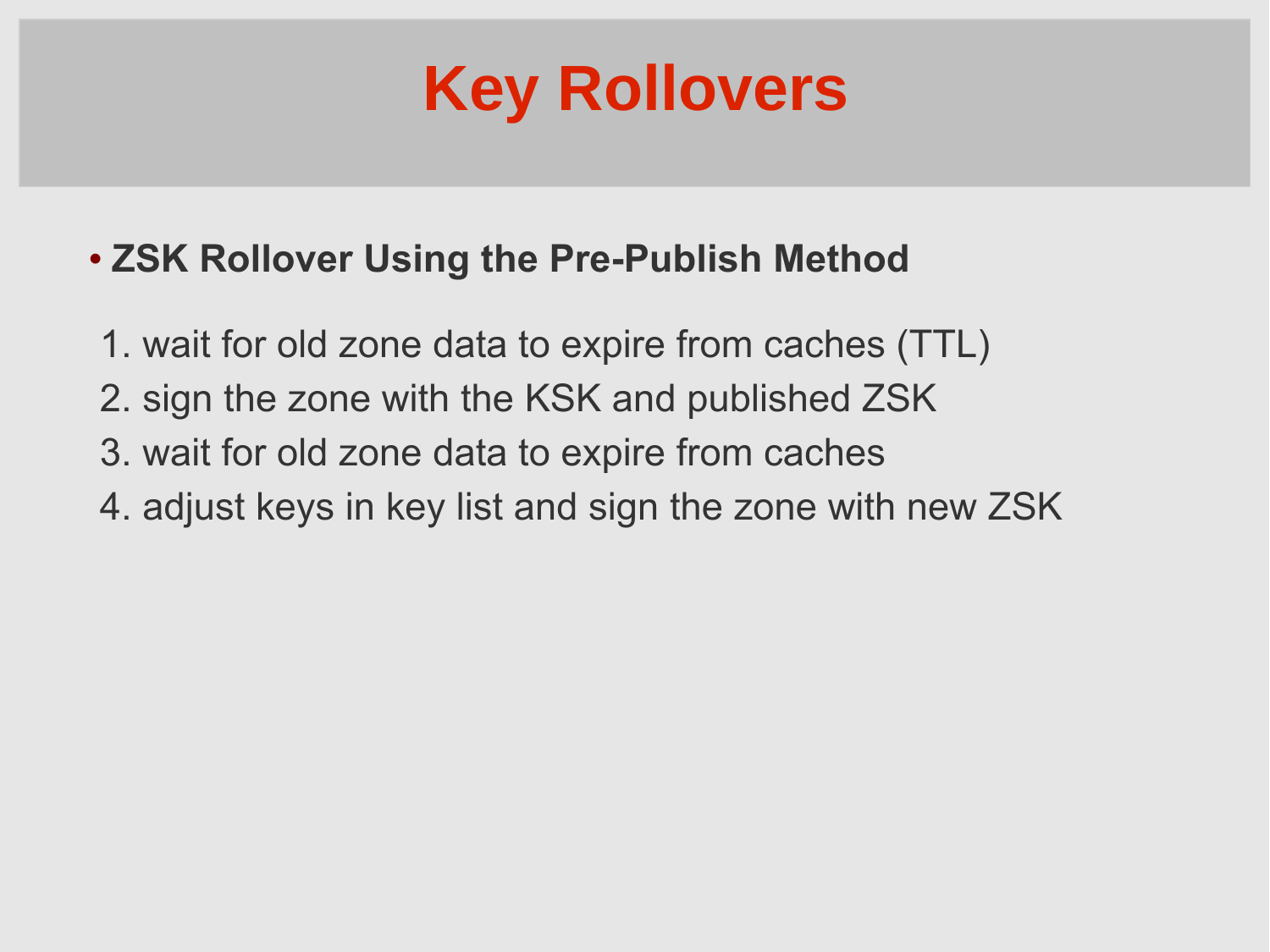

#### **KSK Rollover Using the Double Signature Method**

- 1. wait for old zone data to expire from caches
- 2. generate a new (published) KSK
- 3. wait for the old DNSKEY RRset to expire from caches
- 4. roll the KSKs
- 5. transfer new DS keyset to the parent
- 6. wait for parent to publish the new DS record
- 7. reload the zone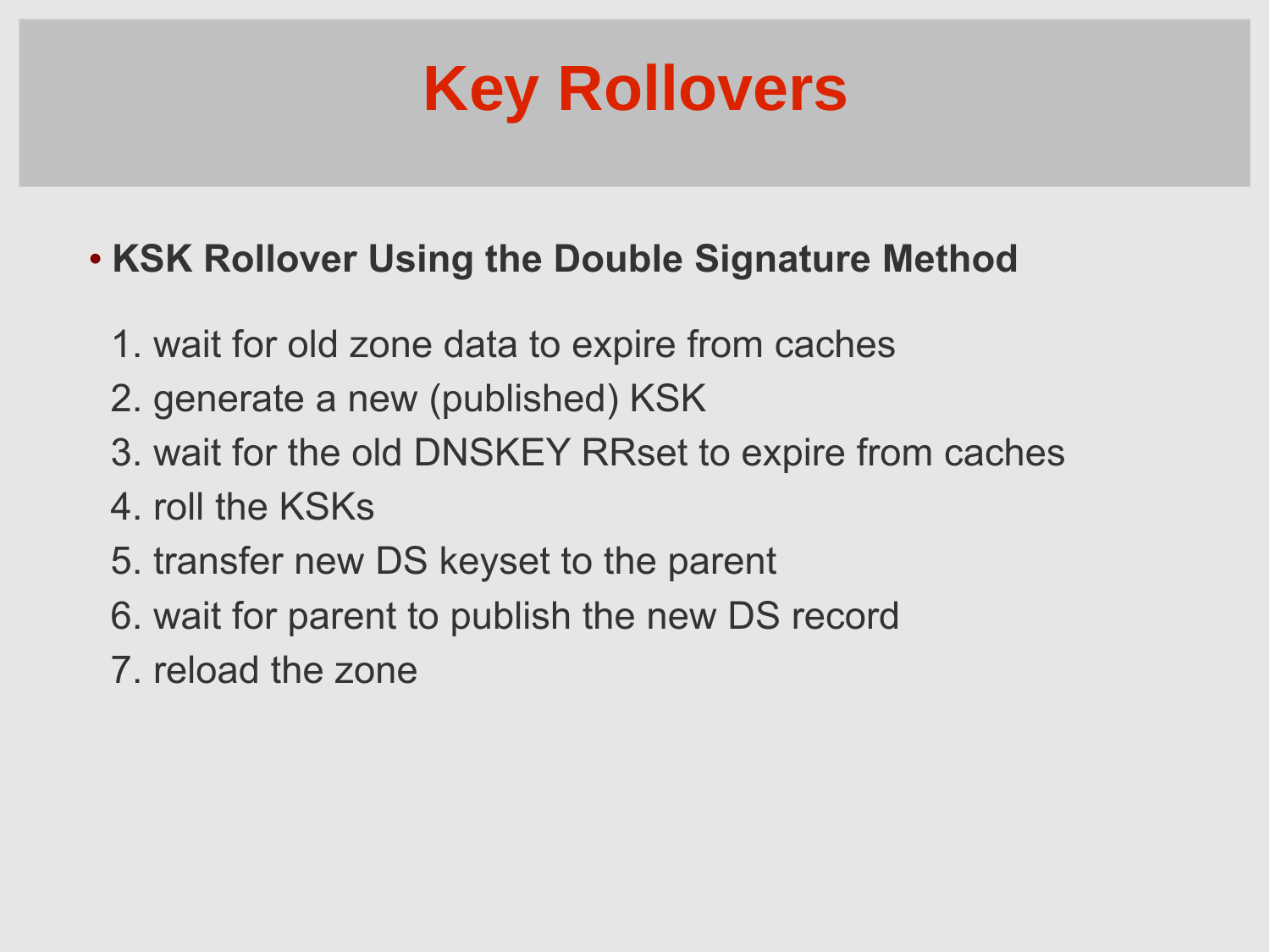## **Automated toolkits**

- Luckily, a number of toolkits already exist to make DNSSEC operations as smooth as possible
- Doesn't solve all problems yet, such as interaction with parent and children (DS management, ...), but take care of all the rough edges of running a PKI (yes, that's what it is...)
- <http://www.dnssec.net/software>
	- −[www.opendnssec.org](http://www.opendnssec.org/)
	- −[www.dnssec-tools.org](http://www.dnssec-tools.org/)

−…

- −[http://www.ripe.net/projects/disi/dnssec\\_maint\\_tool/](http://www.ripe.net/projects/disi/dnssec_maint_tool/)
- −<http://www.hznet.de/dns/zkt/>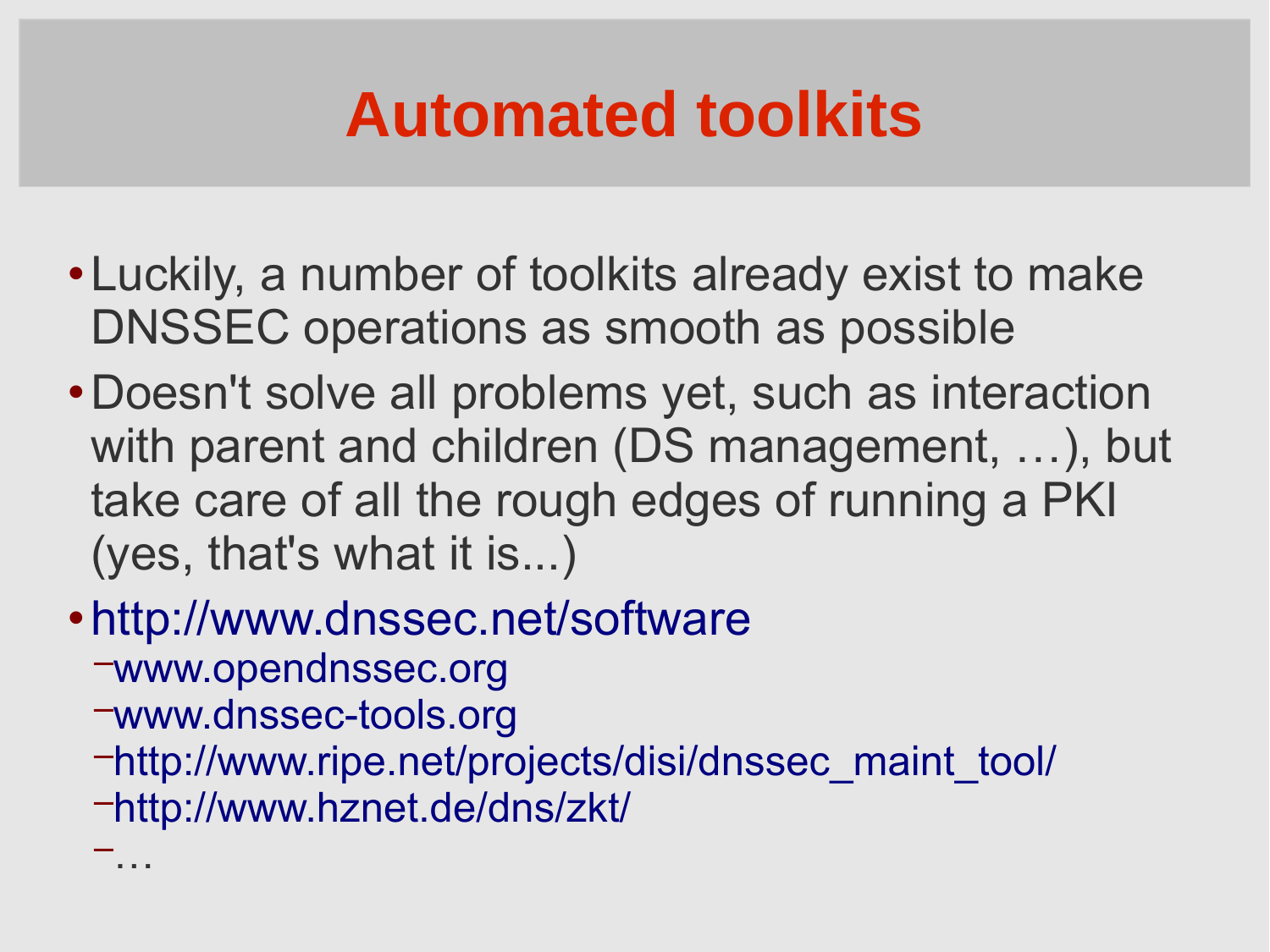### **What does it take to deploy DNSSEC ?**

- A DPS (DNSSEC Policy & Practice Statement)
	- http://tools.ietf.org/html/draft-ietf-dnsop-dnssec-dps-framework-03
	- − Details the design, implementation, methods and practices governing the operation of a DNSSEC signed zone
	- − Helps external parties review/scrutinize the process and evaluate the trustworthiness of the system.
- A thorough understanding of DNS
- Existing operational framework in which to insert the DNSSEC process
	- −much larger chance of shooting one self in the foot if the organisation doesn't have proper operational procedures in the first place.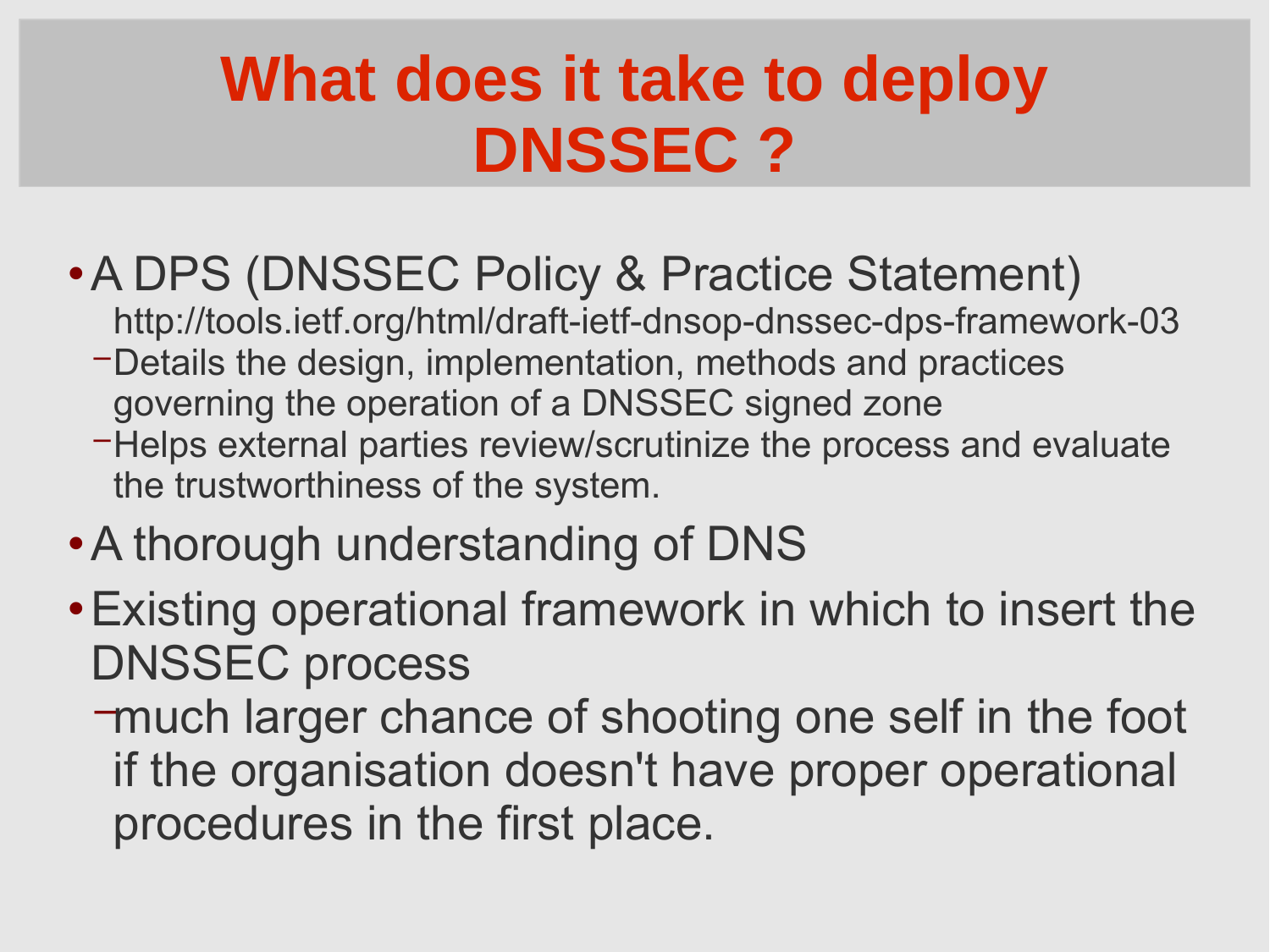## **What does it take to deploy DNSSEC ? (2)**

• Monitoring

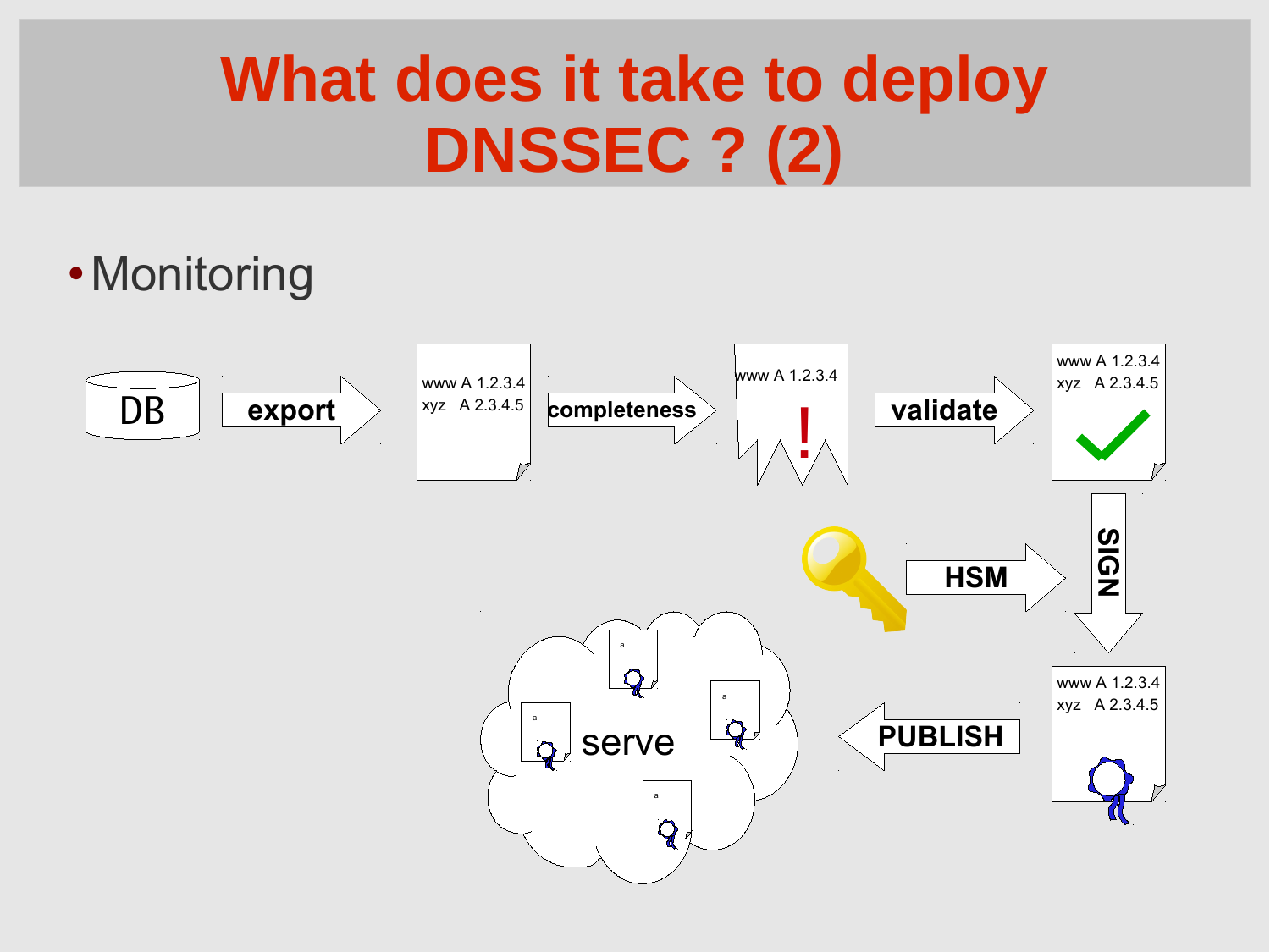### **Physical security**

• HSM – Hardware Security Module

Quick explanation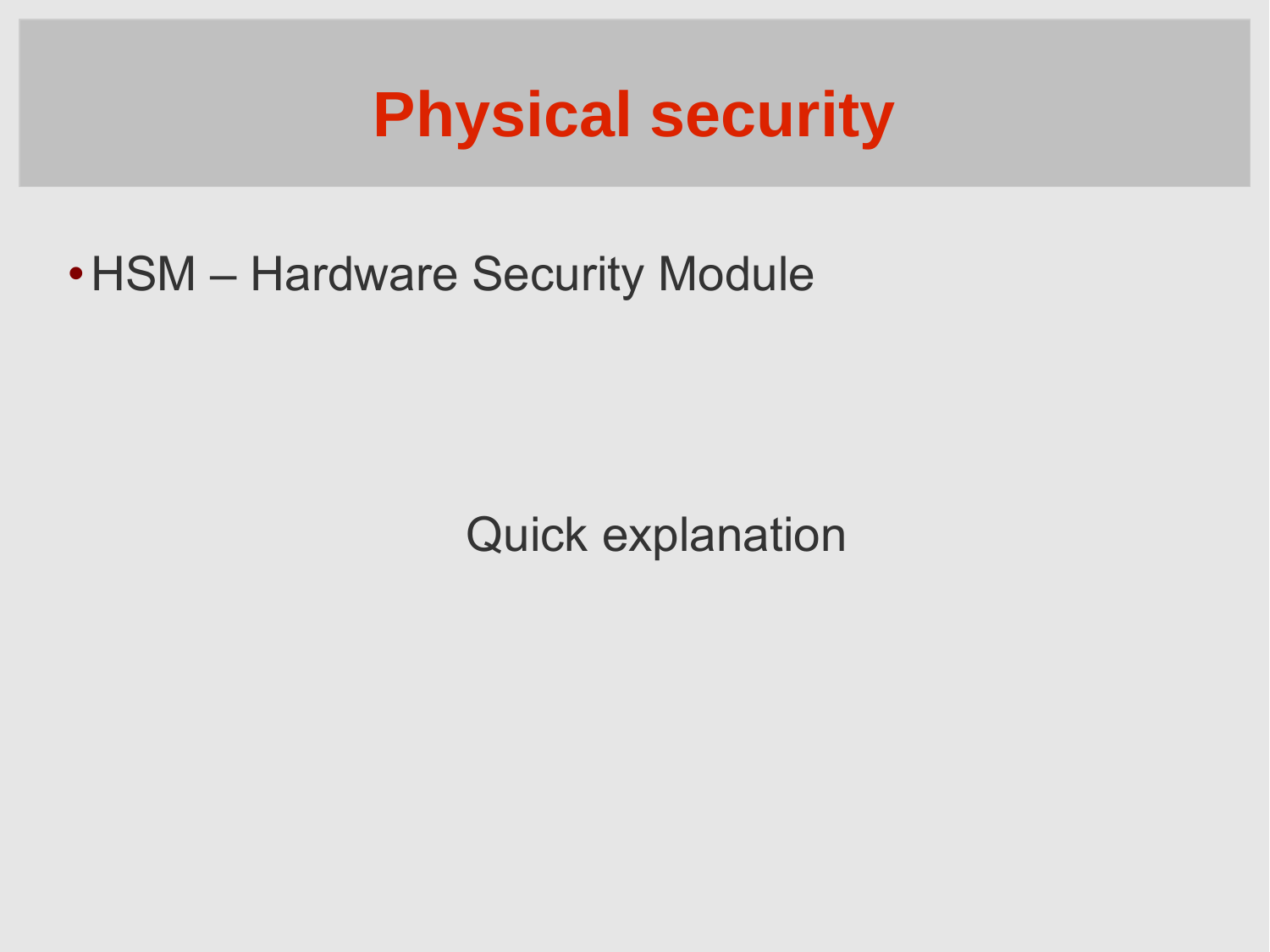**Deployment hurdles and other issues**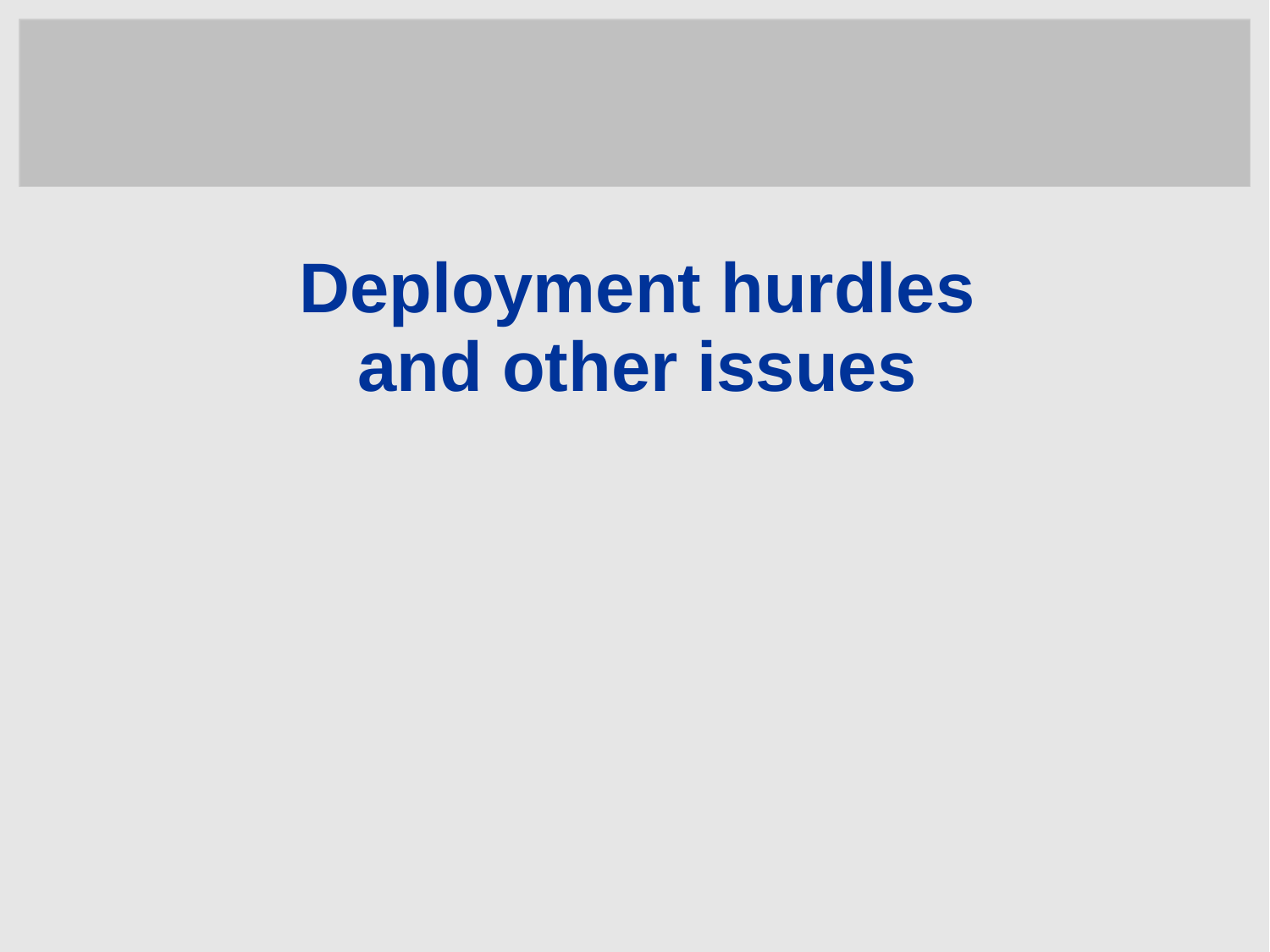## **Lack of operational experience...**

Everyone talks about DNSSEC

- ... but few people have real hands-on experience with day-to-day operations
- One can't just turn DNSSEC on and off
	- −stopping to sign a zone isn't enough −parent needs to stop publishing DS record + signatures
- Failure modes are fairly well known, but recovery procedures cumbersome and need automated help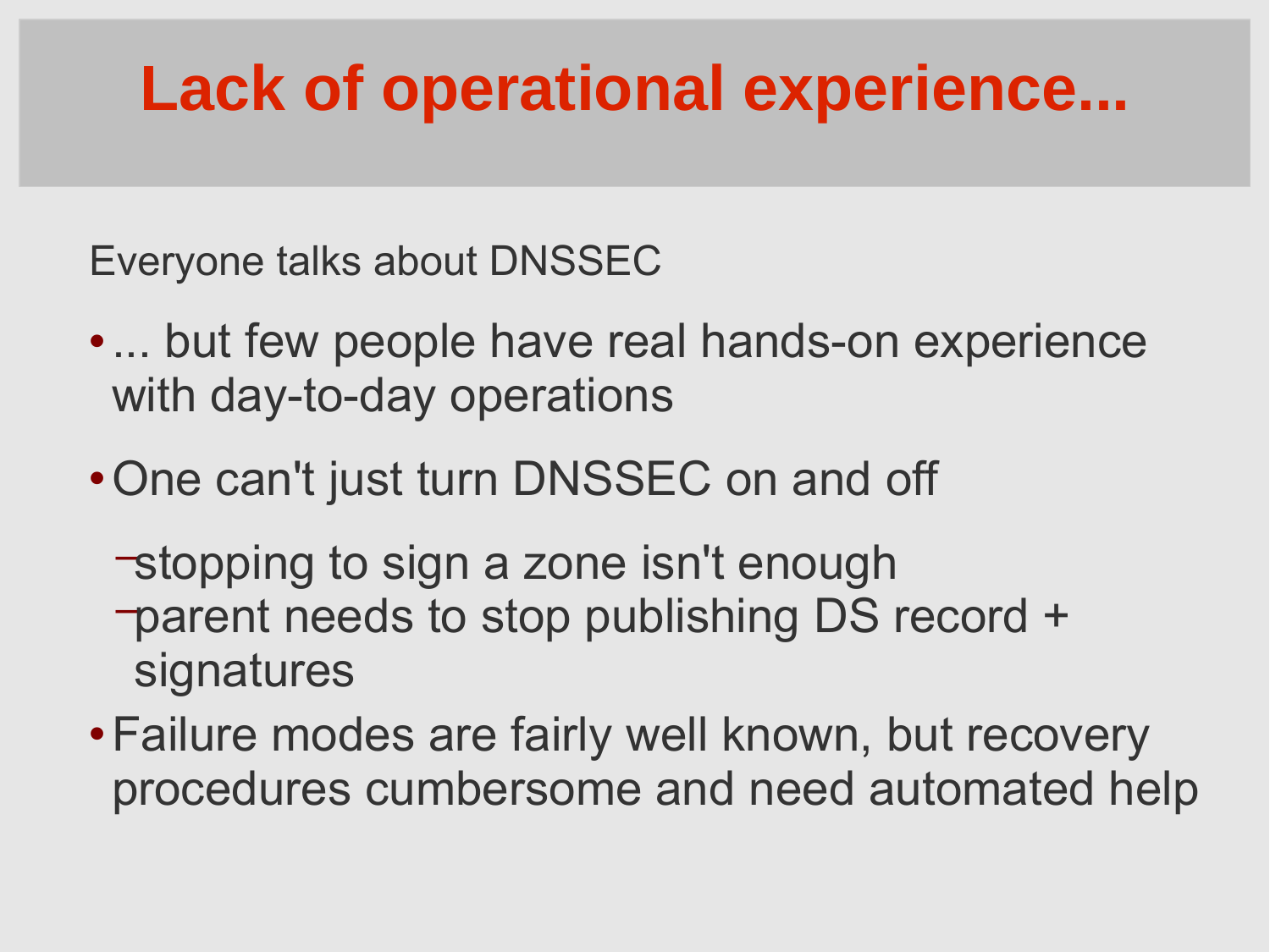## **DS publication mechanisms**

Standardized way to communicate DS to parent, but not widely deployed, or different method used

- −SSL upload ?
- −PGP/GPG signed mail ?
- −EPP extension (RFC4310)
- Remember, this should happen reliably
- Redelegation or change of registrant when the zone is signed
	- −Share the key during the transition ?
	- −Turn off DNSSEC for the time ?
	- −What if the original administrator is not cooperative ? Policy issues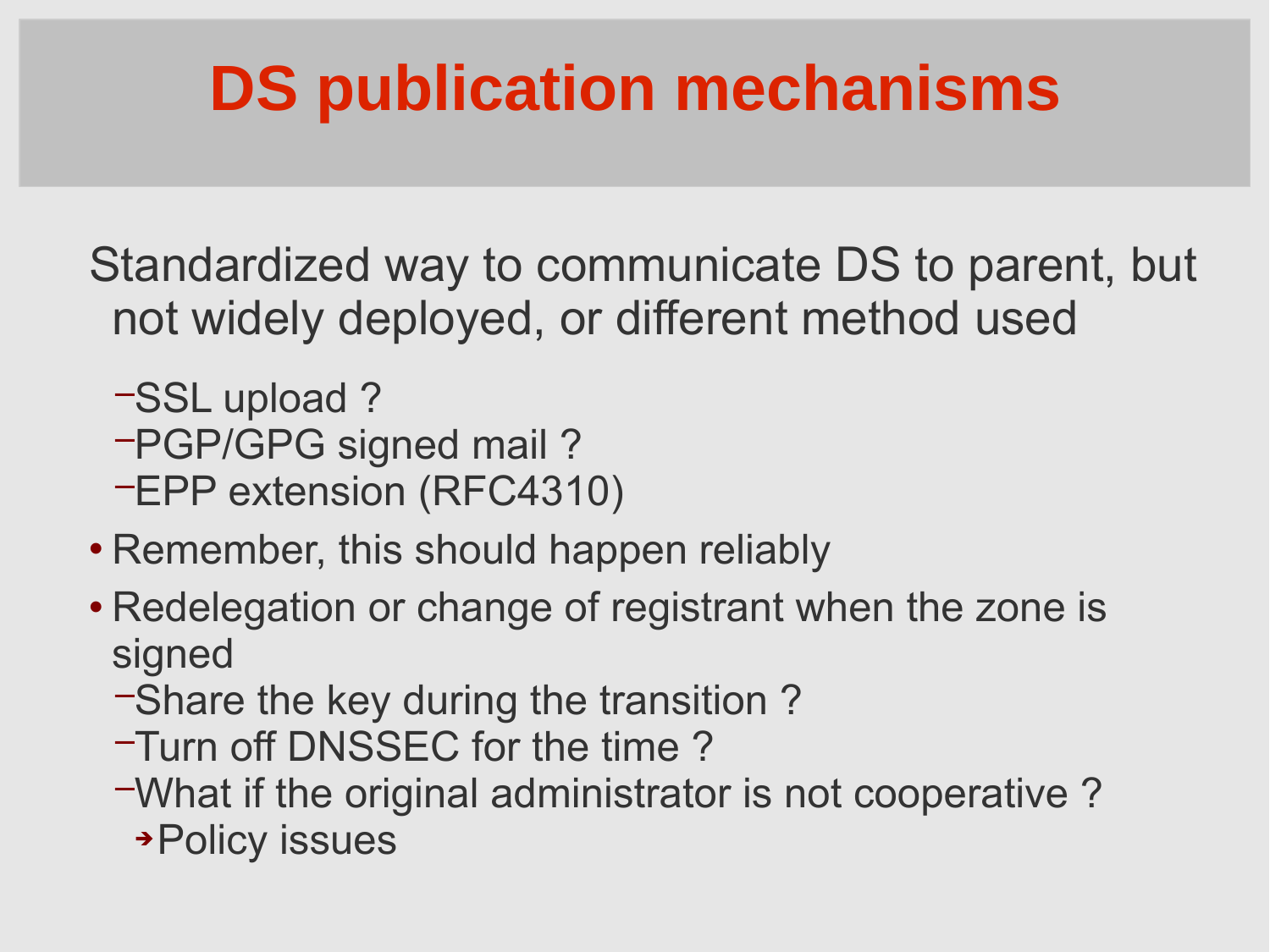### **EDNS0 and broken firewalls, DNS servers**

DNSSEC implies EDNS0

- −Larger DNS packets means > 512 bytes
- −EDNS0 not always recognized/allowed by firewall
- −TCP filtering, overzealous administrators..
- Many hotel network infrastructures (maybe this one as well) do not allow DNSSEC records through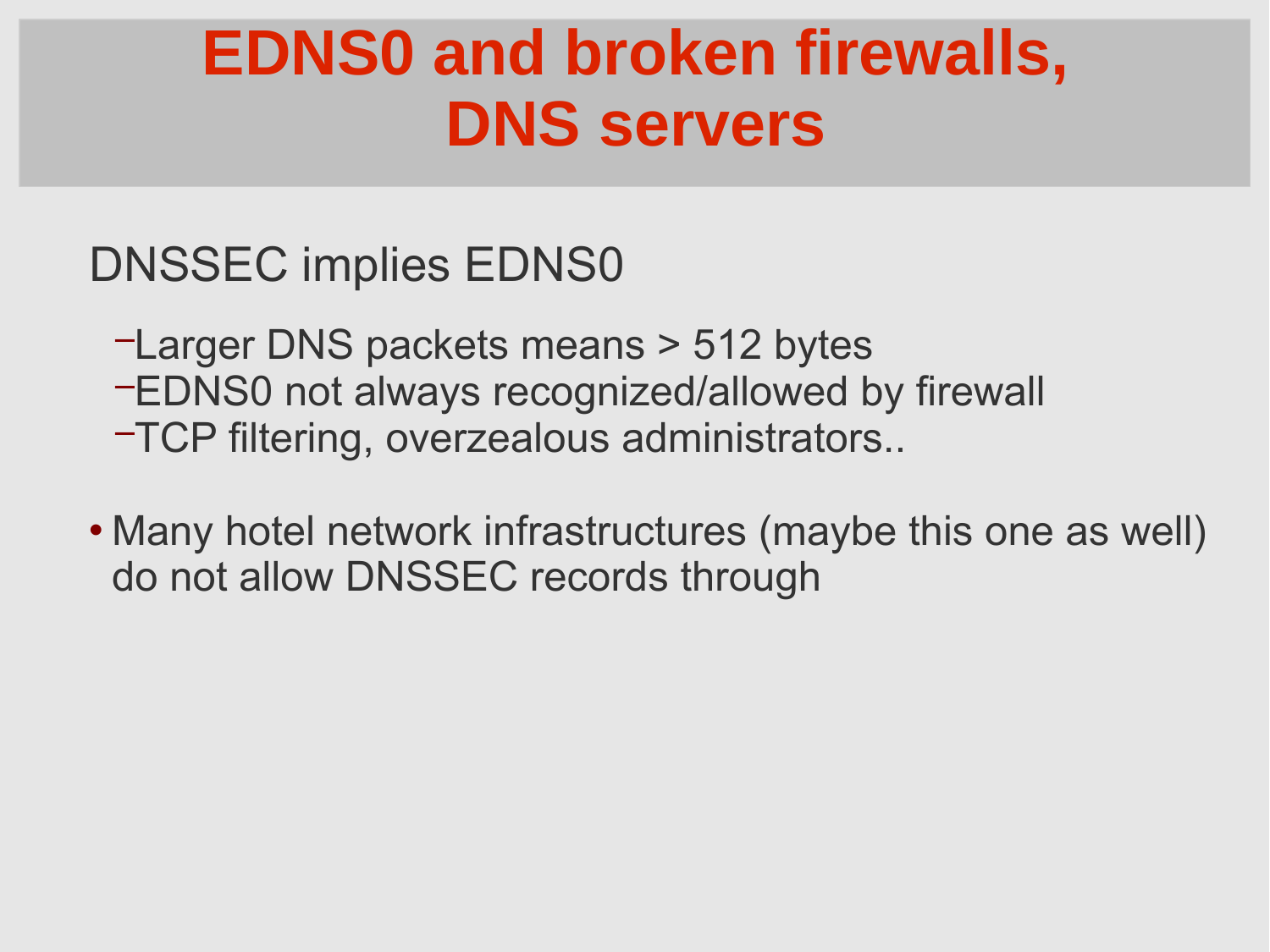## **Application awareness**

This could be a long term pain...

- Application's knowledge of DNSSEC ... is non-existent
	- −Users cannot see why things failed
	- −Push support questions back to network staff Compare with SSL failures (for users who can read...)
- There are APIs currently 2
	- http://tools.ietf.org/id/draft-hayatnagarkar-dnsext-validator-api-07.txt
	- http://www.unbound.net/documentation/index.html

Firefox plugin example (pullup from DNS layer to user) What if applications explicitly set +CD ?